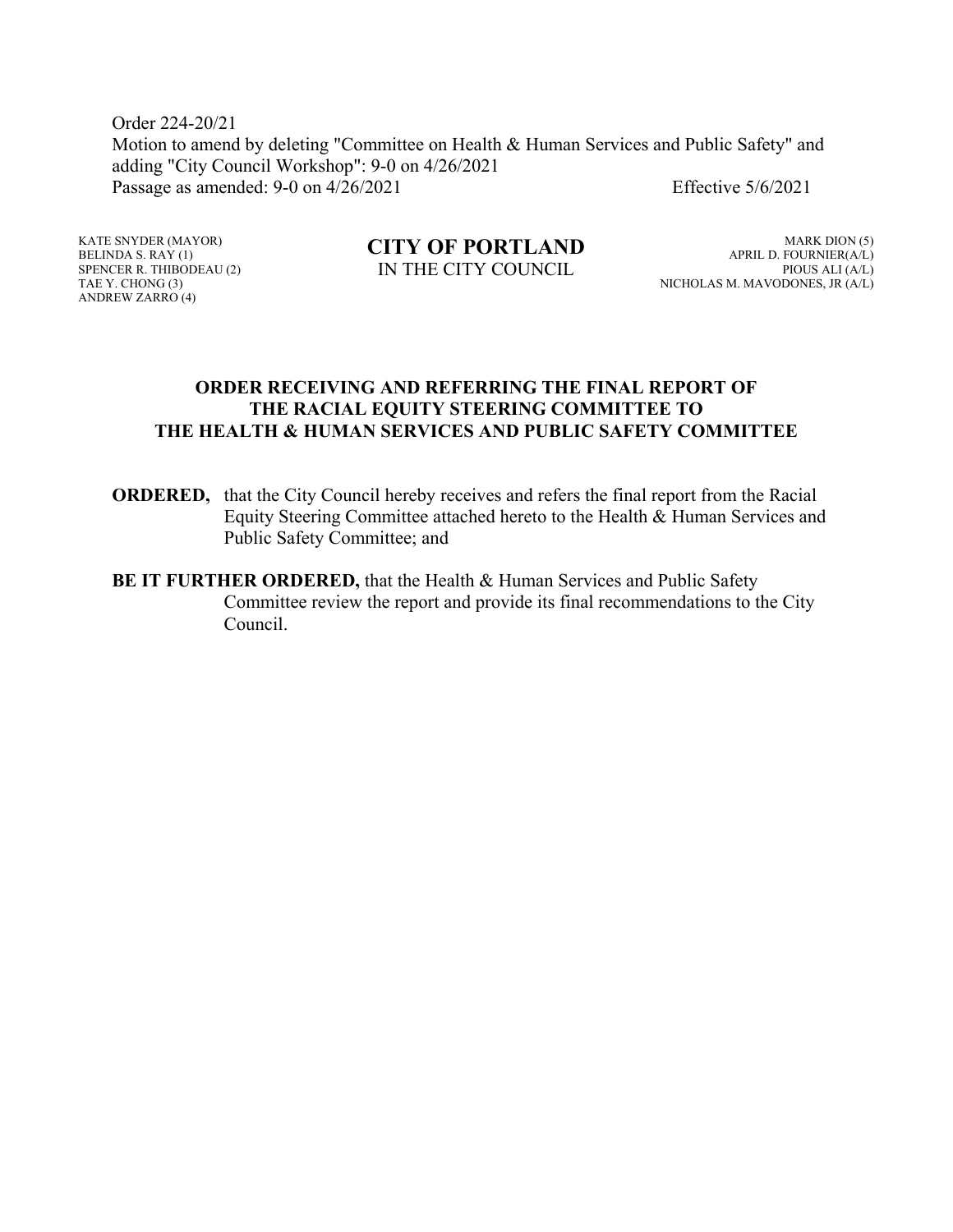# **City of Portland Racial Equity Steering Committee**

# **Full Report**

Presented to Portland's City Council Monday, April 26<sup>th</sup>, 2021

**Written and collated by the committee facilitator Samaa Abdurraqib, PhD**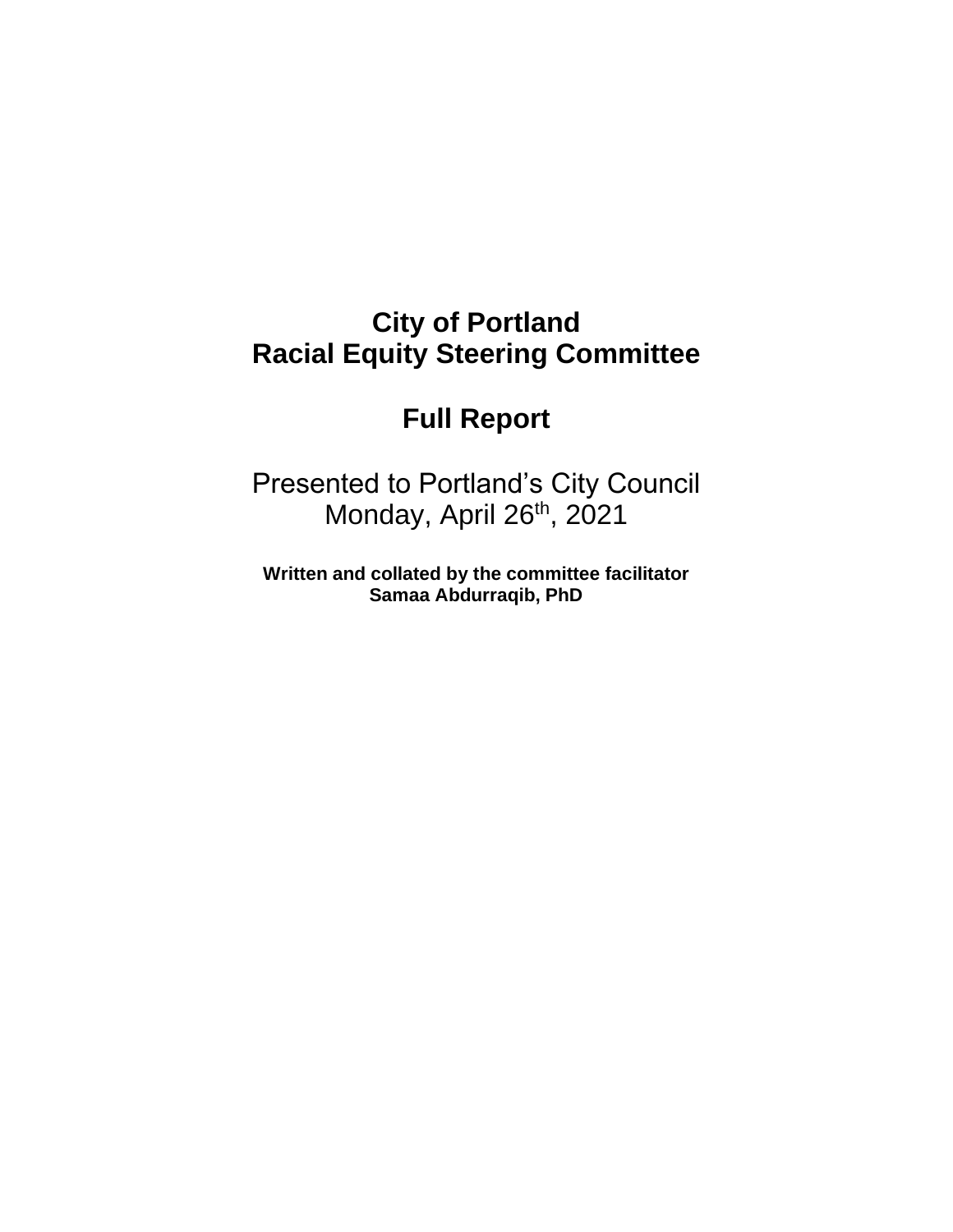## **Contents**

| APPENDIX D: Proposals Addressing Law Enforcement & the Criminal Justice System  30 |  |
|------------------------------------------------------------------------------------|--|
|                                                                                    |  |
|                                                                                    |  |
|                                                                                    |  |
|                                                                                    |  |
| APPENDIX I: Proposals Addressing Low-Income and Affordable Housing  38             |  |
|                                                                                    |  |
| APPENDIX K: Proposals on City's Cultural Climate and BIPOC Businesses 47           |  |
|                                                                                    |  |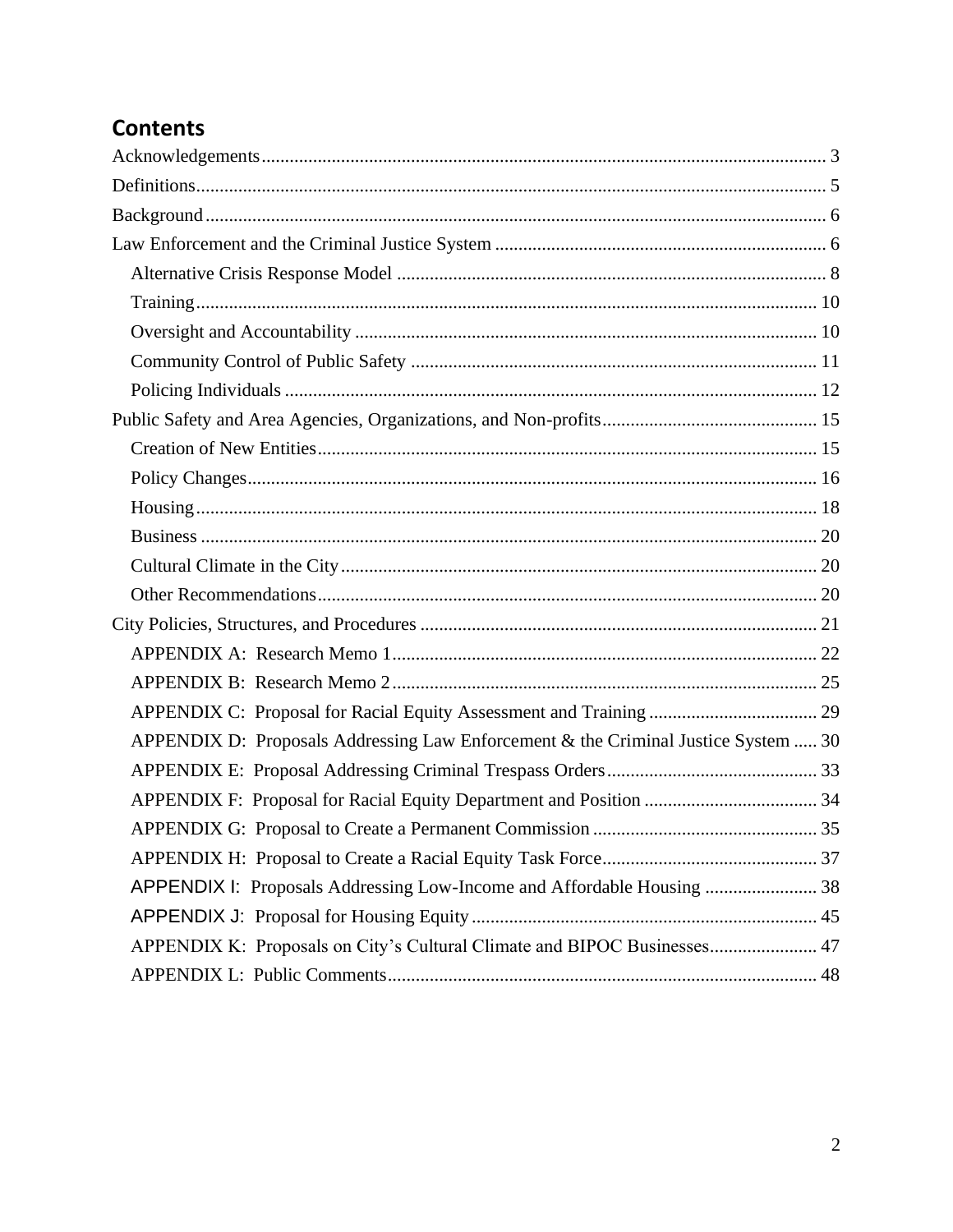### <span id="page-3-0"></span>**ACKNOWLEDGEMENTS**

This committee was formed four months after the murder of George Floyd. This committee came together in the wake of yet another wave of uprisings demanding justice for Black lives. We came together, got to know each other, and pushed through this work together amidst a tumultuous election season, a violent uprising at the Capitol, and continued demands for justice for Breonna Taylor. We close this work almost a full 365 days after George Floyd's murder, after Derek Chauvin has been found guilty of Floyd's murder, and amidst yet another rash of police involved killings that took the lives of Duante Wright (20 years old), Adam Toledo (13 years old), and Ma'Khia Bryant (16 years old).<sup>1</sup> It is important for us to name this current moment and the moment that we collectively came through while engaging in this important racial equity work.

The committee would like to extend our thanks to Portland City Council and Mayor Kate Snyder – thank you for creating the opportunity for us to dig into this work. This process re-affirmed our individual and collective resolve to remain committed to pushing for evolution and shifts towards a racially just Portland. The committee would like to offer gratitude and acknowledgement for all the members of the public who showed up for public comment, either via in-person comment or via written comment. We appreciate the time all of you took out of your life to share with us about what is most important to you and the communities you are connected to. We have done our best to capture all of your comments - at the end of this report. We believe that your ideas and opinions should be included in this report. Ultimately, it is our hope that this work reflects the vision you have for our city.

The committee wants to extend particular thanks to Jim Devine Anna Brewer, both from Homeless Voices for Justice, as well as Katie McGovern from Pine Tree Legal Assistance. Thank you for adding depth and texture to our understanding of Criminal Trespass Orders. We'd like to extend particular thanks to Dr. Marcelle Medford for the research that she so diligently provided that helped shape our proposals on alternative crisis responses. We'd also like to extend gratitude and appreciation for Niky Walter Amaris and Jerome Bennett, the two committee members who were unable to complete the full process with us. We remain thankful for all that they contributed and, as we continued this work, we missed their voices.

Lastly, the committee wants to recognize and acknowledge ourselves, both individually and collectively. Through this 6-month process, we have learned together, moved together, and have grown in solidarity together. We want to recognize the lived experiences of racism and systemic oppression that existed on this committee. This committee was primarily comprised of people who are Black, Latinx, multi-racial, and Persons of Color – white people were far outnumbered on this committee. This work and the report stemming from this work truly centered the knowledge, experience, and expertise of BIPOC people, and that alone – in this very white state – is something

<sup>1</sup> Several spellings of Ma'Khia's name were published by different news outlets. "Ma'Khia" is the spelling the child's aunt uses.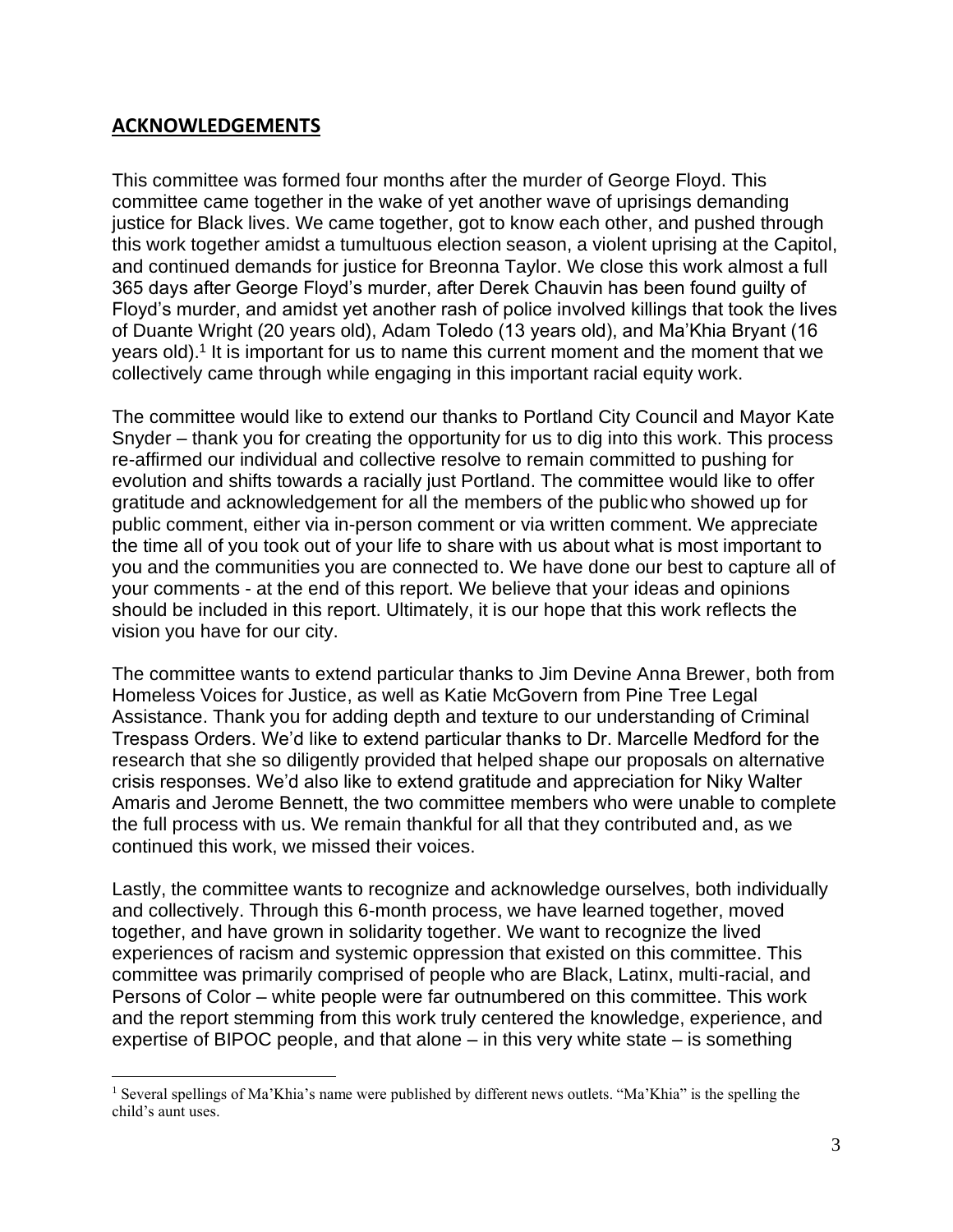important to recognize. This committee was diverse in many ways: we are BIPOC, we have raised Black and Brown children; we have advanced degrees; we are business owners; we have been impacted by the criminal justice system; we work within policymaking systems; we are artists; we work within the criminal justice system; we are educators; we are activists in a myriad of ways. Every single one of us, BIPOC and white people alike, felt called to this committee work because we saw Black and Brown people being harmed and killed under the guise of public safety and we believed there could be a better path forward. We have deep heartfelt appreciation for each other – in our similarities and our differences – and our commitment to this process.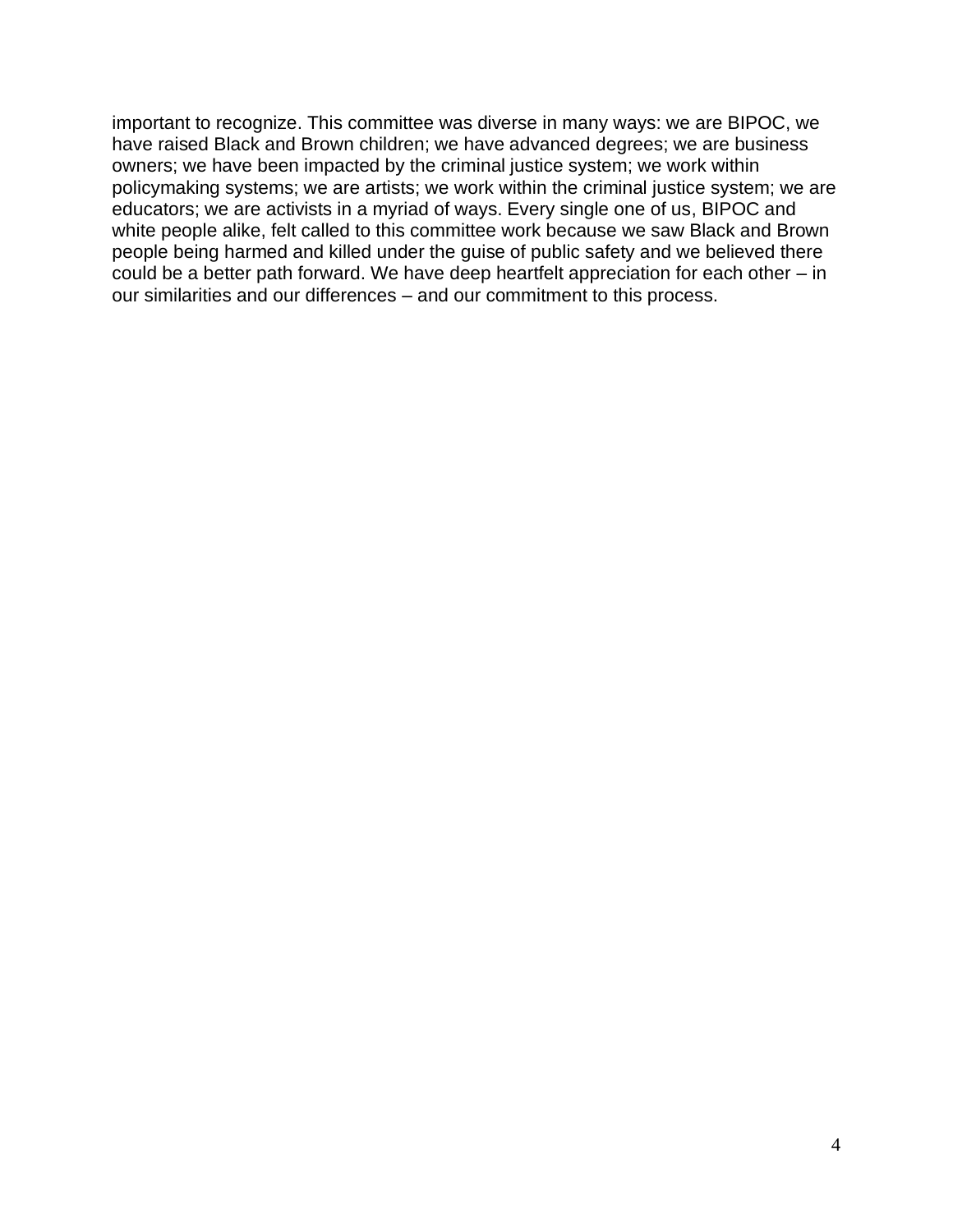#### <span id="page-5-0"></span>**DEFINITIONS**

- **BIPOC:** We use the term BIPOC to mean Black, Indigenous, and People of Color. We recognize that there are many terms and phrases that can be used to identify people who are not white, and we acknowledge that many of these terms and phrases may not fully capture any one individual's understanding and experience of their own racial and/or ethnic identity. We use the term BIPOC with the hope that this acronym feels respectful and representative to the majority of people in Portland who would place themselves under this umbrella. We also use the term with the hope that the acronym will still speak for itself even if/when people who are Black, Indigenous/Native, Latinx, and of Asian or Middle Eastern descent create/identify/reclaim different terms to describe themselves.
- **People of Color:** We use this term to identify people who are not white, Black or Indigenous. This includes people of Asian descent (both South Asian and East Asian), people of Middle Eastern descent, and Latinx people.
- **Marginalized:** We use this term to represent groups of people who are pushed to the edges of our society and culture, primarily due to their race, ethnicity, country of origin, gender identity, religion, socio-economic status, and/or sexuality.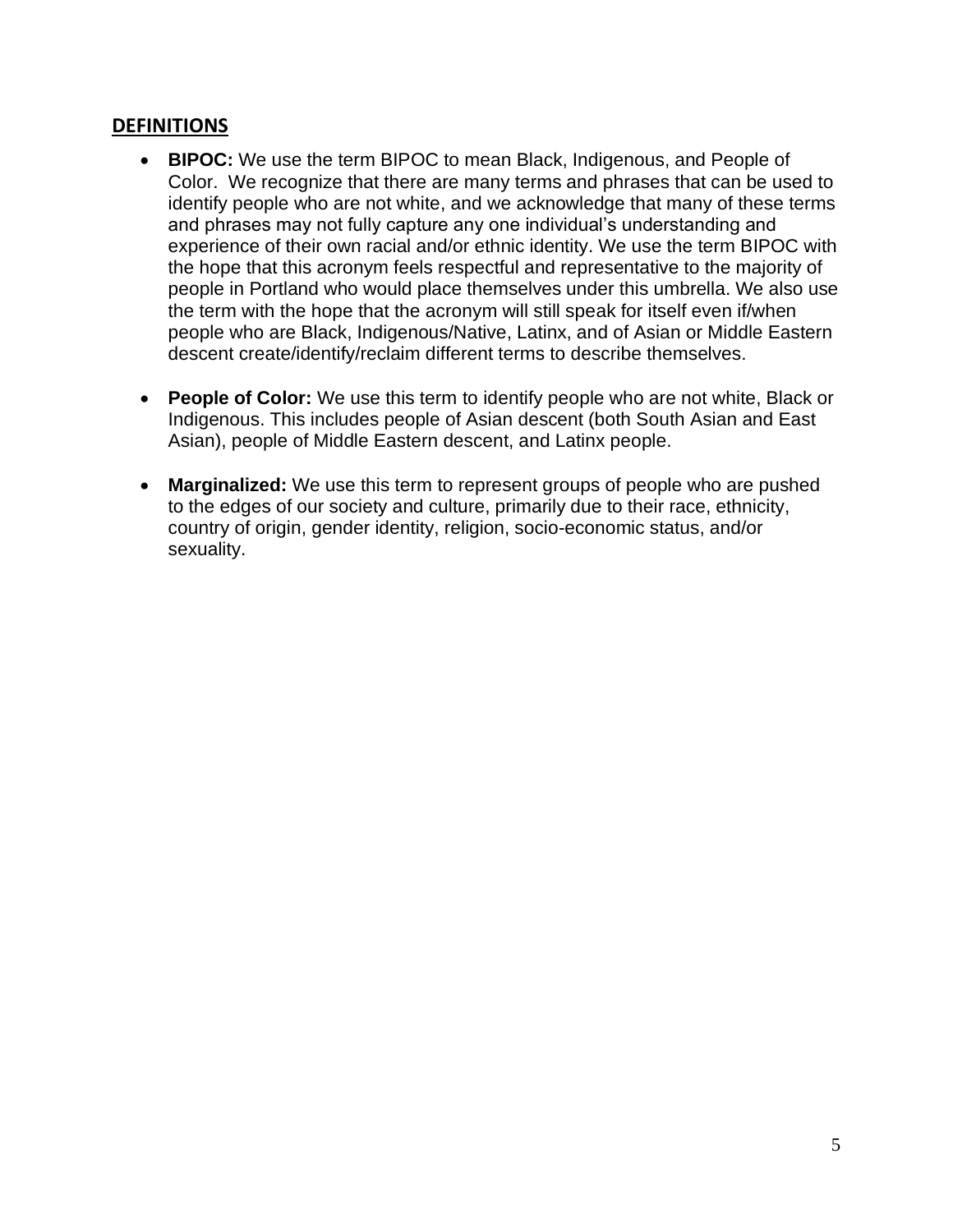## <span id="page-6-0"></span>**BACKGROUND**

The Racial Equity Steering committee (RESC) was formed to address the charges outlined in Resolve #1, passed by City Council in July 2020. The charges are as follows:

**BE IT FURTHER RESOLVED**, that the Racial Equity Steering committee will be charged with: reviewing the City's approach to public safety, including but not limited to:

1. an examination of the ever-expanding role we, as a City, have asked the police to play in our community — ranging from responding to noise complaints, traffic violations, and violent crime to conducting wellness checks and responding to behavioral health calls and drug overdoses — and whether we have provided them with the appropriate resources to accomplish this work.

2. the way in which the City interacts with area agencies, organizations, and non-profits in the name of public safety and how these partnerships can best work to enhance public safety in the City; and

3. recommending changes, as necessary, to various policies, structures, and procedures related to public safety that may disproportionately impact Black people and other persons of color with the specific aim of improving community relations, establishing mutual trust and respect, and rooting out and ending system racism

After an application and selection, a full committee was formed, a facilitator (Dr. Samaa Abdurraqib) and researcher (Dr. Marcelle Medford) were hired, and the committee began convening in October 2020. The committee has been meeting for 1.5 hours every week, taking breaks during the holidays. The RESC hosted three "in-person" public comment sessions and opened up a written public comment option in order to make the process more accessible to a wider array of people. The RESC was originally tasked with completing their work by January 22nd, 2021, but the group requested and was granted an extension to complete their work by April 1st, 2021. A final report will be presented to City Council on Monday, April 26, 2021.

The full members of the Racial Equity Steering Committee were: Councilmember Pious Ali (co-chair); Lelia D'Andrade (co-chair); Chef Louis Pickens; Suheir Alaskari; Ali Abdul; Merita McKenzie; Deborah Ibonwa, Esq; Lado Ladoka; Peter O'Donnell; Kate Knox, Esq; and Jonathan Sahrbeck, Esq. Niky Walter Amaris and Jerome Bennett were originally members of the committee, but they were unable to continue with the committee work.

## <span id="page-6-1"></span>**LAW ENFORCEMENT AND THE CRIMINAL JUSTICE SYSTEM**

The committee began by examining Charge  $#1<sup>2</sup>$ , asking the question "Is the role of the Portland Police Department (PPD) too broad?" The committee was in unanimous

 $2$  Charge #1: "an examination of the ever-expanding role we, as a City, have asked the police to play in our community — ranging from responding to noise complaints, traffic violations, and violent crime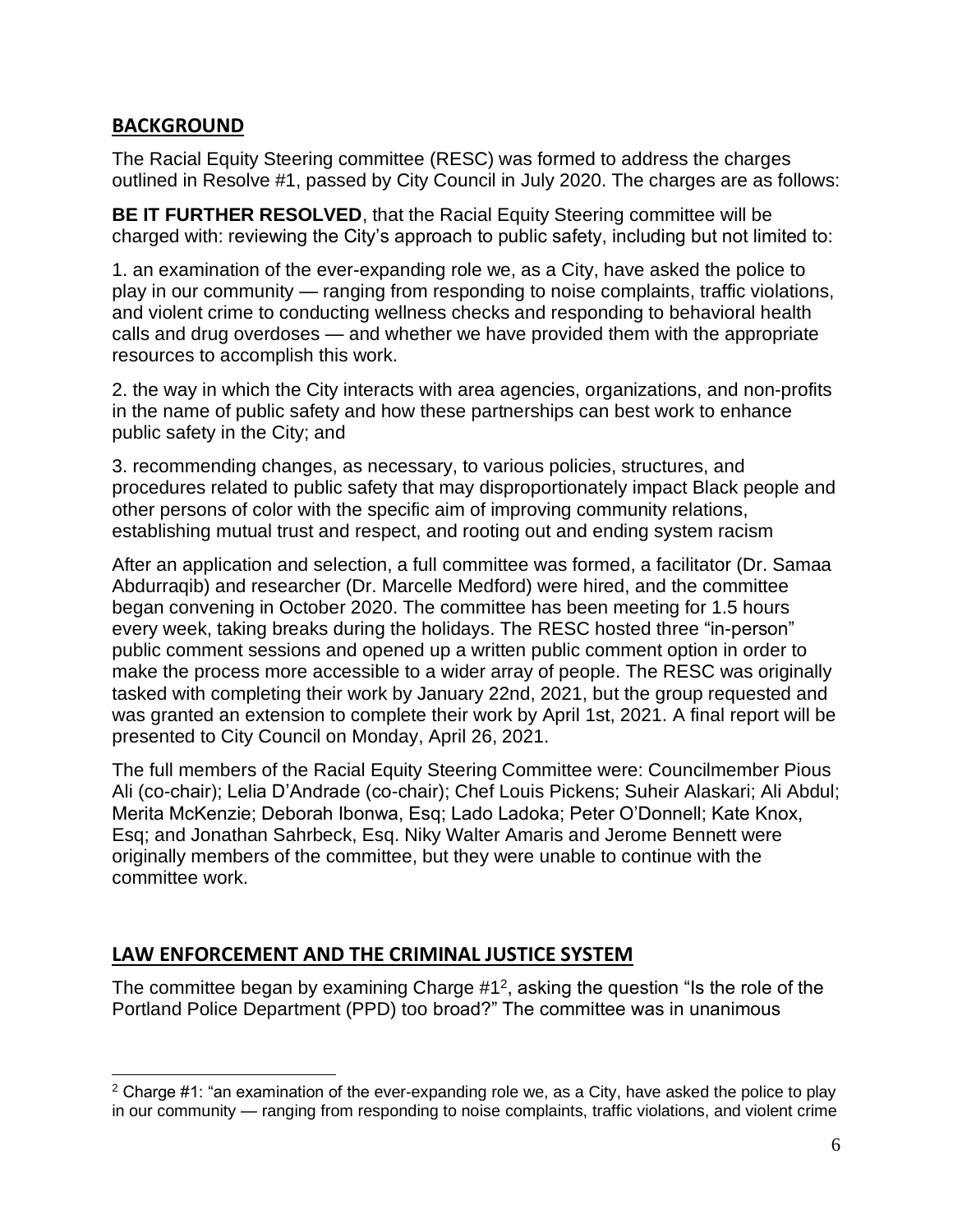agreement that the PPD's role was too broad, specifically citing incidents relating to mental health crises, substance use-related incidents, and incidents related to homelessness as areas that could benefit from an alternate response.

All members of the committee felt strongly that Charge #1 was the primary reason they were drawn to this committee work (all for different reasons) and, as such, the group felt compelled to develop a shared set of values and beliefs that would serve as a framework and as guiding principles as they took on the important work of considering the role that the Portland Police Department plays in the City's public safety. The set of values and beliefs are as follows:

**We understand** our systems are not created to sustain all of our rights as a diverse people living in the U.S.

**We believe** that fundamentally our system of public safety needs to be restructured to serve all populations equally and equitably regardless of differences.

**We understand** this committee has formed after the national protests against systemic racism, systemic oppression, and calls to defund the police to address these issues in our city of Portland, Maine.

**We must understand and acknowledge** the trauma caused over generations that may push marginalized individuals to react or act against being compliant with safety measures of following the police instructions and provide more comprehensive tools for the police officers.

**We believe** that police officers should be held accountable for the crimes that they commit. No one should be above the law. Very few if any police officers have been convicted of crimes done to Brown and Black communities all over the U.S., which caused a national and international uprising against the police, i.e., the Black Lives Matter uprisings. We must have a zero-tolerance policy for this lack of accountability.

**We believe** our public safety systems are currently inadequate, relying almost solely on the Portland Police Department. We need to fundamentally transform the public safety system to create a newer system and not rely on the Portland Police Department for all of our public safety concerns.

**We believe** the current patrol patterns of police in marginalized communities make BIPOC and marginalized children and families unsafe.

to conducting wellness checks and responding to behavioral health calls and drug overdoses — and whether we have provided them with the appropriate resources to accomplish this work"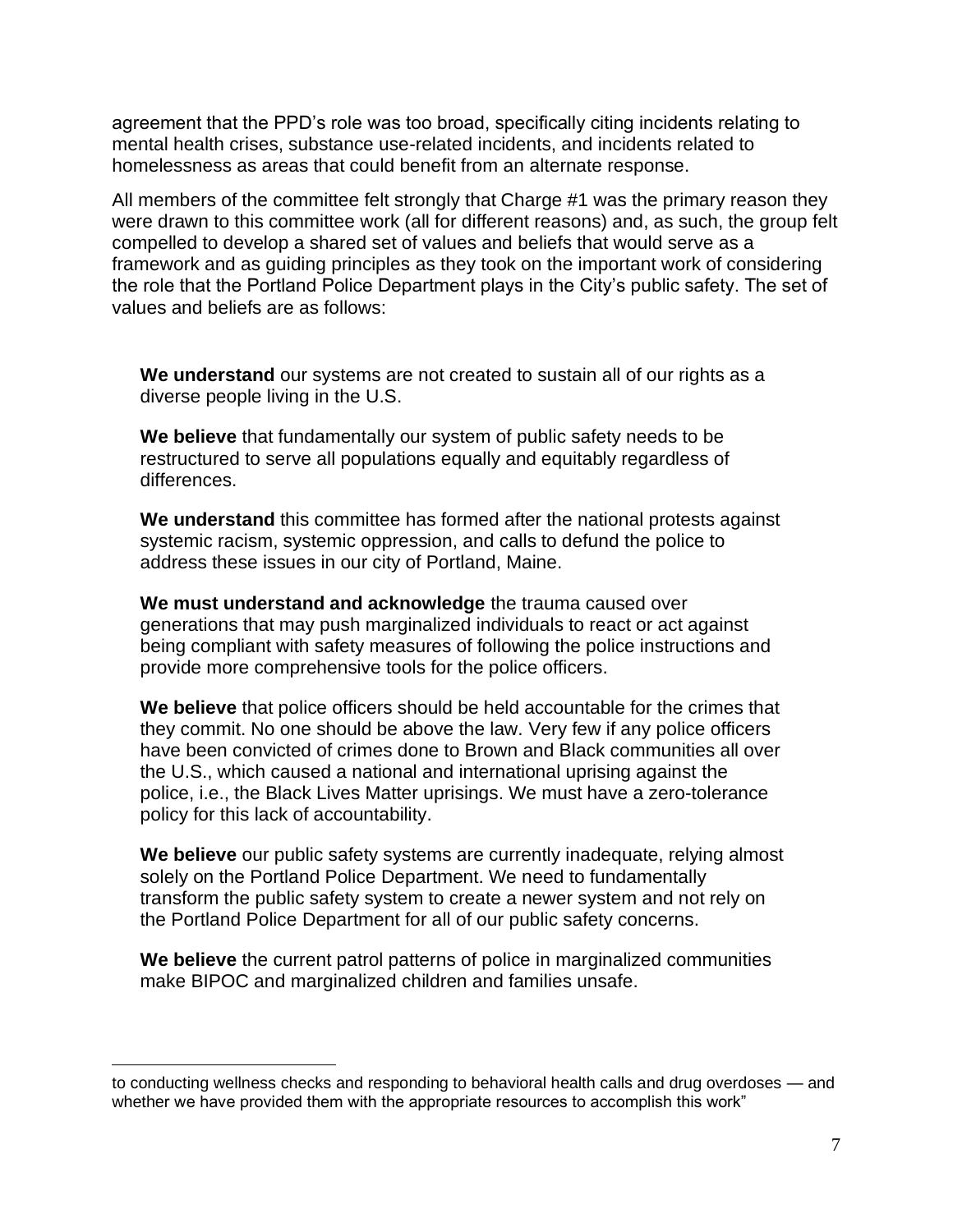**We acknowledge** there is a psychological screening for police officers but it is not enough. There are serious public safety risks when police officers carry personal prejudice, racism, white supremacy, sexism, xenophobia, homophobia and any other type of discriminative behavior or beliefs. This should not be tolerated. We do not tolerate this.

**We believe** Portland police officers, like all other people in the U.S., must acknowledge flaws within the system, as well as within themselves and will do the work to become anti-racist, which includes dismantling a system designed to harm and oppress marginalized/BIPOC individuals.

**We believe** that the current community policing system leads to excessive and unequal police presence in Portland's marginalized communities which leads to mistrust and trauma for residents of those neighborhoods. Trust will only be built when communities are treated equitably and marginalized communities are not faced with the constant physical presence of the police.

**We believe** people who make mistakes in the U.S. should not be criminalized and face disadvantages to housing, jobs, and education. 25% of people in the U.S. have a criminal record.

The proposals that follow in this section are all imbued with these values that the committee put forth and should be understood in the context of the aforementioned values.

#### <span id="page-8-0"></span>*Alternative Crisis Response Model*

The Racial Equity Steering Committee wholeheartedly agrees with Superintendent Police Chief David Brown who, while he was the Chief of Police the Dallas, Texas PD, was quoted as saying: "We are asking cops to do too much in this country…[.]We are. Every societal failure, we put it off on the cops to solve…[.]Policing was never meant to solve all those problems."<sup>3</sup> This sentiment was affirmed by the video created by the Portland Police Department, "Co-responding to Crisis," where it is noted that approximately 65% of police work is responding to mental health crises, even when these crises do not involve criminal matters or behaviors. 4 In order to relieve the evergrowing burden placed on the PPD, the RESC recommends that the City fund an

<sup>3</sup> "Dallas police chief says 'we're asking cops to do too much in this country.' *The Washington Post*. July 11, 2016. [https://www.washingtonpost.com/news/post-nation/wp/2016/07/11/grief-and-anger](https://www.washingtonpost.com/news/post-nation/wp/2016/07/11/grief-and-anger-continue-after-dallas-attacks-and-police-shootings-as-debate-rages-over-policing/)[continue-after-dallas-attacks-and-police-shootings-as-debate-rages-over-policing/.](https://www.washingtonpost.com/news/post-nation/wp/2016/07/11/grief-and-anger-continue-after-dallas-attacks-and-police-shootings-as-debate-rages-over-policing/) Chief Brown is currently the Superintendent of the Chicago Police Department. He is known nationally for his community policing efforts.

<sup>4</sup> "Co-responding to crisis." Portland Police Department. March 29, 2021. https://www.youtube.com/watch?v=-RSaeVFjGV0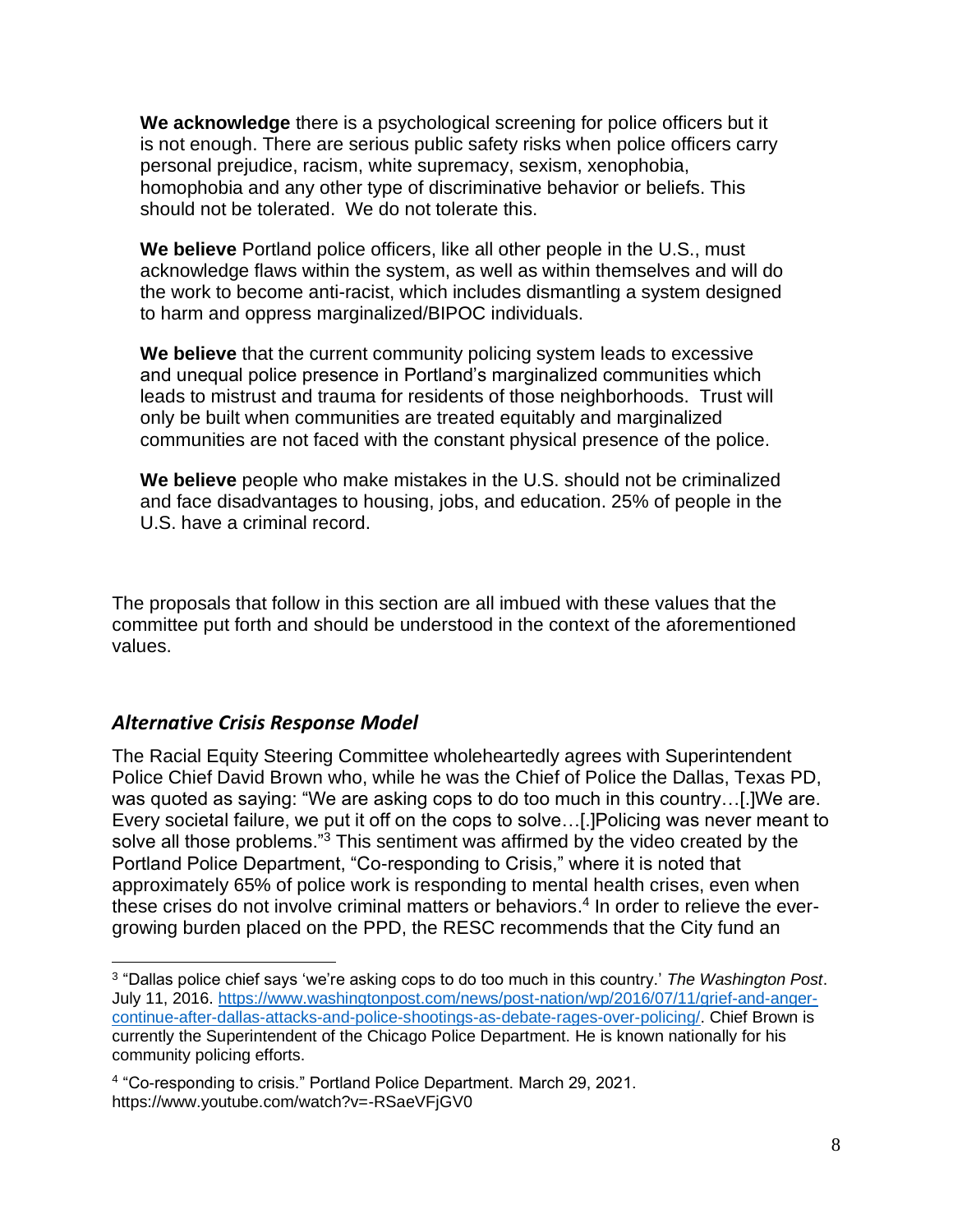organization or a project within an organization that would take on the role of responding to non-violent incidents within communities related to homelessness, substance use, and mental health. The RESC recommends adapting a model of response similar to the CAHOOTS model [\(Crisis Assistance Helping Out On The](https://whitebirdclinic.org/cahoots/)  [Streets\)](https://whitebirdclinic.org/cahoots/). This crisis response model originated in Eugene, Oregon, and has been adopted in Portland, Oregon as well as Denver, Colorado<sup>5</sup>. The researcher hired to work with the RESC identified similar crisis response models operating or being developed in San Francisco, and Indio, California, as well as Rochester, New York. [See Appendices A and B]. The committee recommends that the City publish a request for proposals, inviting area service providing agencies to submit proposals in order to be considered as the contracted agency that would host and administer the services connected with this crisis response model.

The committee believes strongly that this crisis response team must exist separately from the PPD and that the employees of the program not be City employees. The committee recommends that this program be housed within a community-based organization that already provides social services to marginalized communities dealing with homelessness, mental health crisis, and/or issues related to substance use. Housing this project within a community-based organization ensures that the staff will have a solid understanding of the social service networks available within Portland. The committee sees this type of crisis response as being therapeutic rather than punitive, which is another reason the recommends that this program exists separate from the PPD.

When discussing the need for this alternative response to non-violent crises, the committee members brought their knowledge, understanding, and experiences of the traumatic effects of having law enforcement respond to incidents related to substance use, mental health, and homelessness. The committee identified a deeply entrenched lack of trust of law enforcement in marginalized communities, particularly Black, Brown, and homeless communities as a primary source of concern. The committee acknowledged that this lack of trust stems from a long history of over-policing directed at and experienced by those communities, along with historical and present trauma associated with encounters with law enforcement. Committee members are not unanimous in their sense that trust between the PPD and Portland's marginalized communities can be established, but the full committee agrees that alternative strategies must be implemented to address the existing state of relations.

<sup>5</sup> Denver has created a program called Supported Team Assisted Response (STAR): https://denverite.com/2020/06/08/a-long-planned-program-to-remove-police-from-some-911-callslaunched-as-denvers-streets-erupted-in-police-brutality-protests/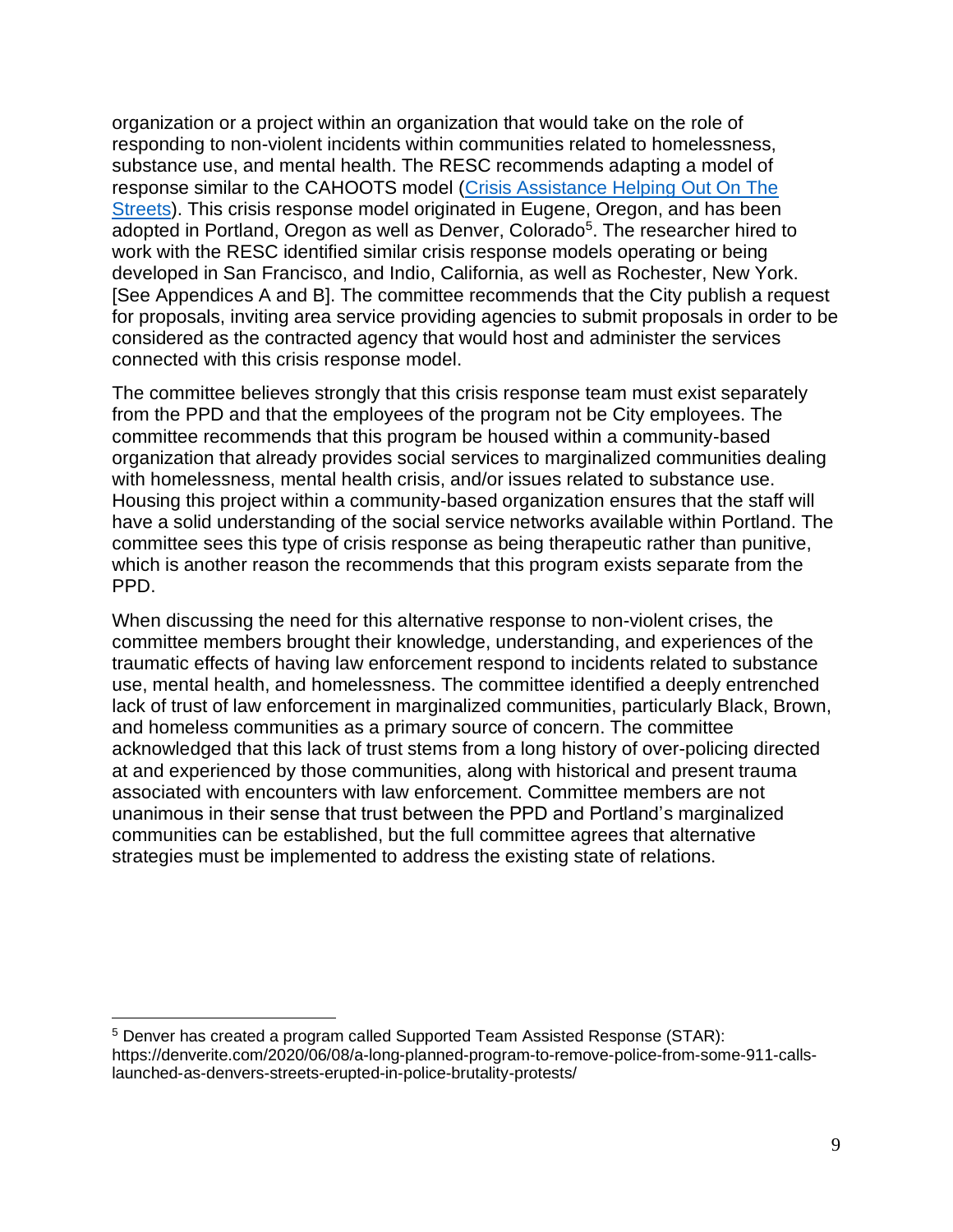### <span id="page-10-0"></span>*Training*

**The committee recommends that the Portland Police Department, and all other city departments, regularly undergo a full departmental racial equity assessment conducted by external consultants**, such as [Mid-Atlantic Equity Consortium](https://maec.org/) or the [Government Alliance on Racial Equity](https://www.racialequityalliance.org/) (GARE).<sup>6</sup> [See Appendix C]. The committee believes that a combination of racial equity assessment and in-depth anti-racist and/or anti-bias training is needed to begin to ensure that law enforcement, City staff, and City Council are engaging with Black and Brown people in equitable ways. The committee feels strongly that anti-bias trainings lose their efficacy when they are not performed regularly and when they are not partnered with an assessment of procedures and policies that may contain overt and/or covert racial biases. This assessment should be performed regularly, with the level of frequency established by the organization completing the assessment.

### <span id="page-10-1"></span>*Oversight and Accountability*

As stated in the values statements: the RESC feels strongly that individual law enforcement officers should be held accountable for the crimes that they commit against all people – marginalized people in particular. The committee unanimously agreed that there should be repercussions for officers who have committed crimes. Carrying a badge should not grant any individual immunity when harm is caused; therefore, the committee recommends clear oversight and accountability systems for police conduct – systems that would allow for officers to be held as accountable for their actions as a civilian would be held accountable if they committed similar offenses and harms. In order to move towards these systems of accountability and oversight, the RESC recommends the following [See Appendix D]:

**Screen Police Officers for personal prejudice, racism, White Supremacy, sexism, xenophobia, homophobia and any other type of discriminatory behavior and/or belief systems.** The committee recognizes that new incoming law enforcement officers undergo extensive training, both at the Criminal Justice Academy and at their local PDs. The committee believes it is imperative to instate or enhance screening procedures for incoming officers that go beyond asking incoming officers a series of questions. The committee would like to see regular and targeted, research-based screening tools used to assess law enforcement officers to reduce the risk of personal prejudice, racism, White Supremacy, sexism, xenophobia, Islamophobia, homophobia, transphobia, or any other type of discriminatory behaviors and belief systems. This screening should, in the least, encompass the individual, their personal connections, and their social media accounts and/or other online presences. 7

<sup>6</sup> Portland Public Schools is currently engaging with Mid-Atlantic Equity Consortium as consultants for their racial equity work.

 $7$  A recent example of an appropriate response to public safety personnel – in this case, members of the National Guard – expressing extremist views can be seen in the actions taken by the Defense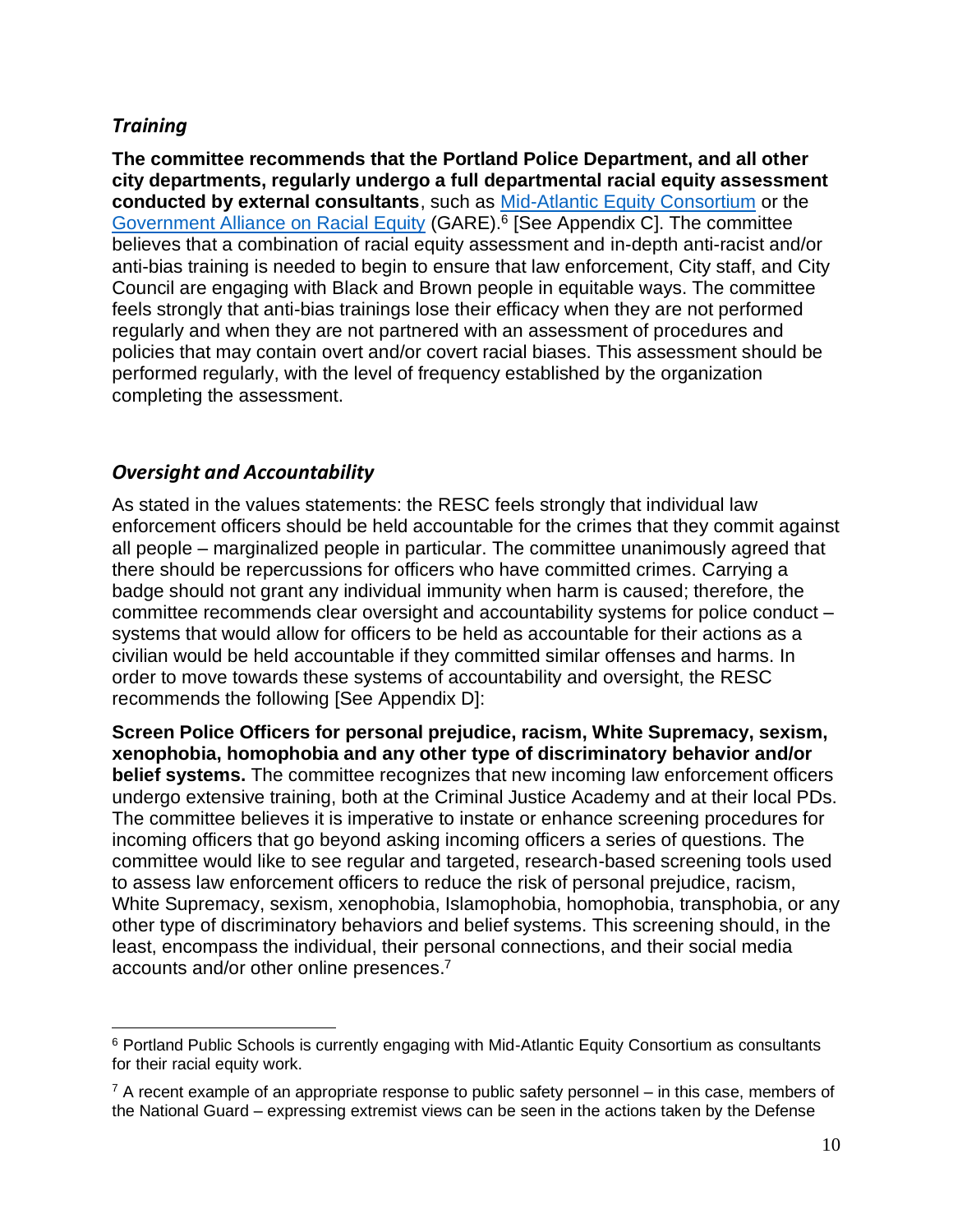**Create better tracking systems on Police Conduct and Behavior. This includes an external investigation process for reviewing complaints and giving special, enhanced attention to officers who are the subject of multiple complaints.** The committee believes that a process with more public involvement and transparent oversight is needed in order to keep officers who have complaints leveled against them accountable for their actions. RESC recommends all citizen complaints directed towards individual officers be handled by an outside investigative agency, rather than relying on internal investigations alone. External investigations would reduce conflicts related to personal interests or connections and would invite in a more objective investigation.

The committee recognized the work of the Police Citizen Review Subcommittee PCRS, but was unanimous in their lack of confidence in the PCRS due to the policies that structure and restrict the committee's work. **The RESC recommends that the PCRS be dissolved, and that a more equitable and accountable oversight committee (post external review), be formed in its place**. RESC recommends an oversight committee that welcomes all community participants, regardless of their experiences with law enforcement, the criminal justice system, or their employment. The committee is firm in their belief that the current disqualifications attached to the PCRS stigmatize and punish people who have been arrested and/or who have been incarcerated.<sup>8</sup>

## <span id="page-11-0"></span>*Community Control of Public Safety*

The committee feels strongly that some aspects of public safety can be achieved without police involvement. Committee members agreed that there is a distinction between law enforcement, one particular aspect of public safety, and public safety writ large. The committee believes that we have created a culture in which the police are treated as the sole resource for public safety and are called upon for every inquiry and incident that happens within communities of marginalized people. This culture has added extra burdens on law enforcement officers, and the RESC hopes that shifting the focus to community-based resources will help ease some of that burden and will empower communities. The committee recommends the following:

**Create a citywide mandate to minimize the amount of police patrol in communities that are predominantly inhabited by BIPOC and other marginalized groups.** Relationships between law enforcement and racially marginalized groups – Black people in particular – are strained and caustic. This current state of affairs reflects a long history of detrimental policing policies and tactics directed towards marginalized people and their neighborhoods. One such detrimental policy is constant police presence in BIPOC majority neighborhoods. Visible police presence does not translate into safety or feelings of safety for Black people and other People of Color. Regular

Department shortly terrorist attack or insurrection at the Capitol: https://www.nytimes.com/2021/01/19/us/politics/national-guard-capitol-biden-inauguration.html.

<sup>&</sup>lt;sup>8</sup> One committee member in particular, who openly speaks about their incarceration, named the overt inconsistencies about being permitted to serve on the RESC, but not being permitted to serve on the PCRS.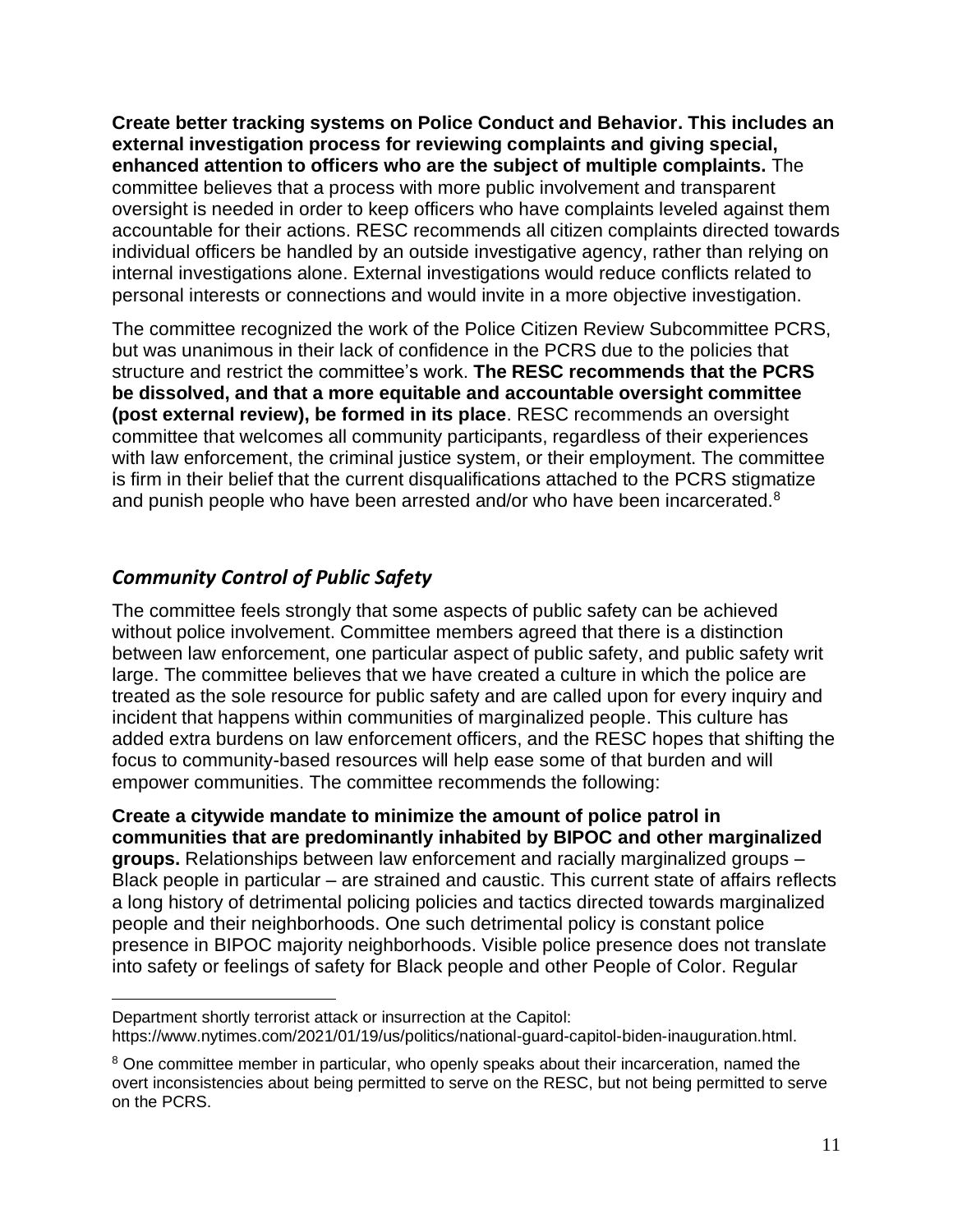police presence in these neighborhoods makes BIPOC youth and adults feel threatened, as if they are being viewed as suspicious. Regular police presence puts BIPOC youth and adults on edge. The RESC would like to see predominantly Black, Brown, Indigenous, and Asian neighborhoods having the same level of surveillance as majority white neighborhoods, and that, in particular, places where BIPOC youth congregate to recreate be free from visible police presence.

**The RESC recommends that the City support the role of community organizers, activists, and trusted community members as credible public safety messengers.** Nationwide, there have been repeated calls to work towards mending the relationship between law enforcement and historically racially marginalized people. Creating a different relationship requires trust, and that trust cannot be established until these communities are no longer harmed by policing practices. That trust cannot be established until the historical and present police-related trauma experienced by Black people and other People of Color begins to heal. Rather than focusing on the relationship between law enforcement and BIPOC communities as a key to public safety, the RESC believes that communities should be empowered to manage some aspects of their own public safety. The committee suggests transforming community policing programs into community public safety programs – programs that would be led by activists, community organizers, and trusted community members who cannot perform arrests, but can contact the police and other emergency resources (such as CAHOOTS-like programs.) when there are public safety concerns that they cannot manage. This public safety team would not be housed in the PPD and would not be affiliated with the PPD.

## <span id="page-12-0"></span>*Policing Individuals*

The RESC members recognize that the criminal justice system has deep impacts beyond the police departments and individual law enforcement officers. While an individual's experience with the criminal justice system may involve law enforcement at one particular moment in time, the impacts of this contact will last much longer than that one point of contact. The committee would like to see City Council support, endorse, and strongly recommend policy measures that will help mitigate the long lasting impacts the criminal justice system has on the lives of BIPOC people in Portland. The committee is particularly interested in the ways that these remedies may alter the lives of young Black residents of Portland. RESC recommends that the City:

**Advocate for diversion programs and restorative justice programs for people who have minor offenses.<sup>9</sup>** There are currently at least two restorative justice programs

<sup>&</sup>lt;sup>9</sup> Diversion programs can act as an alternative to the criminal justice system. One program being used involves the Restorative Justice Institute of Maine (RJIM) leading restorative dialogues with people charged with a crime. RJIM employs trained facilitators who are paid in part by a contract between RJIM and the Cumberland County District Attorney's Office. RJIM serves as a neutral third party and does not represent the justice system. A restorative justice dialogue is a conversation between people involved in a particular crime, harm or conflict to discuss the harm, needs and responsibilities that came from that crime, harm or conflict. A restorative justice dialogue is used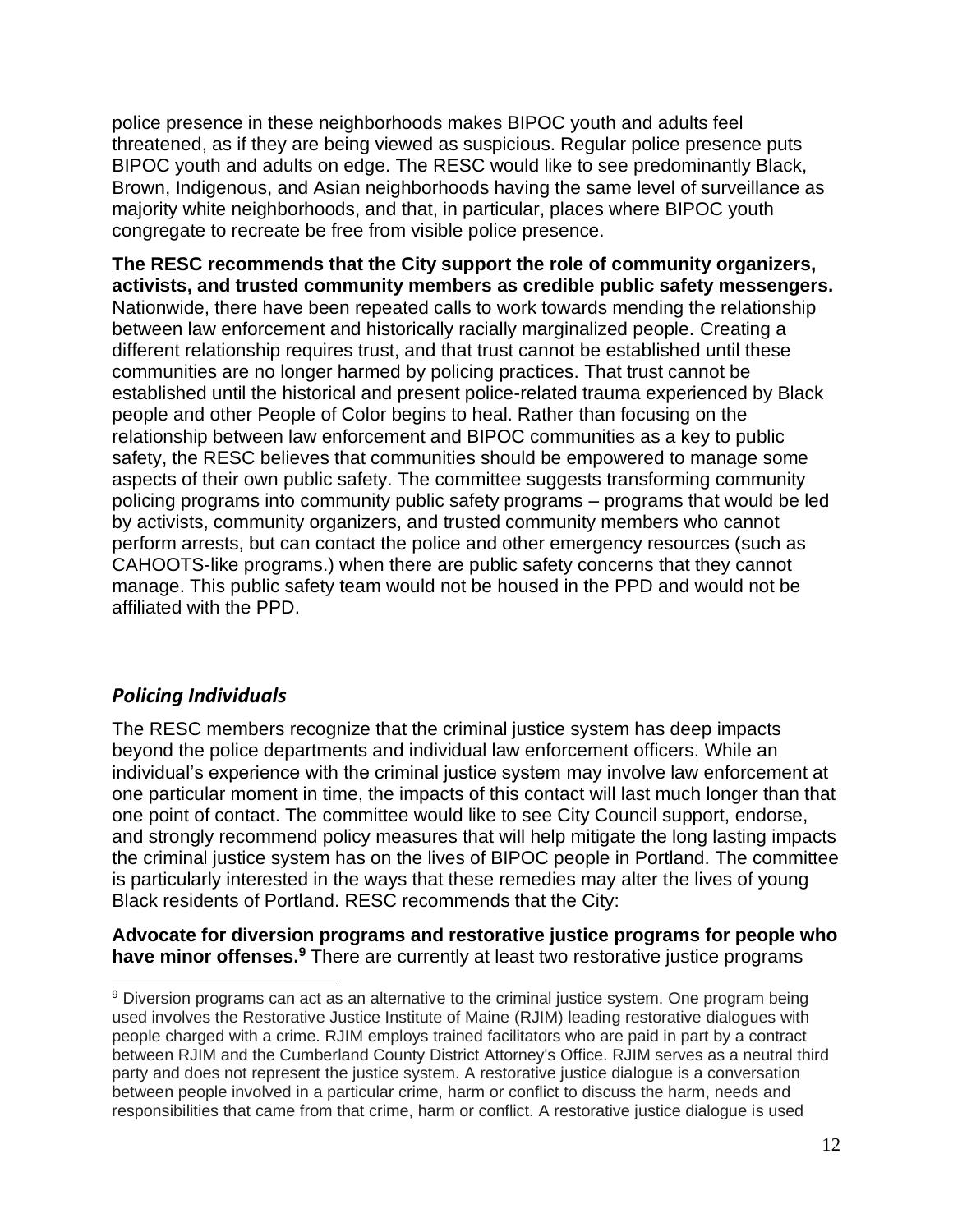operating in Cumberland County.<sup>10</sup> The Cumberland County District Attorney's office is interested in collaborating with the City of Portland to create more restorative justice options. Diversion programs have a significant impact on young people who come into contact with the criminal justice system. In the *Maine Kids Count* report published by the Maine Children's Alliance in April 2021, it is cited that, despite Long Creek Youth Development Center's overall declining rates of admission, Black youth (and Indigenous youth) continue to have rates of admission well above the state rates.<sup>11</sup> The success of diversion programs is also affirmed by this newly published report: "By placing youth in community-based alternatives instead of admitting them for short detainments, Maine was able to reduce admissions [state-wide] by 55 percent."<sup>12</sup>

**Support policies and legislative initiatives that seek to regulate bail, and court fines for individuals from marginalized communities.** The committee has identified some suggested action steps to move towards this goal. 1) Meeting with the Secretary of State in order to recommend that the Bureau of Motor Vehicles be authorized to minimize fines and reinstatement fees. 2) Support the consideration for individual income levels in bail and court fine determinations, while prioritizing BIPOC and other historically marginalized people.

**Create and communicate a clear and accessible review and appeals process for Criminal Trespass Orders.** [See Appendix E]. While Criminal Trespass Orders (CTOs) are considered a civil issue – until they are violated – the committee acknowledges that the issuance of CTOs pushes already marginalized people further into the margins by prohibiting them from accessing the social services they need to survive. We believe that these CTOs are an inhibitory factor in meeting basic health, safety and shelter needs of those affected by the CTO. We also believe that CTOs also perpetuate the disproportionate levels of homelessness among Black people in Maine, which is 26 times the rate of the overall Black Mainer population, compared to 3 times that of the Black population nationwide.<sup>13</sup>

<sup>11</sup> "Due to historic and systemic racism in Maine and the nation, there is disproportionality in the race and ethnicity of youth detained or committed to…Long Creek Youth Development Center. Overall, 3.3 per 1,000 of all youth ages 12-17 had admission to Long Creek or 295 youth in 2019…[.]American Indian and Black youth had rates well above state rates." *Maine Kids Count Data Book,* Maine Children's Alliance, April 2021, p. 23. https://mekids.org/priorities/kids-count/

<sup>12</sup> Ibid., p. 23.

primarily to resolve this case while allowing: (1) a victim or a community member to participate, (2) a discussion of the harm that was done by the offense, (3) acceptance of responsibility by the offender, and (4) an opportunity to connect participants to community-based resources.

<sup>&</sup>lt;sup>10</sup> One program is the young adult program with the RJIM. This program has individuals who are age 18-25. The second program is with Fred Van Liew of the Portland Center for Restorative Justice, and is for individuals over the age of 25. Restorative justice practices are also used in juvenile matters and in other cases that get specifically referred. Over 150 people have participated in both programs and 100% of the participants have had their minor charges dismissed.

<sup>13</sup> [https://www.mainehousing.org/docs/default-source/housing-reports/2019-point-in-time](https://www.mainehousing.org/docs/default-source/housing-reports/2019-point-in-time-survey.pdf?sfvrsn=6d6fb415_4)survey.pdf?sfvrsn=6d6fb415\_4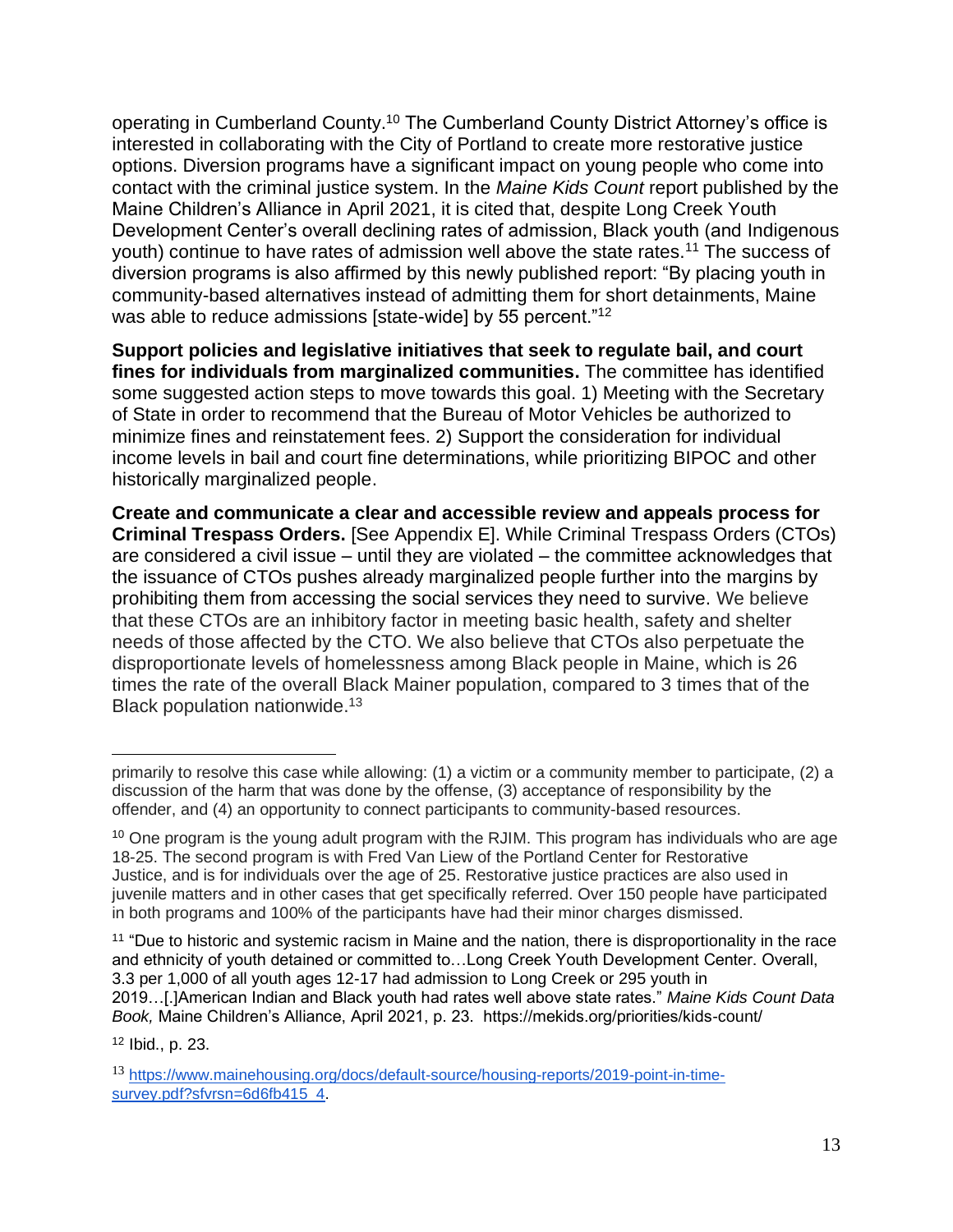The committee took a great deal of time and care discussing CTOs, knowing that staff at social service organizations issue CTOs with an eye towards their own personal safety, as well as the safety of the other staff and the other clients being served. During presentations from Homeless Voices for Justice and Pine Tree Legal Assistance – two organizations that advocate on behalf of and in support of homeless people – the committee heard confirmation that the time periods attached to CTOs (before an appeal can happen) remains too long, and that the appeals process remains unclear.

The RESC recommends that a standing review committee be formed to review CTOs. This review body should include: representatives from Homeless Voices for Justice and Pine Tree Legal, as well as the Neighborhood Prosecutor and a licensed clinical social worker. The committee recommends that CTOs should be reviewed within the first 14 days after being issued and again at 30 days by this body to determine if the CTO was justified and should be sustained. The committee recommends that an appeal process be made available within 30 days of the CTO issuance. Both these review and appeal processes should be documented, making it clear what factors will be considered in the reviews and what kind of information will be accepted and reviewed by the body. The process and documentation should be made available to the public. Neither of these processes should require the attendance of the party charged. However, both the party charged and the body requesting the CTO should be allowed to attend. Finally, the committee is concerned about the impact of the CTO on access to basic human needs and recommends that the city review current practices and try to develop strategies that will minimize the risk on all parties involved. The committee recommends that the organization issuance the CTO **not** be granted a seat on the review committee. Instead, the issuing organization should be welcomed into the appeal process.<sup>14</sup>

**Create an ordinance promoting the "fair chance" model in hiring and housing.**  The committee appreciates the City's current "ban the box" practice in the hiring process and would like to see this practice extended beyond City employment. The RESC recommends creating an ordinance that would remove criminal background questions from job and housing applications. The committee feels strongly that someone's past should not bar them from access to stable employment and housing into perpetuity. With this ordinance, criminal background checks would still be permissible, but potential employers would only be able to initiate these checks at the point of the job offer, rather than during the application process. The committee hopes that this ordinance would create a more level playing field.

 $14$  The committee also drew a connection between CTOs and the CAHOOTS model of service by suggesting that the organization the City contracts with to provide the services related to the new crisis response service could respond to the CTO request and provide an assessment of needs and possible services.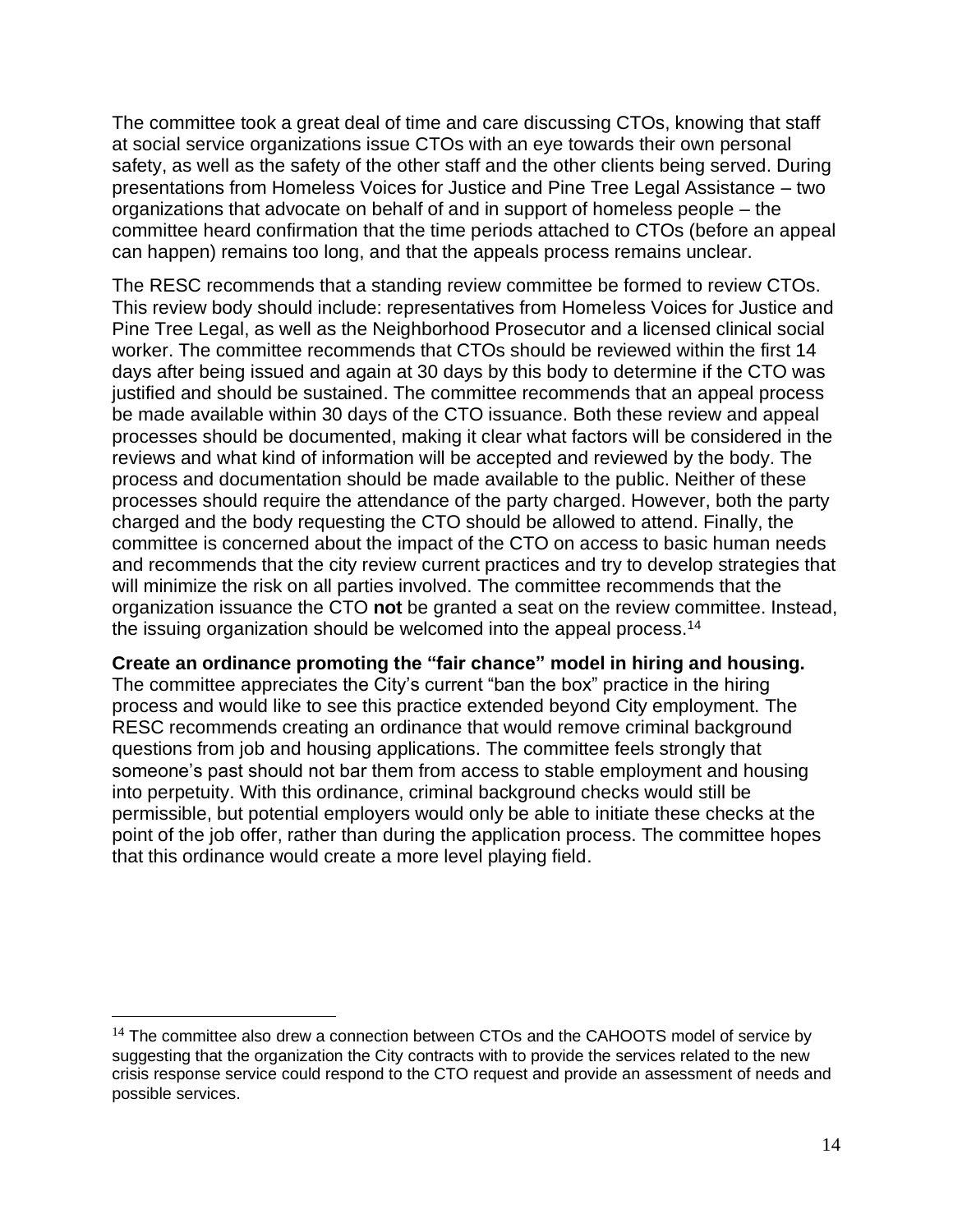## <span id="page-15-0"></span>**PUBLIC SAFETY AND AREA AGENCIES, ORGANIZATIONS, AND NON-PROFITS**

Prior to putting forward and discussing proposals for Charge #2<sup>15</sup>, the committee felt it would serve them to develop a working definition of "public safety" – one that looked at safety in a broad context and took race and ethnicity into account. The RESC has defined public safety as the following:

- A. Protecting the wellbeing of people of all races & ethnicities, communities, and organizations.
- B. Safeguarding people from crimes, disaster, and other potential dangers and threats, and reducing fear.
- C. Ensuring that all people get a fair and equitable chance to lead a high quality of life that is not predicted by race.

As they began working on Charge #2, committee members returned to a point several members had brought up at the beginning of the process – a comprehensive racial equity plan cannot be achieved by a committee over the course of a few months. Racial justice and racial equity work need regular attention and constant tending.

### <span id="page-15-1"></span>*Creation of New Entities*

To address the ongoing work towards racial equity, the **committee recommends the formation of three new entities: A Department of Racial Equity, a Permanent Board on Racial Equity, and a Racial Equity Task Force.** [See Appendices F, G and H, respectively]

The Department of Racial Equity would employ a Director or Commissioner of Racial Equity as a permanent position within the City Manager's office. This position would be supported by at least two staff positions, also housed within the Department. This newly established department would liaise with the City's permanent Racial Equity Board, community members, and internal departments to analyze city policies, programs, and practices with the goal to eradicate any structural or institutional racism within the city government structure.

This department would do the following: 1) collect and compile racial demographics from the GA office and all Health and Human Services departments for applications, denials, and approvals; 2) analyze data, policies and practices, with the objective of eliminating race-based disparities; 3) hear complaints and mediate conflicts between clients and departments; and 4) publish an annual report that captures racial demographics, findings, and analysis. Prior to publishing this annual report, the Director of the department will work with the permanent Board on Racial Equity to create relevant recommendations that will accompany the report.

<sup>&</sup>lt;sup>15</sup> Charge #2: "reviewing...the way in which the City interacts with area agencies, organizations, and non-profits in the name of public safety and how these partnerships can best work to enhance public safety in the City"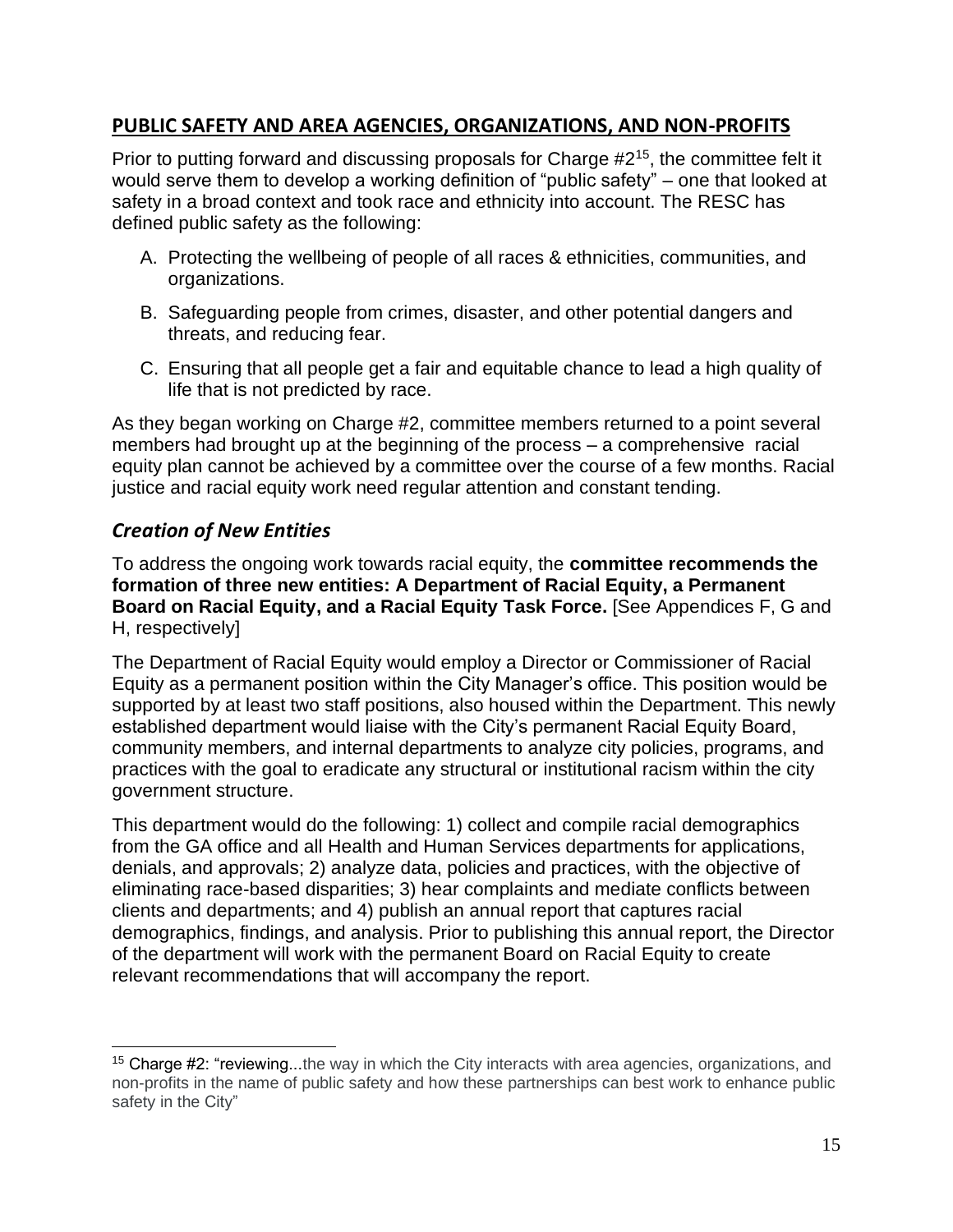The Racial Equity Task Force would be an ad hoc committee that would only serve for a limited amount of time. The committee would be comprised of city staff, community members, service providers, and policy and data analysts. Their only task will be assessing the public health side of the City's work to ensure that the policies and practices within Health and Human Services are racially equitable. After assessing and recommending the needs related to racially equitable policies and practices within HHS, the Task Force will be dissolved. The recommendations that they make will be passed along to Department of Racial Equity to enact and/or the Permanent Board on Racial Equity to review and keep track of for continued assessment.

The permanent Board on Racial Equity would be a community-based, volunteer board, with one seat reserved for the director of the Department of Racial Equity. The Board will review the findings and the analysis produced by the Department, and will provide feedback and recommendations prior to the publication of the Department's annual report. The permanent Board must include a representative from a service provider that serves the following: people experiencing homelessness, substance use, mental health disruptions, and/or domestic violence; immigrants, refugees, and/or asylum seekers; youth; and currently or formerly incarcerated people. The Board must also include organizations or individuals with expertise with systemic racism and racial disparities. In addition to the previously mentioned categories of expertise, the Board must include a certain number people with lived experiences in the above-mentioned categories and a certain number people who self-identify as Black, Indigenous, or a Person of Color (BIPOC). The committee members have not made a final decision about the specific number of impacted and BIPOC identified people that should serve on the board. The committee will leave that decision to City Council.

#### <span id="page-16-0"></span>*Policy Changes*

The RESC was targeted in their approach to addressing policy and practices utilized by the City. The committee was keenly aware that a thorough racial equity assessment of the City's policies and practices in total would require at least a year of consistent and dedicated work, which was more than this committee could undertake, considering the parameters of this ad hoc committee. The committee chose to focus their attention on policies that would potentially address some pressing disparities, as well as policies that would create a foundation for future racial equity work. The committee produced four recommendations related to policy changes:

**The RESC recommends that all City departments – particularly law enforcement and HHS – collect and publish racial demographics annually.** In general, there is a lack of accurate and up-to-date racial demographic statistics available to the general public. Publishing these statistics will enhance the racial equity work the City undertakes. Statistics on race serve as a piece of the foundation for gauging what work needs to be done to advance racial equity and for gauging whether or not progress towards racial equity has been made. An example of the power of these statistics: in the Maine Children Alliance's recently published *Maine Kids Count Data Book*, we learn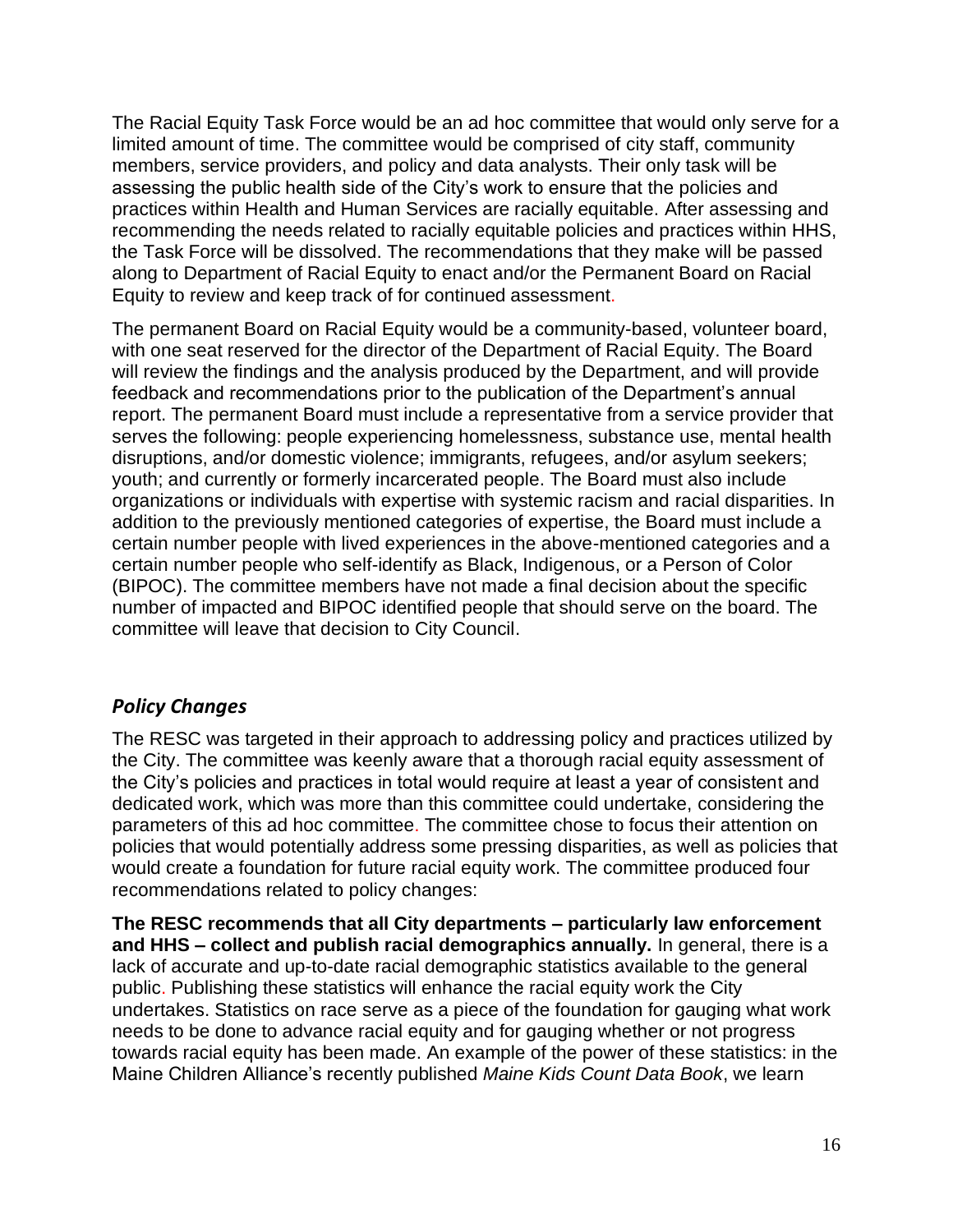that, when comparing 5-year averages for poverty among Black children nationwide, Maine has the highest Black child poverty rate in the country.<sup>16</sup>

**The committee also recommends that City Council develop and implemen[t](https://endhomelessness.org/wp-content/uploads/2020/04/COVID-Framework-4.29.2020-1.pdf) ["The](https://endhomelessness.org/wp-content/uploads/2020/04/COVID-Framework-4.29.2020-1.pdf)  [Framework for an Equitable Covid-19 Homelessness Response"](https://endhomelessness.org/wp-content/uploads/2020/04/COVID-Framework-4.29.2020-1.pdf) to address current and future public health crises**, <sup>17</sup> including:

- a. Unsheltered People
- b. Shelters
- c. Housing
- d. Diversion and Prevention; and
- e. Strengthening the system for the future.

**The committee recommends that the City shift its hiring processes to require that at least 15% of City employees are from historically marginalized racial and ethnic groups.** Despite Maine continuing to hold the distinction of being one of the whitest states in the nation, Portland's population has seen rapid rates of diversification that don't seem to be slowing. The percentage of people who are Black, Indigenous, Latinx, of Asian or Middle Eastern descent, or multiracial has steadily increased in the past decade. Between 2000 and 2019, these percentages shifted approximately 10 percentage points – from 8.8% to 18.1%.<sup>18</sup> The City's workforce should represent the changing demographics of Portland. This should be particularly true with any public facing positions, as it is most likely that those employees will be interfacing with Portland residents who are not white.

**The RESC recommends that 10% of all City contracts are reserved for businesses owned by historically marginalized racial and socioeconomic groups.** In addition, any contracts initiated by the City totaling 500 thousand dollars or above should require a minority subcontractor before they can be awarded.

[http://www.portlandmaine.gov/DocumentCenter/View/15411/Portlands-Plan-2-10-2017-?bidId=.](http://www.portlandmaine.gov/DocumentCenter/View/15411/Portlands-Plan-2-10-2017-?bidId=) United States Census, Population estimates July 1, 2019. https://www.census.gov/quickfacts/fact/table/portlandcitymaine

<sup>16</sup> *Maine Kids Count Data Book,* Maine Children's Alliance, April 2021, p. 26. https://mekids.org/priorities/kids-count/

 $17$  This framework – along the tools and materials associated with it – was developed collaboratively by: Center on Budget and Policy Priorities, National Alliance to End Homelessness, National Innovation Service, National Health Care for the Homeless Council, National Low Income Housing Coalition, Urban Institute, Barbara Poppe and Associates, and Matthew Doherty Consulting. The collaboration continues to guide and shape this framework. [https://endhomelessness.org/wp](https://endhomelessness.org/wp-content/uploads/2020/04/COVID-Framework-4.29.2020-1.pdf)[content/uploads/2020/04/COVID-Framework-4.29.2020-1.pdf](https://endhomelessness.org/wp-content/uploads/2020/04/COVID-Framework-4.29.2020-1.pdf) (Version 4: October 19, 2020).

<sup>18</sup> *Portland's Plan 2030*. February, 2017.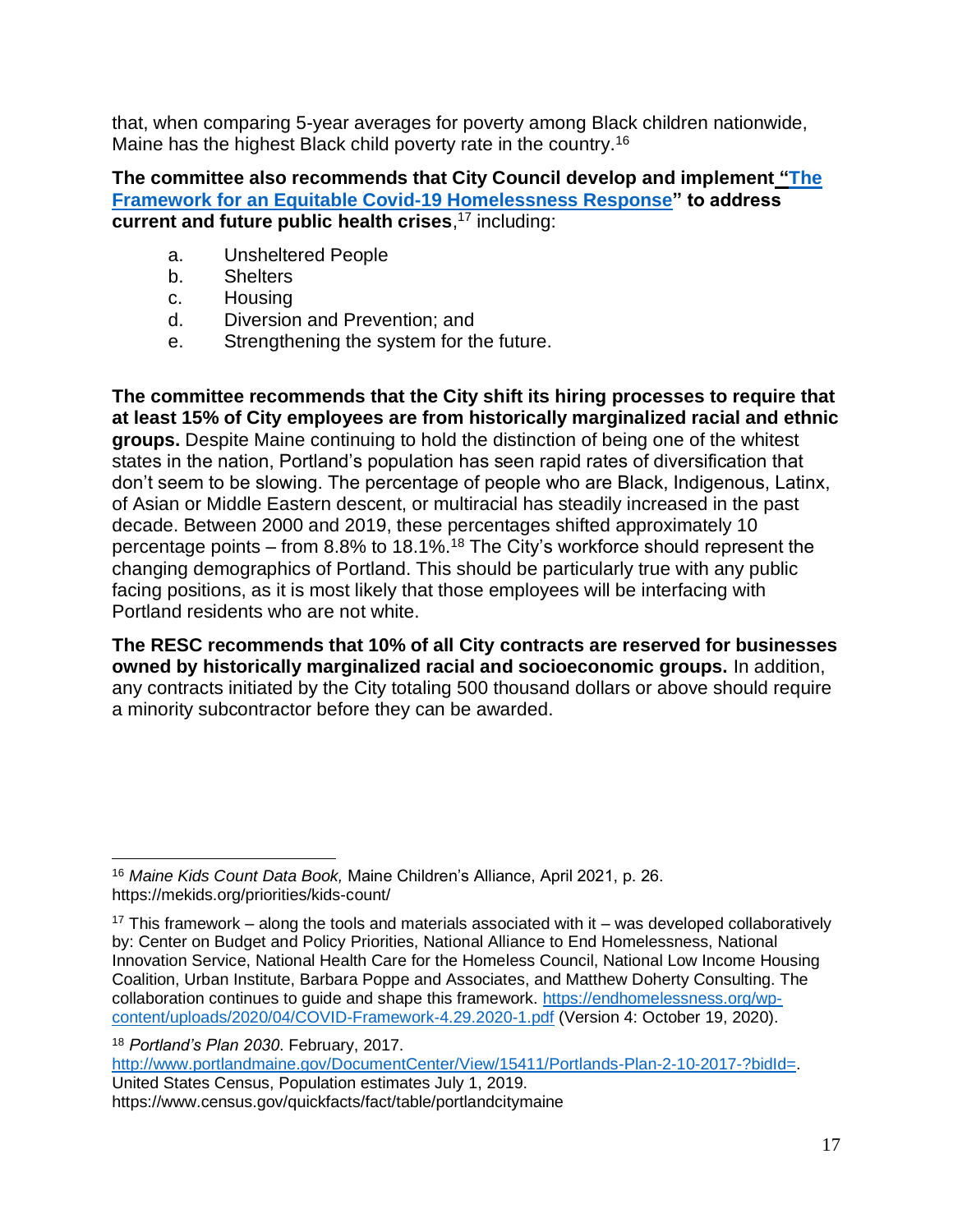## <span id="page-18-0"></span>*Housing*

The committee spent a great deal of time discussing housing security, homelessness, and equitable practices around low-income and affordable housing. The committee feels strongly that access to secure and stable housing is a public safety issue, and they are aware that there is a disproportionate amount of BIPOC residents of Portland who do not have access to secure and stable housing. The RESC supports the creation of more low-income and affordable housing for Portland. Rental costs continue to rise in Portland, while wages remain stagnant. This trend continues to place a burden on Portland residents and their families.<sup>19</sup> Federal rental assistance provides a great deal of support for vulnerable people living in Maine in all types of communities,<sup>20</sup> but wide socioeconomic gaps still exist between BIPOC people and white people living in Maine. As an example, between 2015-2019, the poverty rate for Black children living in Maine was 45.6%, which is more than one-third above the national average of 33.2%. In that same time period, the poverty rate for non-Hispanic white children was also higher than national averages, but at 13.5% compared to 11.1%.<sup>21</sup> Stable and secure housing creates a pathway to future economic security. In order to create more racial equity in Portland's housing, the RESC recommends the following:

**Develop specialized supportive permanent housing to address the increasing need for the unhoused population.** [See Appendix I]. Many unhoused people face diverse challenges such as substance abuse, chronic medical conditions, mental health, behavior health and temporary unemployment. Specialized supportive transitional homes will help address the underlying conditions which lead to homelessness and present the best opportunity for self-sufficiency and dignity**.** 

**Stop disposing of public owned parcels/plots and land and develop such parcels/plots as mixed income property to address the lack of affordable housing in the market.** [See Appendix I]. Most of the rental housing stock affordable to 100% of the Area Median Income (AMI) in Portland are single occupancy rental (SOR) and one-bedroom dwellings, which are not suitable for young families. Priority should be given to the development of three and four bedrooms units to encourage families to live and work in Portland. It will also reduce the burden on taxpayers because the income from these properties can support and sustain specialize supportive housing.

**Increase space for housing developments by creating alternative solutions for parking and public transportation.** [See Appendix I]. These alternative solutions would free up parcels and plots for residential development.

 $19$  At a RESC public comment session, staff from Preble Street informed the committee that approximately 22% of the people receiving services from the organization identify as BIPOC. <sup>20</sup> "Maine Federal Rental Assistance Fact Sheet," Center on Budget and Policy Priorities, December 10, 2019. https://www.cbpp.org/sites/default/files/atoms/files/12-10-19hous-factsheet-me.pdf <sup>21</sup> *Maine Kids Count Data Book,* Maine Children's Alliance, April 2021, p. 26.

https://mekids.org/priorities/kids-count/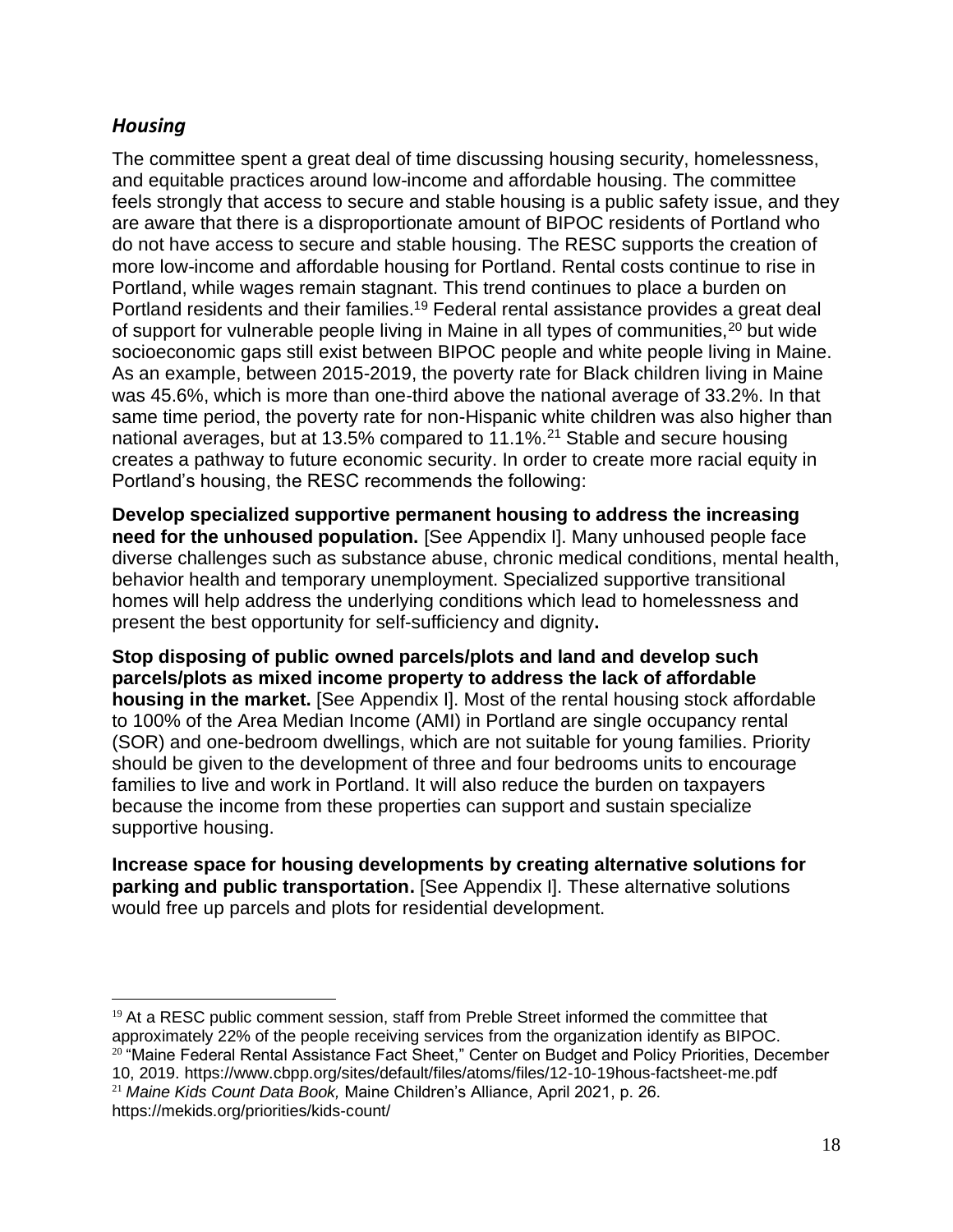**The City of Portland should study innovative housing models, including, but not limited to, the Vienna, Austria's [Social Housing Model](https://www.huduser.gov/portal/pdredge/pdr_edge_featd_article_011314.html)**. <sup>22</sup> [See Appendix I]. The model adopted by the City should to be effective in increasing and preserving Portland's affordability housing stock in perpetuity.

**The city of Portland should cover the down payment for historically racial disadvantaged residents of Portland who have housing choice vouchers and qualify to purchase homes.** [See Appendix J]. With this plan, the City would pay the 3.5% house down payment for people qualifying for Section 8,and would ask for the Private Mortgage Insurance (\$150/month) be waived by the mortgage company. New homeowners under this plan would be required to live on the property for at least 10 years, and could be asked to take out a secondary lien on the property in case of foreclosure. The program would be limited to 10 qualifying families each year. This program would need to be advertised in clear language (with translated materials) and would be coupled with free training for new home owners. A key proponent of the outreach efforts for this program would be empowering people who distribute Section 8 vouchers to talk to voucher recipients about the program. Many people who receive Section 8 vouchers don't realize they're also eligible to purchase a home. When doing outreach and advertising the program, materials should include clear narratives and examples of the process of enrolling and participating in the program so that it can be understood by the widest audience. The RESC also recommends assigning "case workers" to new homeowners to help them become more comfortable with budgeting for house costs.

**Eligible low-income tenants should be granted release from lease obligations when income based affordable housing apartments become available for them to occupy within 30 days upon confirmation with the property management company.** [See Appendix I]. The process for this lease obligation release would be initiated by the tenant who would have to make a formal request. Low-income residents can remain on affordable housing waitlists for months and years. Currently, when affordable housing becomes available, low-income residents who are already renting a property will have to incur the fees associated with breaking a lease in order to move into the affordable housing that's just become available to them.

**Create a City ordinance that would require new and existing subsidized property developed with LIHTC, TIF, and MAHTC that are requesting a zoning change to redevelop the property, including to increase density, need to maintain affordable units for at least one third of proposed units, and maintain the balance of diverse families and demographic needs.** [See Appendix I]. In addition, if the land is sold at or below market value, the following will be reimbursed to the city:

 $22$  The term "social housing" is used to refer to government owned or government regulated affordable housing. Vienna's social housing system is world renowned for being an effective and innovate model that provides affordable housing to Vienna residents. "Vienna's Unique Social Housing Program," U.S. Department of Housing and Urban Development. January 31, 2014. https://www.huduser.gov/portal/pdredge/pdr\_edge\_featd\_article\_011314.html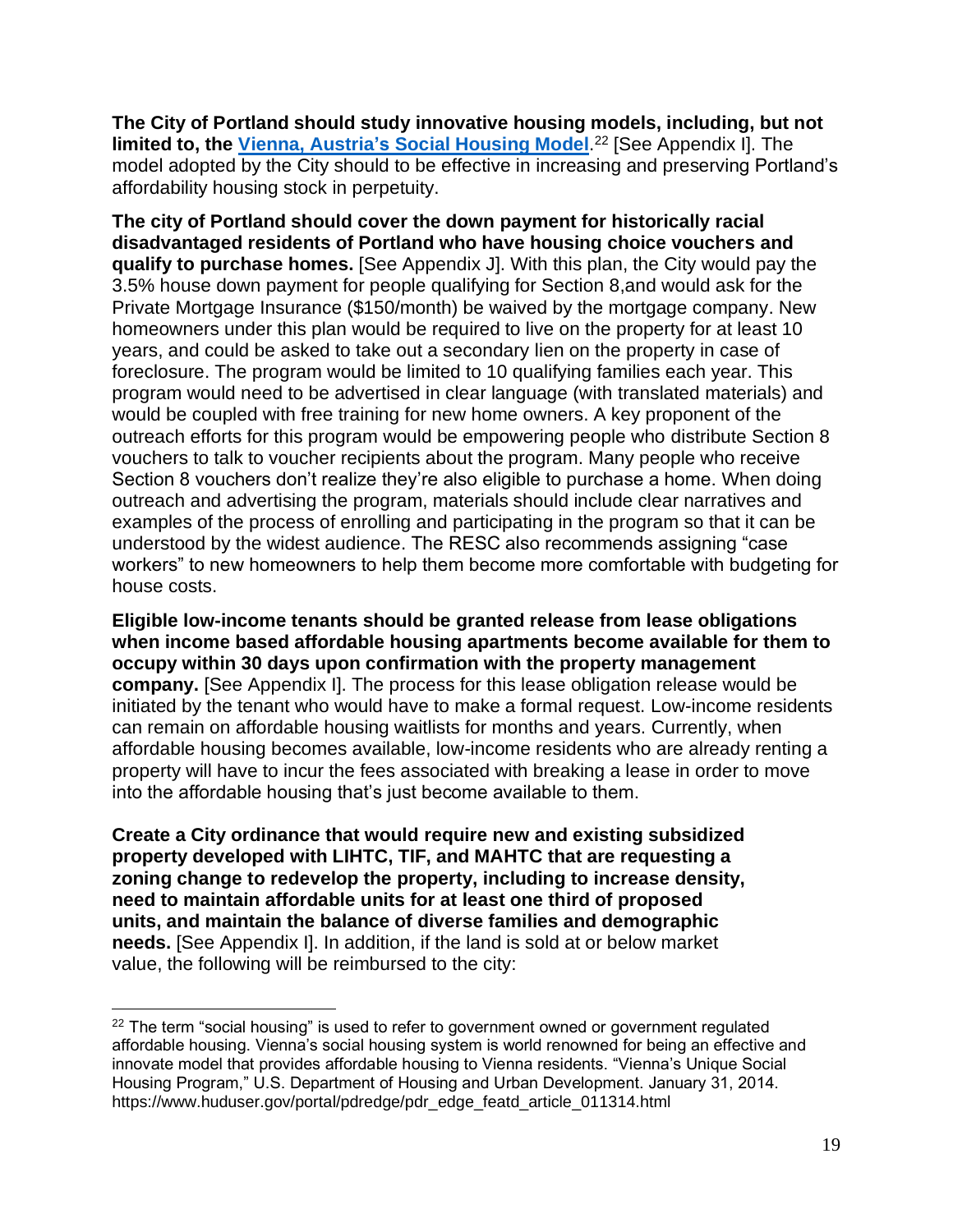- the difference between price sold and market value
- The actual interest rates over the period between acquisition and further development or the transfer of the property
- A 2% capital gain tax, to recoup the value of the land and opportunity cost.

#### <span id="page-20-0"></span>*Business*

The committee did not spend much time discussing the viability of BIPOC owned businesses, but one concrete recommendation emerged from the discussions.

The RESC recommends that the City **create a collaboration between the Office of Economic Opportunity, local banks, and the local Chamber of Commerce to evaluate businesses owned by BIPOC and develop policies and strategies to help them have better access to capital and knowledge to thrive.** [See Appendix K].

## <span id="page-20-1"></span>*Cultural Climate in the City*

While the City's cultural climate does not fit neatly into any of the three charges laid out in the resolution, the committee recognized that Portland's cultural climate plays a large role in whether or not historically marginalized people feel a sense of safety and feel welcomed in the city. Two recommendation emerged that the committee felt would go a long way in recognizing the growing diversity of Portland's population, as well as acknowledging the racist violence that continues to impact so many within that population. The committee recommends the following [See Appendix K]:

**Directing relevant city staff to re-name some of Portland's streets after local and national historical figures in order to more fully represent Portland's diverse communities.**

**Engaging with Creative Portland and local BIPOC artists to create a wall mural or permanent installation piece memorializing victims of racist crimes.** 

## <span id="page-20-2"></span>*Other Recommendations*

Lastly, the RESC recommends that the **Portland City Council have one meeting with Black POWER<sup>23</sup> to discuss demands.** After the killing of George Floyd and the uprisings that followed, a group of Black activists and organizers in Portland quickly came together and created a list of demands for City Council and other municipal and state officials as action steps towards racial justice.<sup>24</sup> The RESC recognizes that the

<sup>23</sup> Formerly BLM – Portland.

<sup>&</sup>lt;sup>24</sup> A partial list of demands can be found in "Black POWER: This is who we are and what we want," *Portland Press Herald*, October 30, 2020. [https://www.pressherald.com/2020/10/30/black-power-](https://www.pressherald.com/2020/10/30/black-power-this-is-who-we-are-and-what-we-want/)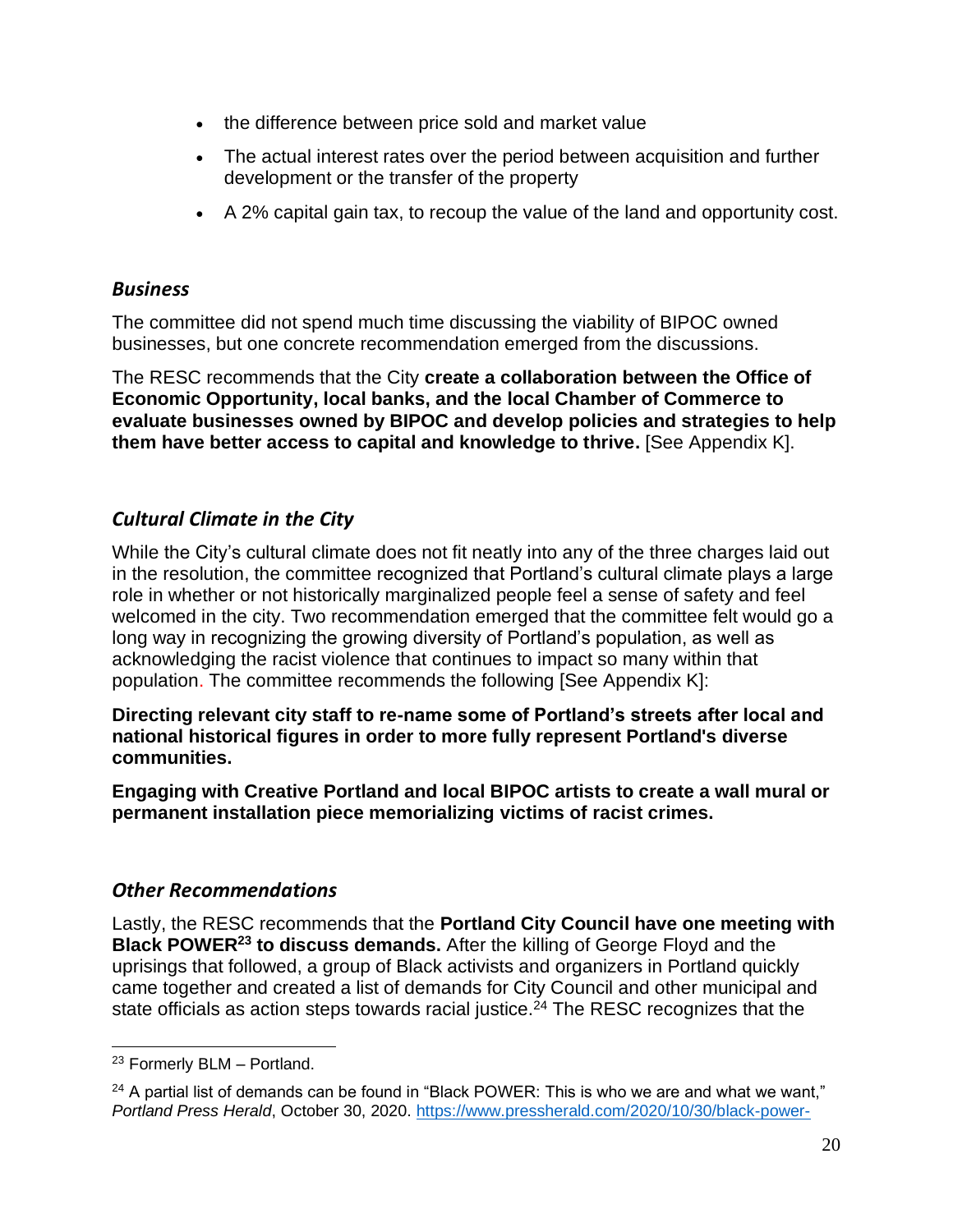organized actions of Portland's Black POWER group and the list of demands they created served as a catalyst for the resolution that formed the Racial Equity Steering Committee. The RESC recommends that City Council revisit these demands and reach out to Black POWER to meet and discuss the demands. The committee did not consult with Black POWER to prior to making this recommendation. The committee has no sense whether or not the group would accept an invitation to discuss the demands.

## <span id="page-21-0"></span>**CITY POLICIES, STRUCTURES, AND PROCEDURES**

The RESC did not directly address Charge #3 of the resolve.<sup>25</sup> Instead, the committee acknowledged that the depth of review required to address and correct any covert and/or overt racism within City policies, structures, and procedures related to public safety would require consistent and ongoing work that lies outside of the capacity of the ad hoc Racial Equity Steering Committee. While discussing the recommendations to create the Department of Racial Equity and the Permanent Racial Equity Board, several committee members mentioned tasking these future entities with the work outlined in Charge #3. After further discussion, the committee is in consensus about asking these future entities to take up this work.

[this-is-who-we-are-and-what-we-want/#.](https://www.pressherald.com/2020/10/30/black-power-this-is-who-we-are-and-what-we-want/) The full list of demands, released on June 6, 2020, can be found on Black POWER's Facebook page:

https://www.facebook.com/BLMPORTLANDME/photos/a.112652343804867/116229863447115/.

<sup>25</sup> Charge #3: "recommending changes, as necessary, to various policies, structures, and procedures related to public safety that may disproportionately impact Black people and other persons of color with the specific aim of improving community relations, establishing mutual trust and respect, and

rooting out and ending systemic racism"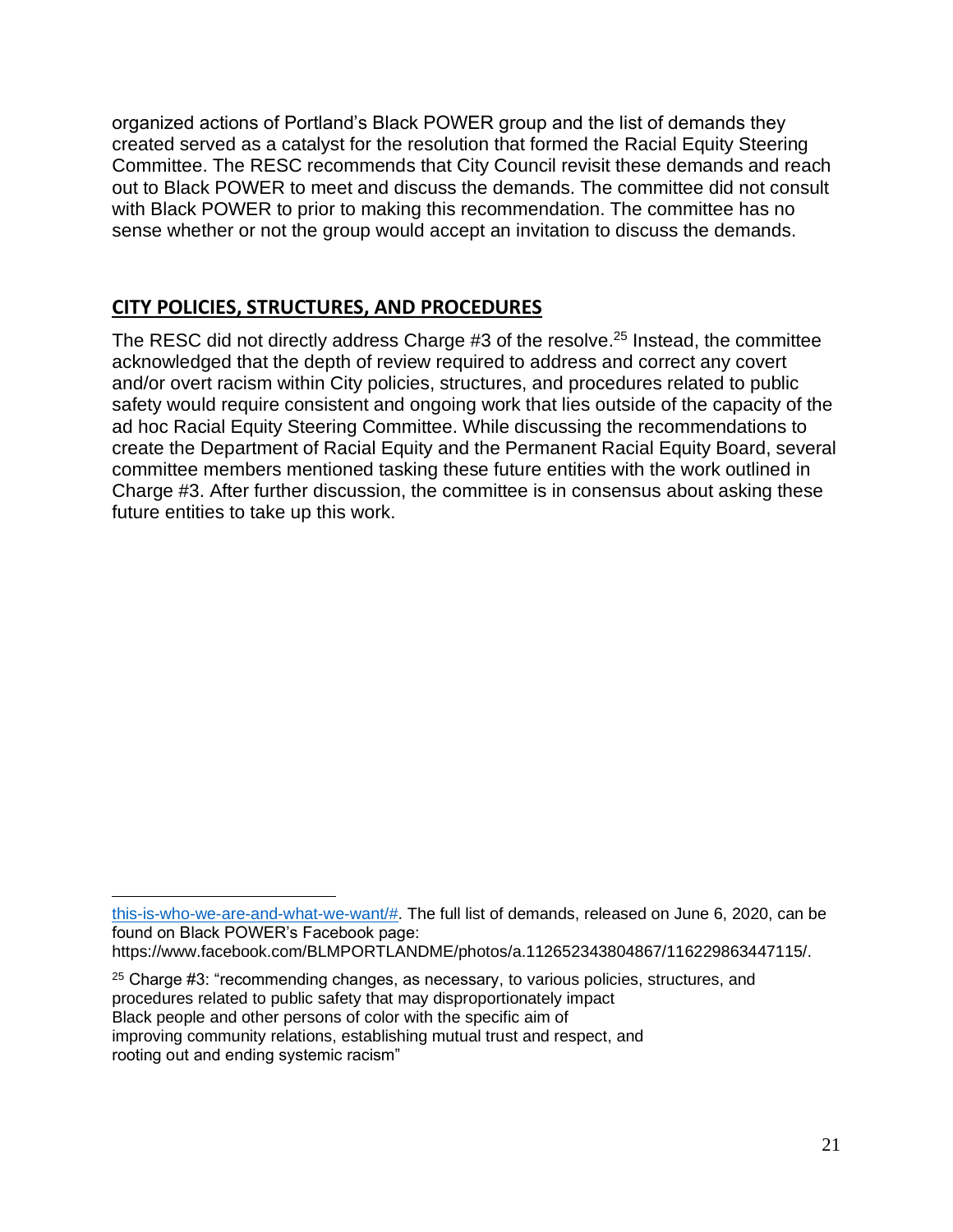#### <span id="page-22-0"></span>*APPENDIX A: Research Memo 1*

| <b>DATE:</b>    | <b>NOVEMER 30, 2020</b>                                                               |
|-----------------|---------------------------------------------------------------------------------------|
| TO:             | PORTLAND RACIAL EQUITY STEERING COMMITTEE                                             |
| <b>FROM:</b>    | MARCELLE MEDFORD, RESEARCHER                                                          |
| <b>SUBJECT:</b> | REVALUATING THE ROLE OF POLICE & STRATEGIES FOR RESPONDING TO PUBLIC<br><b>HEALTH</b> |

Cities around the country are addressing the police's expanding role in community life by trying to remove police from calls that involve (1) psychiatric crisis, (2) substance abuse, (3) issues involving housing instability, (4) domestic violence, and (5) youth behavioral issues. There are a range of CR (Community Responder) **[1]** programs working to intervene on the level of police involvement with under resourced populations. All the programs are designed to de-escalate potential instances of police violence and avert incarceration.

Whereas some programs have health professionals and social workers take the lead in responding to non-emergency calls, other programs aim to pair specially trained officers with behavioral clinicians. The latter strategy may resemble Portland's Behavior Health Response Program (BHRP)<sup>[2]</sup>.

In the sampling of cities provided below, I briefly describe existing strategies that cities use to address who responds to public health related calls:

- **•** Eugene, Oregon developed the program called CAHOOTS<sup>[3]</sup> (Crisis Assistance Helping Out on The Streets), a mobile response team of EMTs and mental health professional that are dispatched by 911. They coordinate with law enforcement. Other cities that have adopted this program include:
	- Portland, Oregon and Denver, Colorado have launched pilot programs based on CAHOOTS [4] .
- San Francisco is also developing a street response team "mobile units will include a paramedic, a psychologist or social worker and a peer support specialist, someone with lived experience in addiction and recovery". These teams will take over police calls that report of mentally disturbed persons.
- Indio, California has a program called QOL<sup>[5]</sup> (Quality of Life), which is a specialized outreach program that assists individuals who are experiencing homelessness. They host two permanent officers within their organization.
- Rochester, New York, has FACIT (Family Crisis Intervention Team)—a team of trained social service professionals and mediators—responds to calls related to domestic disputes, youth behavioral challenges, landlord-tenant problems, death notifications, and child abuse. FACIT was originally housed within the Rochester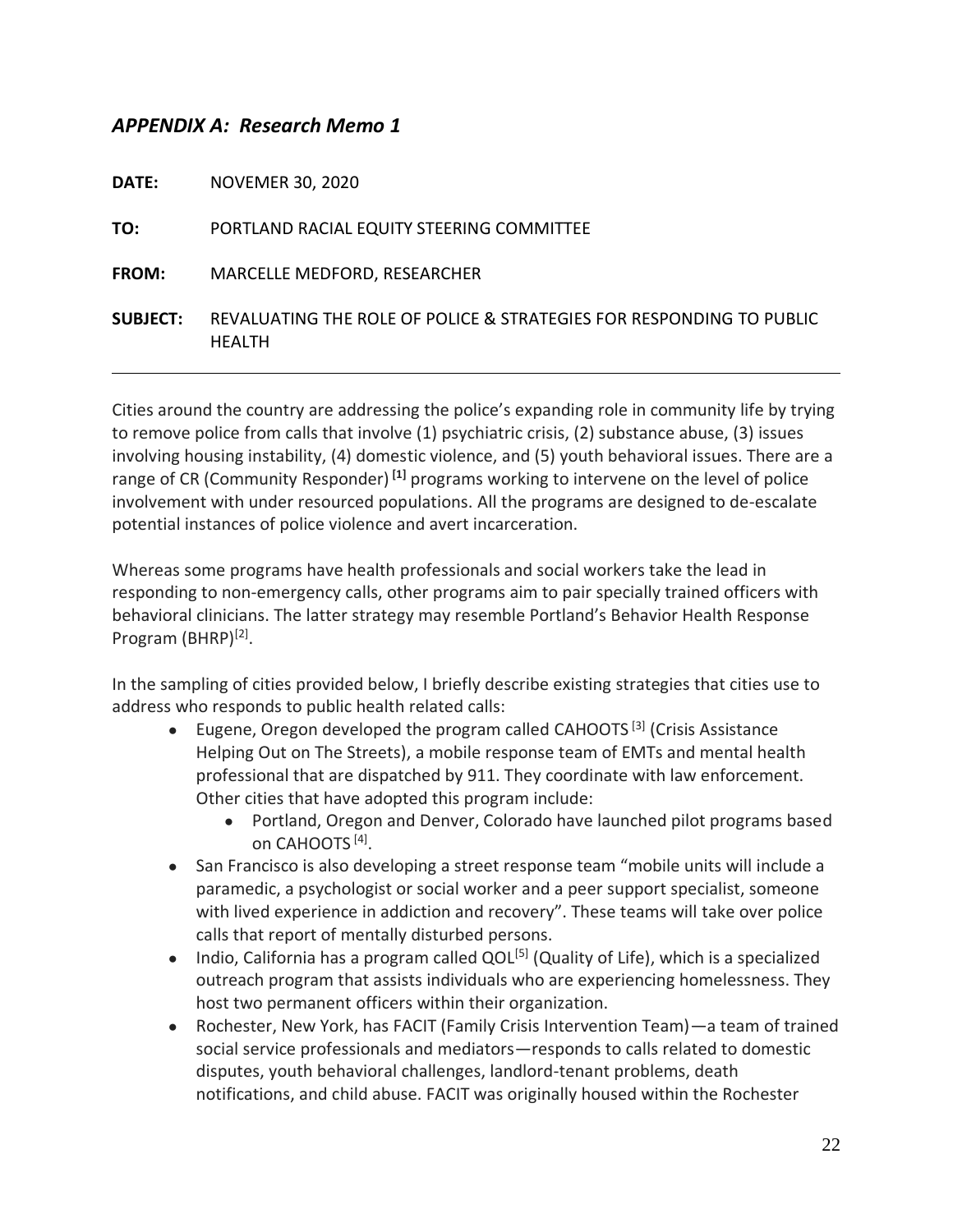Police Department; however, following the killing of Daniel Prude—a 41-year-old Black man who died of asphyxiation after police restrained him during a mental health wellness check—the city announced plans to transfer FACIT out of the police department. FACIT will now be housed within the Rochester Department of Recreation and Youth Services' newly created Crisis Intervention Services Unit, a civilian office established to strengthen and coordinate non-law enforcement responses to public safety needs **[1]** .

#### [1] **The Community Responder Model: How Cities Can Send the Right Responder to Every 911 Call**

By Amos Irwin and [Betsy Pearl.](https://www.americanprogress.org/about/staff/pearl-betsy/bio/) October 28, 2020 [https://www.americanprogress.org/issues/criminal](https://www.americanprogress.org/issues/criminal-justice/reports/2020/10/28/492492/community-responder-model/)[justice/reports/2020/10/28/492492/community-responder-model/](https://www.americanprogress.org/issues/criminal-justice/reports/2020/10/28/492492/community-responder-model/) 

**[2]** <https://portlandmaine.gov/1150/Behavioral-Health-Response-Program>

**[3]** <https://whitebirdclinic.org/cahoots/>

**[4]** Cities Aim To Remove Police From Most Psychiatric, Substance Abuse Calls [https://www.npr.org/2020/10/15/923885799/cities-aim-to-remove-police-from-most](https://www.npr.org/2020/10/15/923885799/cities-aim-to-remove-police-from-most-psychiatric-substance-abuse-calls)[psychiatric-substance-abuse-calls](https://www.npr.org/2020/10/15/923885799/cities-aim-to-remove-police-from-most-psychiatric-substance-abuse-calls)

**[5]** [https://www.indio.org/your\\_government/police/ipd/field\\_service/quality\\_of\\_life\\_team.htm](https://www.indio.org/your_government/police/ipd/field_service/quality_of_life_team.htm)

Other Resources:

A Guidebook to reimagining America's Crisis Response Systems: A Decision-Making Framework for Responding to Vulnerable Populations in Crisis. [https://www.abtassociates.com/files/Projects/PDFs/2020/reimagining-crisis](https://www.abtassociates.com/files/Projects/PDFs/2020/reimagining-crisis-response_20200911-final.pdf)[response\\_20200911-final.pdf](https://www.abtassociates.com/files/Projects/PDFs/2020/reimagining-crisis-response_20200911-final.pdf)

Innovative Solutions to address the mental health crisis Shifting away from police as first responders. By Stuart M. Butler and Nehath Sheriff. November 23, 2020 [https://www.brookings.edu/research/innovative-solutions-to-address-the-mental-health-crisis](https://www.brookings.edu/research/innovative-solutions-to-address-the-mental-health-crisis-shifting-away-from-police-as-first-responders/)[shifting-away-from-police-as-first-responders/](https://www.brookings.edu/research/innovative-solutions-to-address-the-mental-health-crisis-shifting-away-from-police-as-first-responders/)

Responding to individuals in behavioral health crisis via co-responder models: The Roles of Cities, Counties, Law Enforcement, and Providers. By Ashley Krider & Regina Huerter, Policy Research, Inc. Kirby Gaherty & Andrew Moore, National League of Cities January 2020 <https://www.nlc.org/wp-content/uploads/2020/10/RespondingtoBHCrisisviaCRModels.pdf>

Beyond Policing: Investing in Offices of Neighborhood Safety. By [Betsy Pearl.](https://www.americanprogress.org/about/staff/pearl-betsy/bio/) October 15, 2020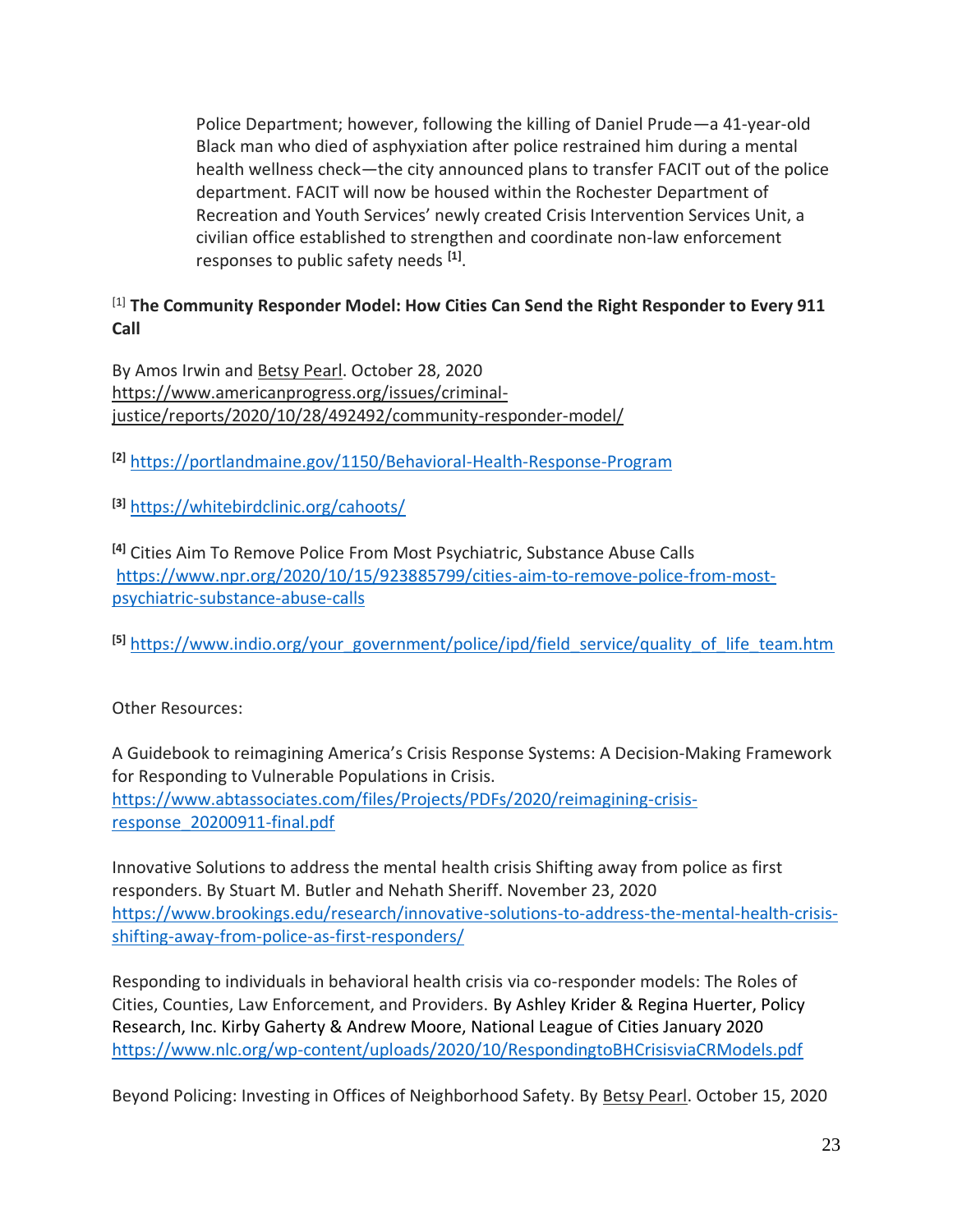[https://www.americanprogress.org/issues/criminal](https://www.americanprogress.org/issues/criminal-justice/reports/2020/10/15/491545/beyond-policing-investing-offices-neighborhood-safety/)[justice/reports/2020/10/15/491545/beyond-policing-investing-offices-neighborhood-safety/](https://www.americanprogress.org/issues/criminal-justice/reports/2020/10/15/491545/beyond-policing-investing-offices-neighborhood-safety/)

Progressive Criminal Justice Ballot Initiatives Won Big in the 2020 Election. By [Sarah](https://www.americanprogress.org/about/staff/figgatt-sarah/bio/)  [Figgatt](https://www.americanprogress.org/about/staff/figgatt-sarah/bio/) November 19, 2020

[https://www.americanprogress.org/issues/criminal-](https://www.americanprogress.org/issues/criminal-justice/news/2020/11/19/493026/progressive-criminal-justice-ballot-initiatives-won-big-2020-election/)

[justice/news/2020/11/19/493026/progressive-criminal-justice-ballot-initiatives-won-big-2020](https://www.americanprogress.org/issues/criminal-justice/news/2020/11/19/493026/progressive-criminal-justice-ballot-initiatives-won-big-2020-election/) [election/](https://www.americanprogress.org/issues/criminal-justice/news/2020/11/19/493026/progressive-criminal-justice-ballot-initiatives-won-big-2020-election/)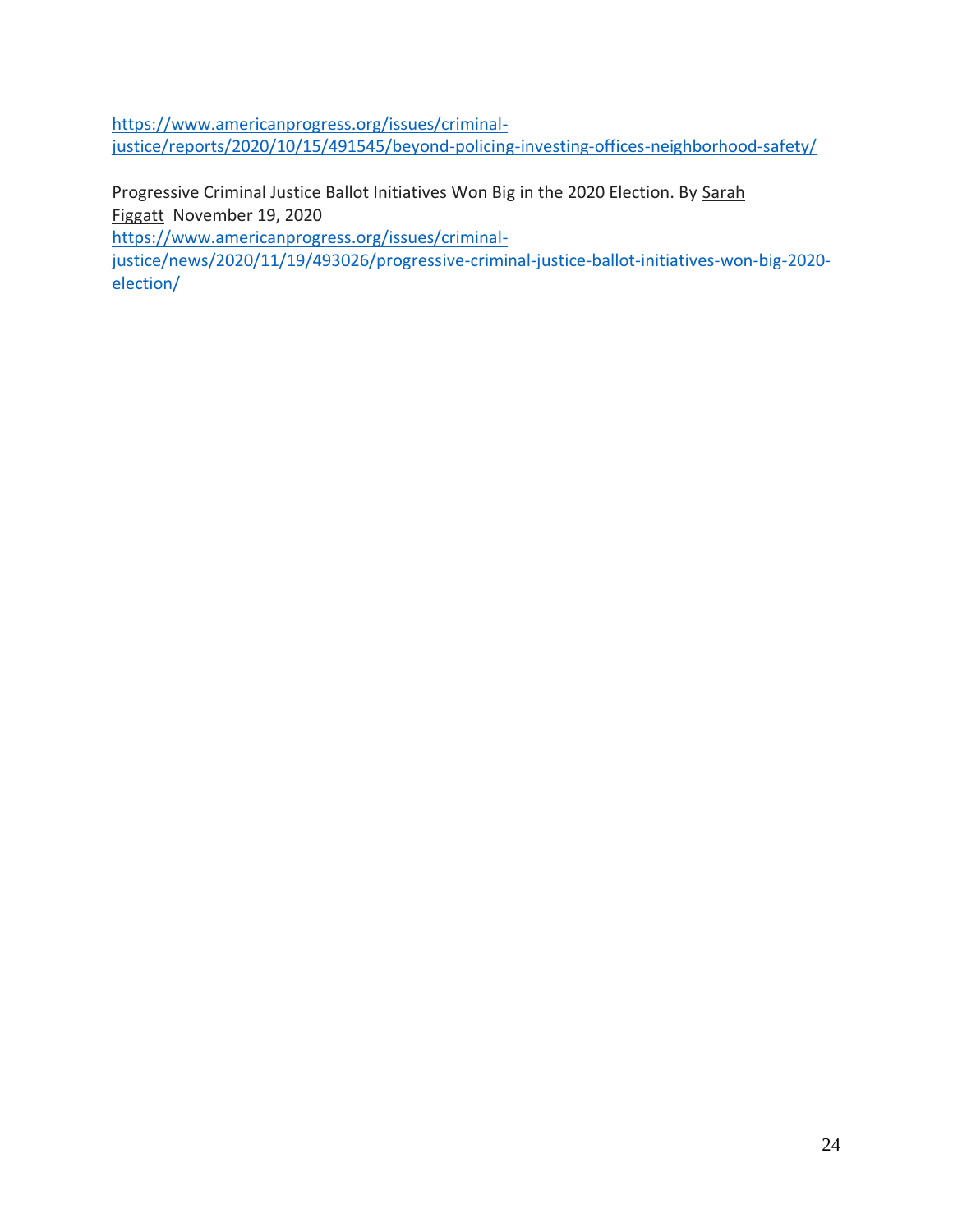#### <span id="page-25-0"></span>*APPENDIX B: Research Memo 2*

| <b>DATE:</b>    | <b>FEBRUARY 03, 2021</b>                  |
|-----------------|-------------------------------------------|
| TO:             | PORTLAND RACIAL EQUITY STEERING COMMITTEE |
| <b>FROM:</b>    | MARCELLE MEDFORD, RESEARCHER              |
| <b>SUBJECT:</b> | PRELIMINARY INQUIRY ABOUT CAHOOTS MODEL   |

The CAHOOTS model in Eugene, Oregon warrants further examination in considering the police's role in the city's public safety. The committee has requested I research the following three questions:

(1) Does the CAHOOTS program have a language accessibility plan? How do they serve people who primarily use languages other than English?

(2) Who manages the staffing and hiring process? The parent organization or the city?

(3) In what ways is the program beholden to the city since they are a funding source?

Findings: Through email correspondence with Arlo Silver, CAHOOTS Office Manager, via White Bird Clinic's General Inquiry Contact Form<sup>[1]</sup>

CAHOOTS uses an interpreter service (called Certified Languages International [2]) if the responding team encounters a client that does not speak English. They have over 200 languages on their list.

CAHOOTS manages all their hiring internally, though hires must pass a more stringent background check than other White Bird Clinic hires, due to their access to police radios and information. (For additional details see attached contract between White Bird and City of Eugene)

CAHOOTS is funded by the city. They are limited in the scope of calls they can respond to, based on a few factors: They have a Medical Director that oversees their Medics' scope of practice, and all of their QMHAs (Crisis Workers) are required to participate in supervision with a Clinical Supervisor (QMHP). They have an agreement with Public Safety and Dispatch in both Eugene and Springfield around which calls they send them on, both alone and with Police backup. This is largely due to safety and liability factors. (For additional details see attached contract between White Bird and City of Eugene)

Additional Findings:

Please see attached the Personal Services Contract between City of Eugene, Oregon and White Bird Clinic (Contractor) for CAHOOTS Services. Details on staffing and limitations imposed by the city are on pages 5-7 of the contract and provided below.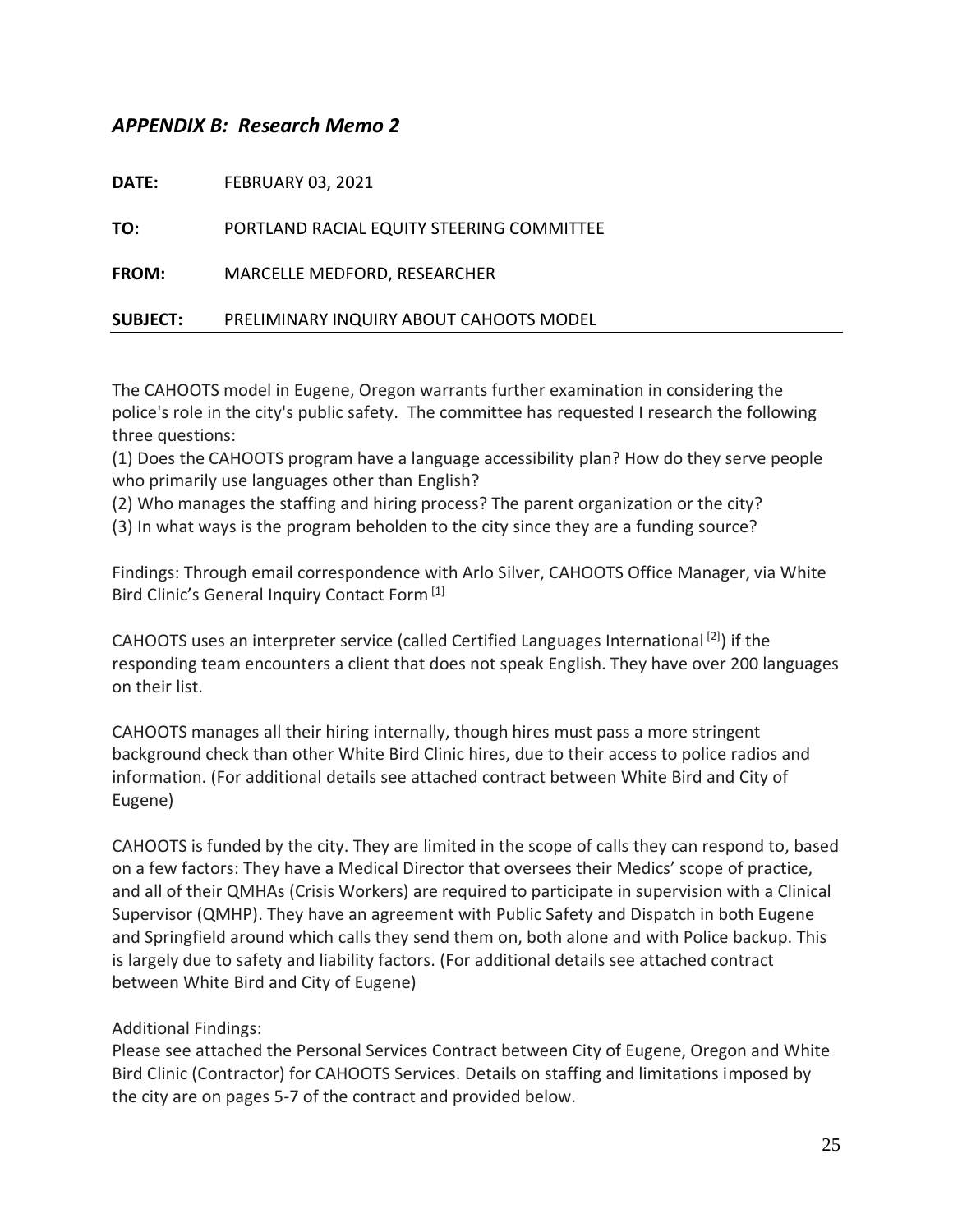See the following sections: [10] "Subcontracting," [11] "Assignment," [12] "Independent Contractor," [15] "Cooperative Planning Requirements" [16] "Staffing Restrictions," [17] "Use of Equipment."

Selections from Contract [Full Contract Attached]:

**10. Subcontracting.** Contractor was selected for its special knowledge, skills and expertise, and shall not subcontract the Services, in whole or in part, without City's prior written approval, which may be withheld for any reason. Contractor shall require any approved subcontractor to agree, as to the portion subcontracted, to comply with all obligations of Contractor specified in the Contract. Notwithstanding City's approval of a subcontractor, Contractor shall remain obligated for full performance of the Contract and City shall incur no obligation to any subcontractor. Contractor shall indemnify, defend and hold City harmless from all claims of subcontractors.

**11. Assignment.** Contractor shall not assign the Contract, in whole or in part, or any right or obligation hereunder, without City's prior written approval, which approval shall not be subject to a reasonableness standard. If Contractor is a corporation or partnership, a change in ownership of Contractor resulting from a voluntary transfer of stock or partnership interests, or a transfer upon death or disability of any owner, shall not constitute an assignment unless the transferor is one of the key personnel specified in Section 2.2 of this Agreement.

**12. Independent Contractor.** Whether Contractor is a corporation, partnership, other legal entity or an individual, Contractor is an independent Contractor. If Contractor is an individual, Contractor's duties will be performed with the understanding that Contractor is a selfemployed person, has special expertise as to the Services which Contractor is to perform and is customarily engaged in the independent performance of the same or similar Services for others. The manner in which the Services are performed shall be controlled by Contractor; however, the nature of the Services and the results to be achieved shall be specified by City. Contractor is not to be deemed an employee or agent of City and has no authority to make any binding commitments or obligations on behalf of City except to the extent expressly provided herein.

**15. Cooperative Planning Requirements.** Contractor recognizes that planning within the City and other state and local agencies is essential to the success of a coordinated service delivery system. Contractor agrees to attend and participate in a reasonable number of meetings and planning efforts initiated by City, and to provide non-confidential data already in Contractor's possession which may be required by City and is reasonably necessary to achieve compliance with City programmatic goals. Contractor agrees to maintain open and responsive working relations with the Eugene Police Department (EPD).

#### **16. Staffing Restrictions.**

**16.1** Contractor represents that it has employees who have experience and training to provide the services described herein, and in the attached Exhibit B, in a reasonable and responsible manner. City relies upon this representation in entering into this contract. Contractor agrees to provide the employees necessary to provide the services under this contract and to ensure such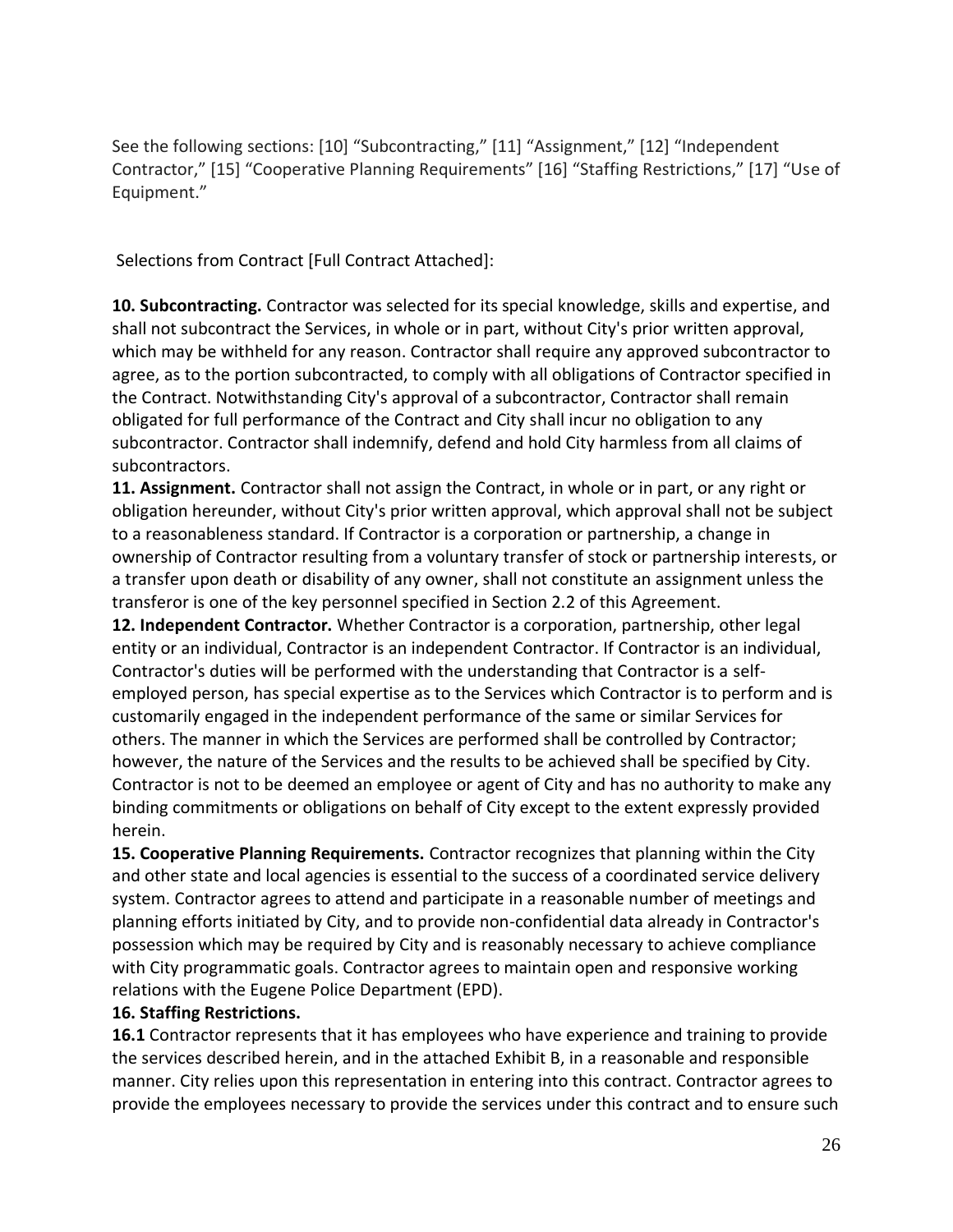employees obtain any training provided by the City. Prior to any employee of Contactor providing the services, Contract shall disclose in writing to City the employee's qualifications and experience to perform these services. All such employees of Contractor shall be subject to the provision of service protocols and the rules of conduct specified in the attached Exhibit B. Contractor shall facilitate a background check of prospective CAHOOTS employees by using a background application provided by the City of Eugene. Contractor shall also inform prospective employees that their full name, date of birth, driver's license number, and other information needed in the security form, will be submitted to the police department for a clearance check prior to employment. The security clearance is. required prior to using the police radio or operating a City vehicle. All CAHOOTS personnel will be trained to operate the police radio. The prospective employee shall sign a waiver allowing the background check to be performed by EPD. An authorized White Bird employee shall also sign the waiver from as witness to the signing by the prospective employee. White bird may first make a copy for their records and then send the original form to the Contract Manager at EPD. The Contract Manager has 21 days, not including holidays or weekends, to perform the require background check. **16.2** During the provision of patrol, crisis intervention and transportation services under this contract, the City provided vans shall be staffed by at least two persons per van. At least one person shall be currently certified as an Emergency Medical Technician, First Responder, Registered Nurse, or Licensed Health Care Practitioner, and at least one person shall be commissioned by the City as a Transportation Officer to perform functions under ORS 430.399. The person commissioned by City as the Transportation Officer shall make the final decision regarding transportation of any person to a non-emergency medical care provider or to an alcohol, drug, or mental health treatment facility.

**16.3** Except for a trainee observer actively involved in a program leading to employment by Contractor, no person shall ride in the van except for employees of the Contractor, City or Lane County, who are in the course of providing services under this contract and persons being transported to a treatment facility. At no time shall more than three persons employed by, or under training with Contractor, ride in the van. City reserves the right to reject any employee of Contractor and/or its trainee observer from riding in the van or participating in Contractor's provision of services under this contract, on the

basis of the individual's driving record or criminal history record.

#### **17. Use of Equipment.**

**17.1** City agrees to provide Contractor with two (2) modified passenger vans and portable radios for use during the duration of this contract. Equipment shall be provided in good working order, and Contractor agrees to return the vans, radios, and any other equipment the City agrees to provide Contractor for program use, in good working order and general condition at the completion of the contract. City shall provide necessary fuel, maintenance, and repairs of equipment, except Contractor shall bear any costs of any equipment repair necessary due to deliberate, repetitive, or grossly negligent acts by Contractor's employees. City shall provide ongoing maintenance for the equipment according to the standard maintenance schedule. Contractor shall maintain the vans so that it is free of all hazards to inebriated occupants. All vehicle backing requires the use of a spotter to avoid vehicle damage.

**17.2** White Bird will provide a secure area for the police radios, which will be approved by the EPD Contract Manager. All CAHOOTS personnel will keep their radios on and at a volume to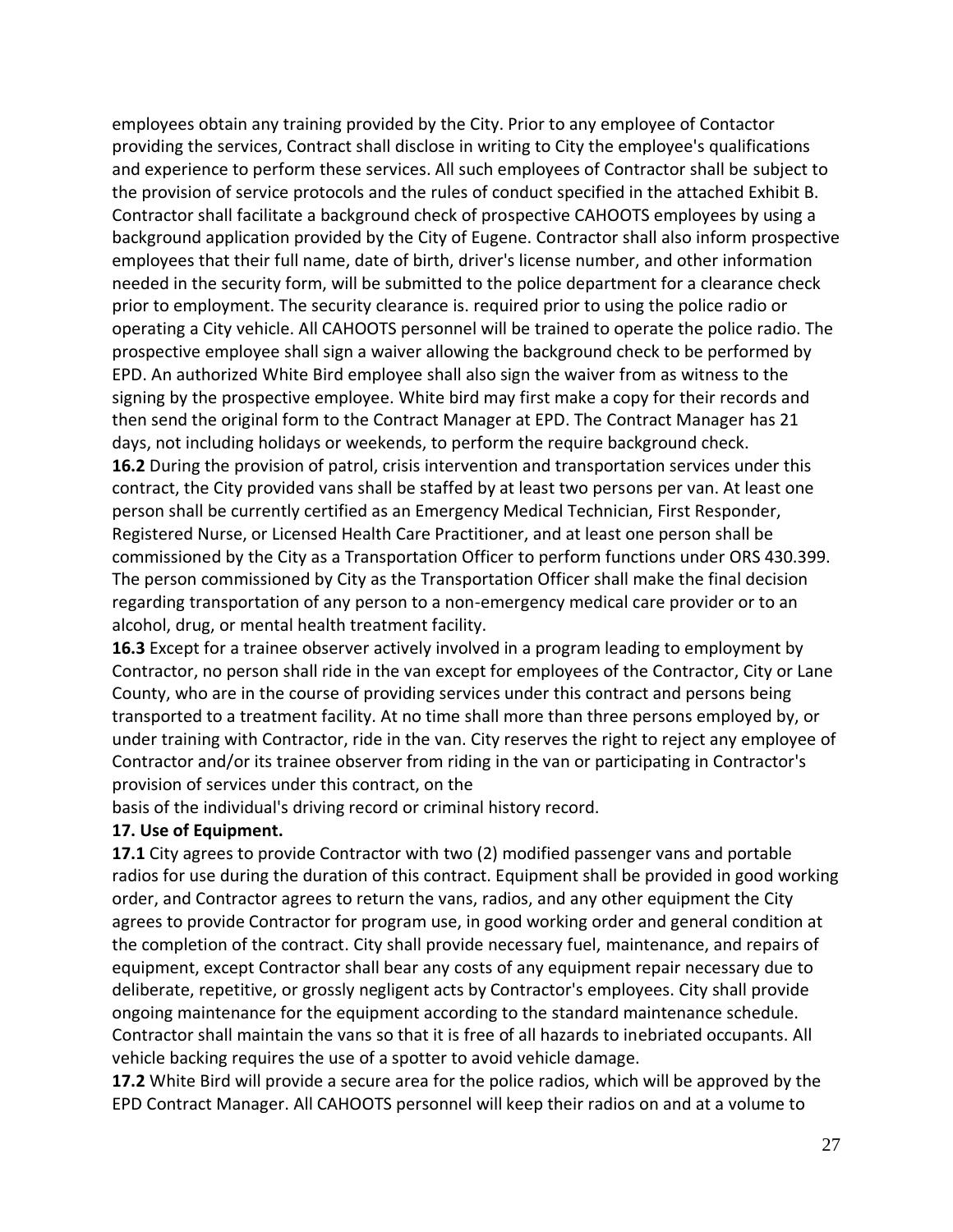hear the dispatcher. If a call dictates a quiet environment, one radio must be kept on and at a volume so that CAHOOTS personnel can hear dispatch. If they have only one radio, it must be kept on and at a volume so they can hear dispatch. If a radio does not work properly, the Contractor will make immediate arrangements to have the radio fixed by City of Eugene technicians. The Contractor will notify, by email, when a radio or vehicle is out of service for maintenance. They will include the item number so the Contract Manager can log a history of maintenance

Sources and Additional Resources

- 1. Whitebird Clinic's General Inquiry Contact Form: <https://hipaa.jotform.com/203625245190147>
- 2. Certified Languages International: <https://certifiedlanguages.com/>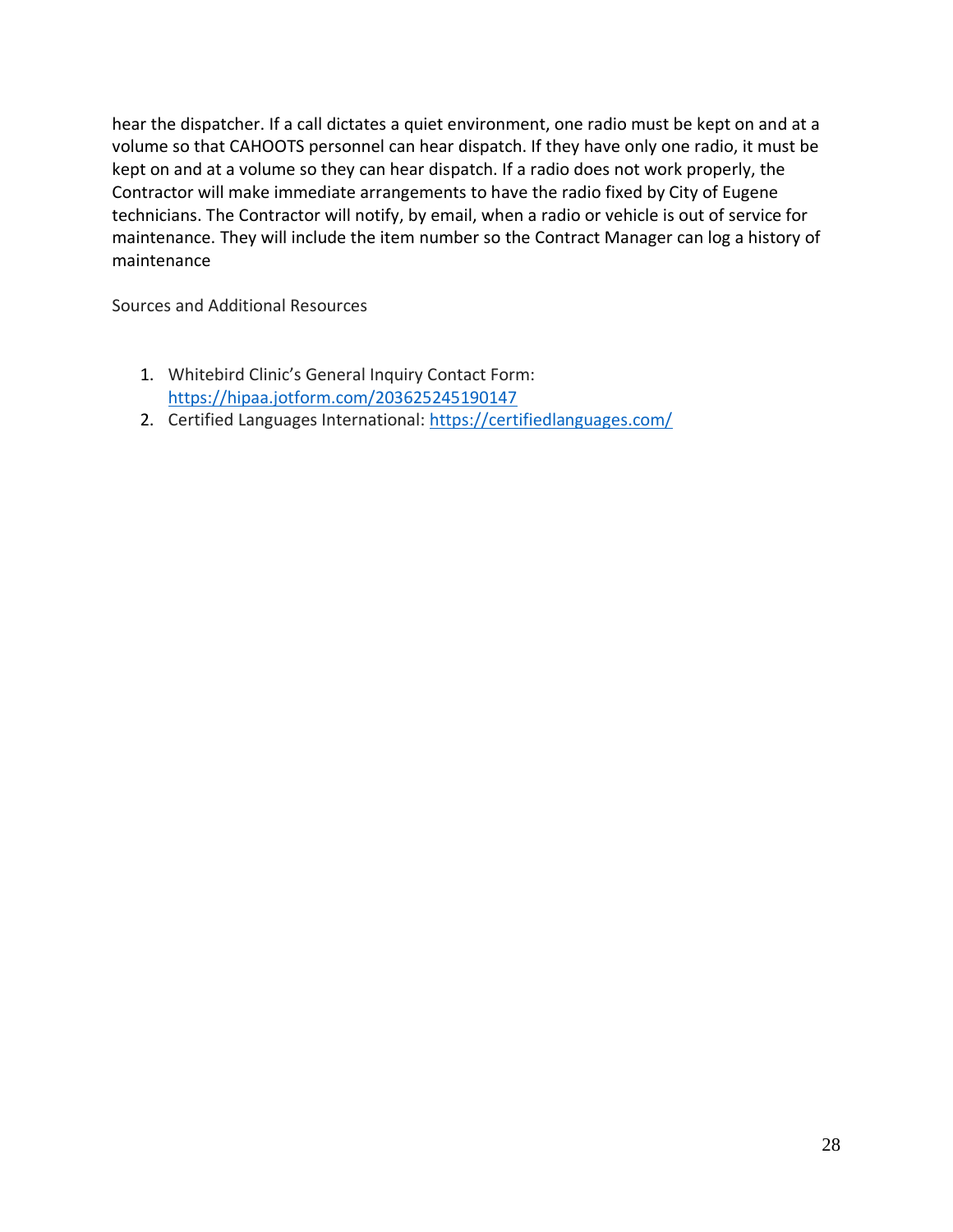## <span id="page-29-0"></span>*APPENDIX C: Proposal for Racial Equity Assessment and Training*

February 4, 2021 Portland Racial Equity Steering Committee Proposal DRAFT: Racial Equity Assessment and Training for PPD, City employees, and City Council

We propose that all Portland Police Department Employees (and all City Employees) undergo extensive Racial Equity Training provided by qualified prestigious consultants such as the Mid Atlantic Equity Consortium out of Bethesda, MD or by GARE - Government Alliance on Racial Equity.

Through the equity training, participants will better understand bias, racism, microaggressions, systemic racism, structural racism, institutional racism, race and power, and race and injustice, and more. This training shall be on-going work, where participants receive training throughout each year of employment.

As a result of this training, looking at data, there will be a reduction in cases of aggression, micro aggression, and racial injustices.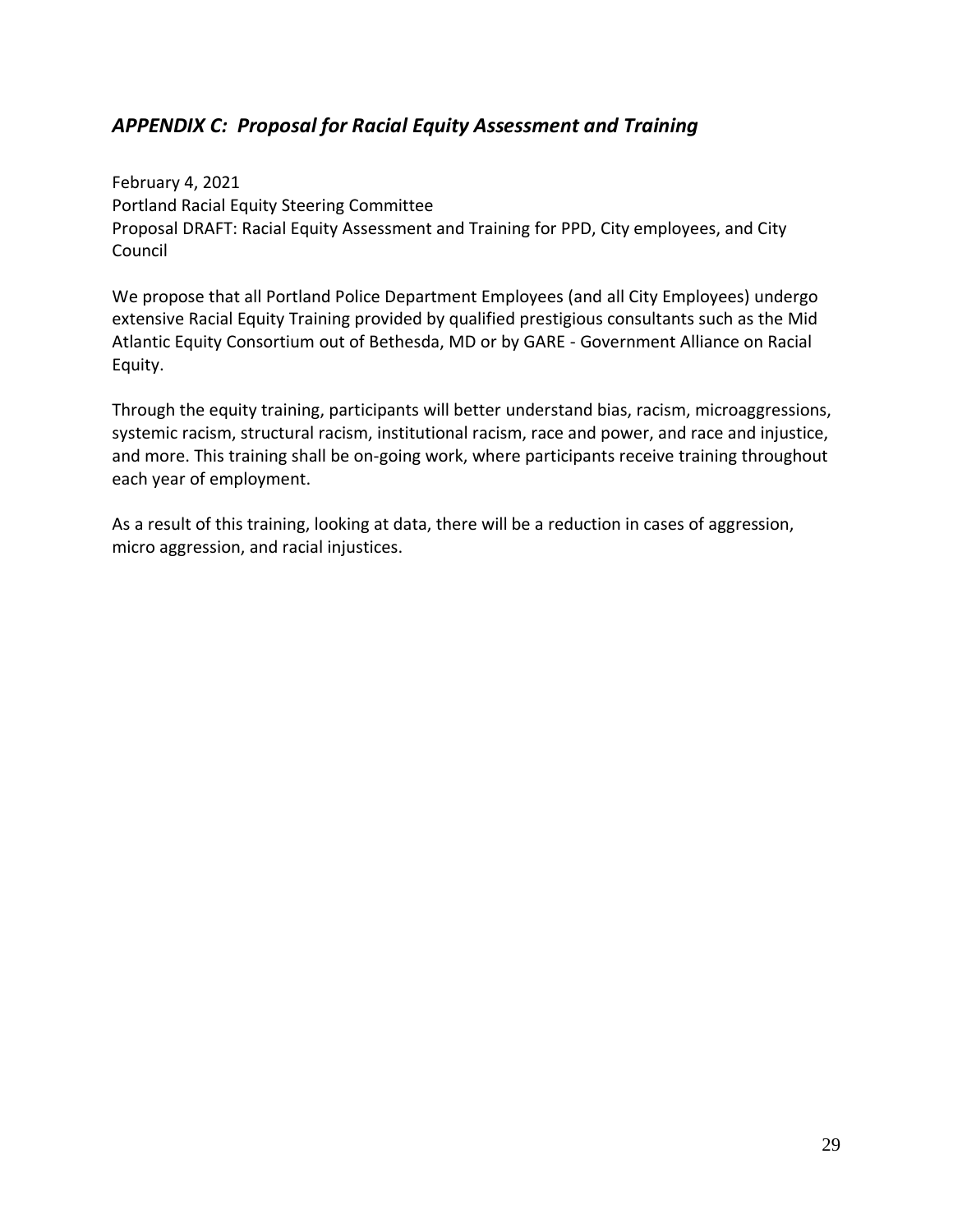## <span id="page-30-0"></span>*APPENDIX D: Proposals Addressing Law Enforcement & the Criminal Justice System*

We understand our systems are not created to sustain all our rights as a diverse American people.

We believe that fundamentally our system of Public Safety needs to be restructured to serve all populations equally and equitably regardless of differences.

We understand this committee has formed after the national demonstrations against systemic racism, systemic oppression, and calls to defund the police to address these issues in our city of Portland, Maine.

We must understand and acknowledge the trauma caused over generations that may push marginalized individuals to react or act against being compliant with safety measures of following the police instructions and provide more comprehensive tools for the police officers.

Little to no police officers have been convicted of crimes done to Brown and Black communities all over the U.S., which caused a national and international uprising against the police, ie: Black Lives Matter. We must have a zero-tolerance policy for this.

We believe our public safety systems are currently inadequate, relying almost solely on the Portland Police. We need to fundamentally transform the public safety system to create a newer system and not only rely on the Portland Police for all of our public safety concerns.

We believe the current patrol patterns of Police in marginalized communities make BIPOC and Marginalized children and families unsafe.

We acknowledge there is a psychological screening for police officers, but it is not enough. There are serious public safety risks when Police Officers carry personal prejudice, racism, White Supremacy, sexism, xenophobia, homophobia and any other type of discriminative behavior. This should not be tolerated. We do not tolerate this.

We believe Portland Police Officers, like all other Americans, must acknowledge flaws within the system, as well as within themselves and will do the work to become an Anti-Racist, which includes dismantling a system designed to harm and oppress marginalized/BIPOC individuals.

We believe that the current community policing system leads to excessive and unequal police presence in Portland's marginalized communities which leads to mistrust and trauma for residents of those neighborhoods. Trust will only be built when communities are treated equitably, and marginalized communities are not faced with the constant physical presence of the police.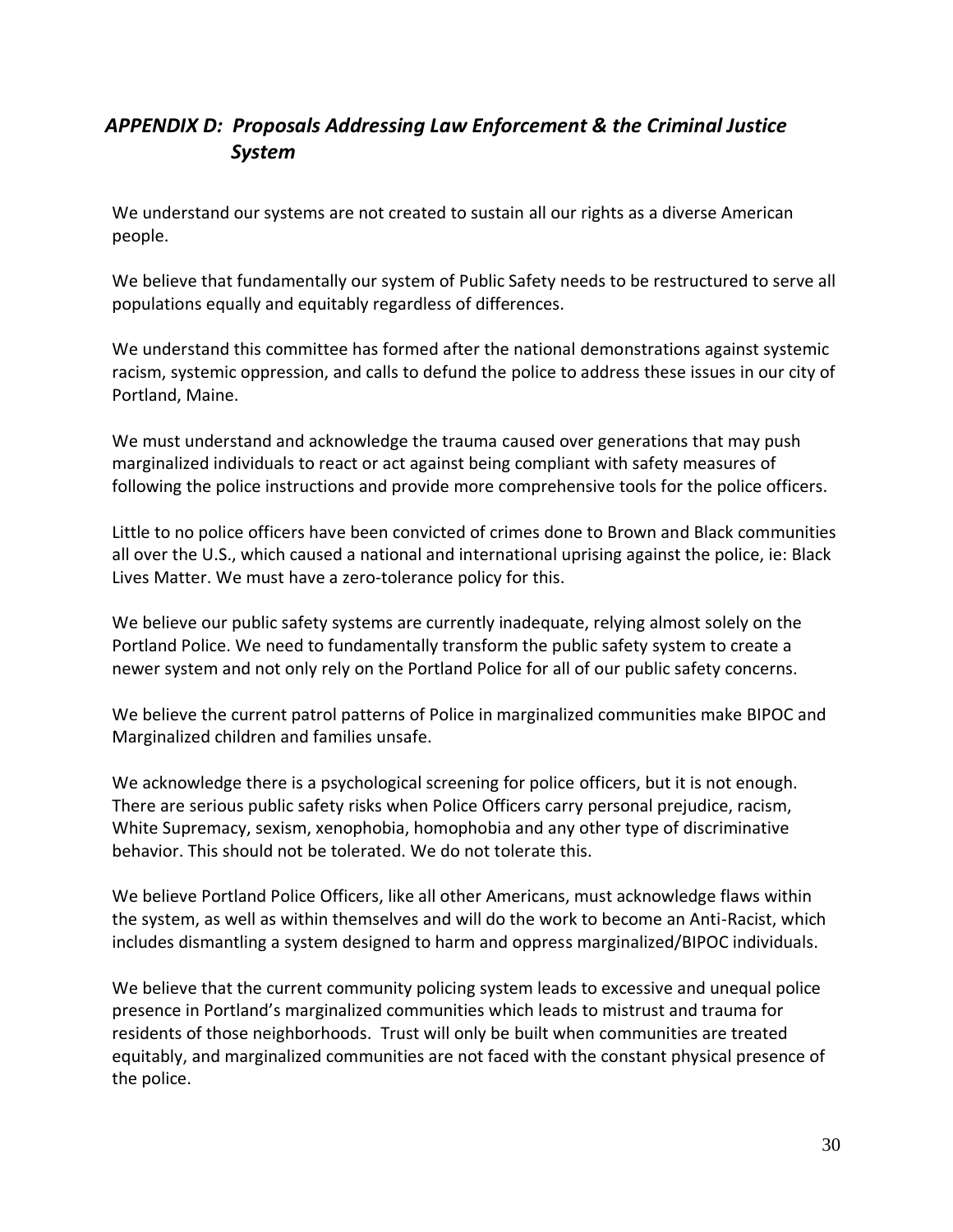We believe people will make mistakes in America should not be criminalized and cause disadvantages to Housing, Jobs, and Education. 25% of Americans have a criminal record.

To begin the process of restructuring, the following initial steps are recommended.

#### **We believe the following recommendations should be implemented:**

#### **1. Tracking systems on Police Conduct and Behavior**

- CLEAR accountability for police conduct, just as one would be held accountable as a civilian, a police badge does not constitute power above the law when harm is caused
- Investigate complaints and with special attention for officers who received multiple complaints
- Police complaints handled by a separate (outside investigative) agency, outside of the police department to reduce conflict of personal interest and fair investigation.
- Repercussions made for Police Officers who commit crimes. The higher the position, the more responsibility.

#### **2. Screen Police Officers for personal prejudice, racism, White Supremacy, sexism, xenophobia, homophobia and any other type of discriminative behavior**

- Compliance policy and procedures are more accessible for individuals harmed
- Using hate crimes adequately when harm is committed to BIPOC/Marginalized individuals (add something that clarifies that this is about using hate crime charges)
- We would like to see targeted scientific research-based screening for Portland Police Officers to reduce risks of personal prejudice, racism, White Supremacy, sexism, xenophobia, homophobia and any other type of discriminative behavior.
- Offer as an example
	- Example: "The announcement of the removals came as the Pentagon was intensifying efforts to identify and combat white supremacy and other farright extremism in its ranks, and as federal investigators sought to determine how many military personnel and veterans joined the violent assault on the Capitol on Jan. 6. The effort seems intended to remove any members whose social media posts or past actions raise suspicion."
	- Example (continued): [https://www.nytimes.com/2021/01/19/us/politics/national-guard-capitol](https://www.nytimes.com/2021/01/19/us/politics/national-guard-capitol-biden-inauguration.html)[biden-inauguration.html](https://www.nytimes.com/2021/01/19/us/politics/national-guard-capitol-biden-inauguration.html)

#### **3. Minimize the responsibilities of the Portland Police Force**

• Clearly identify the difference between Police and Public Safety by promoting more information about what Police responsibility is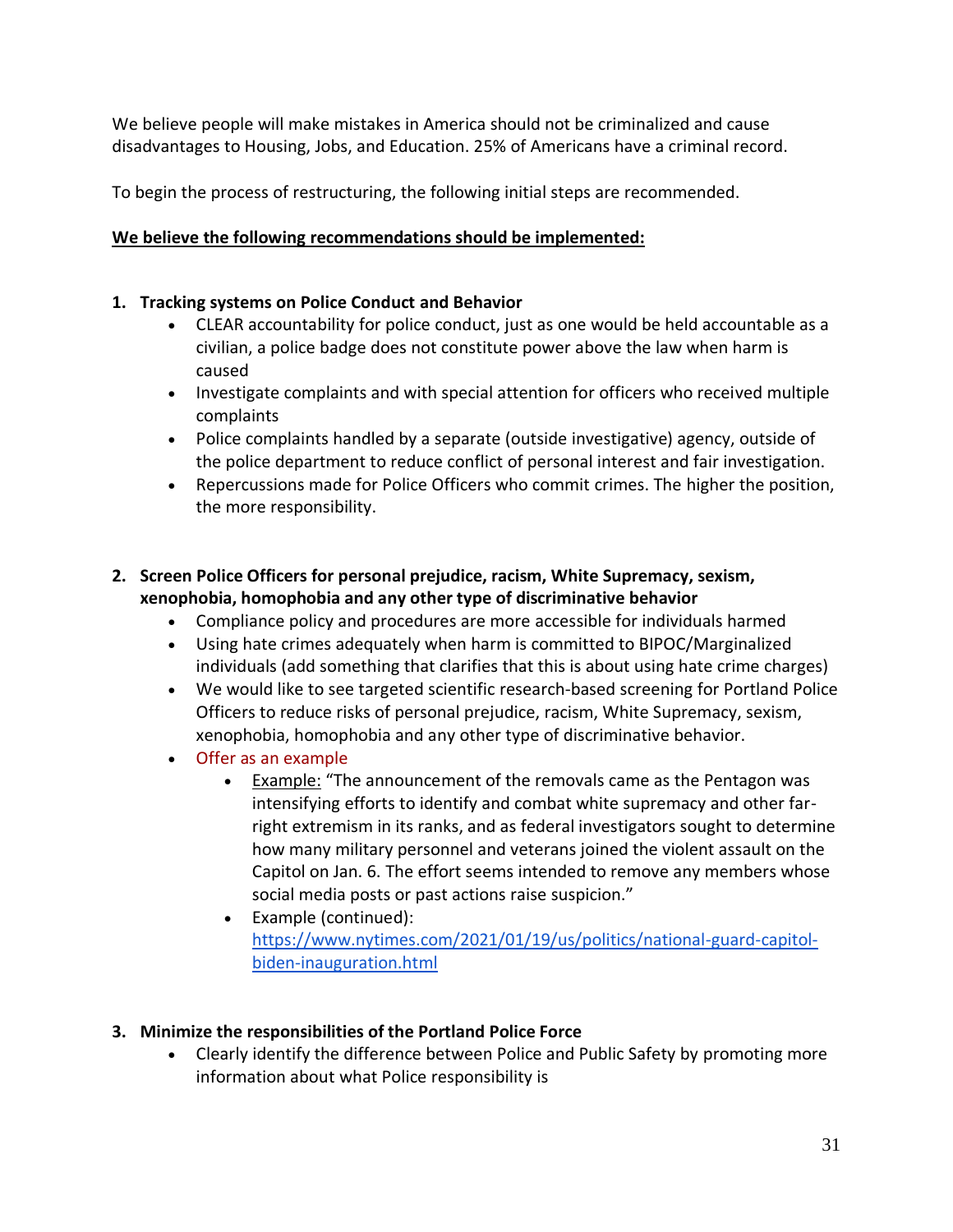- As we create the culture of calling the police first for every inquiry and incident which added extra burden on the police as they have to respond, Portland City could be the leading city in reversing this culture by providing other clear options. For example, CAHOOTS model, Drug & Alcohol responses.
	- In order to fund the CAHOOTS model without adding extra economic burden on the city, we need to reinvest resources specifically from the Police budget to minimize their responsibilities. That means cutting down on equipment, gas, hiring costs, police officers, vehicles, jails, and court etc.
	- **Create a city policy mandate to minimize the amount of police patrol in the, Marginalized, BIPOC Communities. It makes BIPOC youth & adults feel unsafe.**
- **4. Support the role of community organizers and activists & credible messengers in public safety**
	- Remove and transform community police to "community" public safety program
	- City should fund organizations to create a community public safety program; led by activists, community organizers, & (credible messengers), who cannot arrest individuals but can contact the police and or other models (CAHOOTSs etc.) when there are public safety concerns. This public safety team will not be housed or connected to the Portland Police
	- Hire mental health professionals to assist community public safety teams, as well as mentors that can relate to the individual in marginalized communities to assist in supporting needs. In addition, also supporting youth & maintaining leadership to supporting families

#### **5. Regulate bail, and court fines for individuals from marginalized communities:**

- Promote BMV to minimize fines and reinstatement fees, due to disproportionate impact on folks that don't have the means to pay
- Invite BIPOC/Marginalized individuals who have minor offenses to join diversion and restorative justice programs in order to be release from court and criminal charges
- Suggest consideration for individual income levels in bail and court fine determinations, while prioritizing BIPOC/Marginalized candidates

#### **6. Promote fair chance model/Remove criminal history box:**

- Create a city ordinance about removing all jobs and housing within City of Portland with criminal history question on job applications and housing applications
- Have the City of Portland to create an incentive for employers who hire people with criminal

#### **7. Black Power (Formerly BLM Portland):**

• Have one meeting to discuss the Black Power Demands.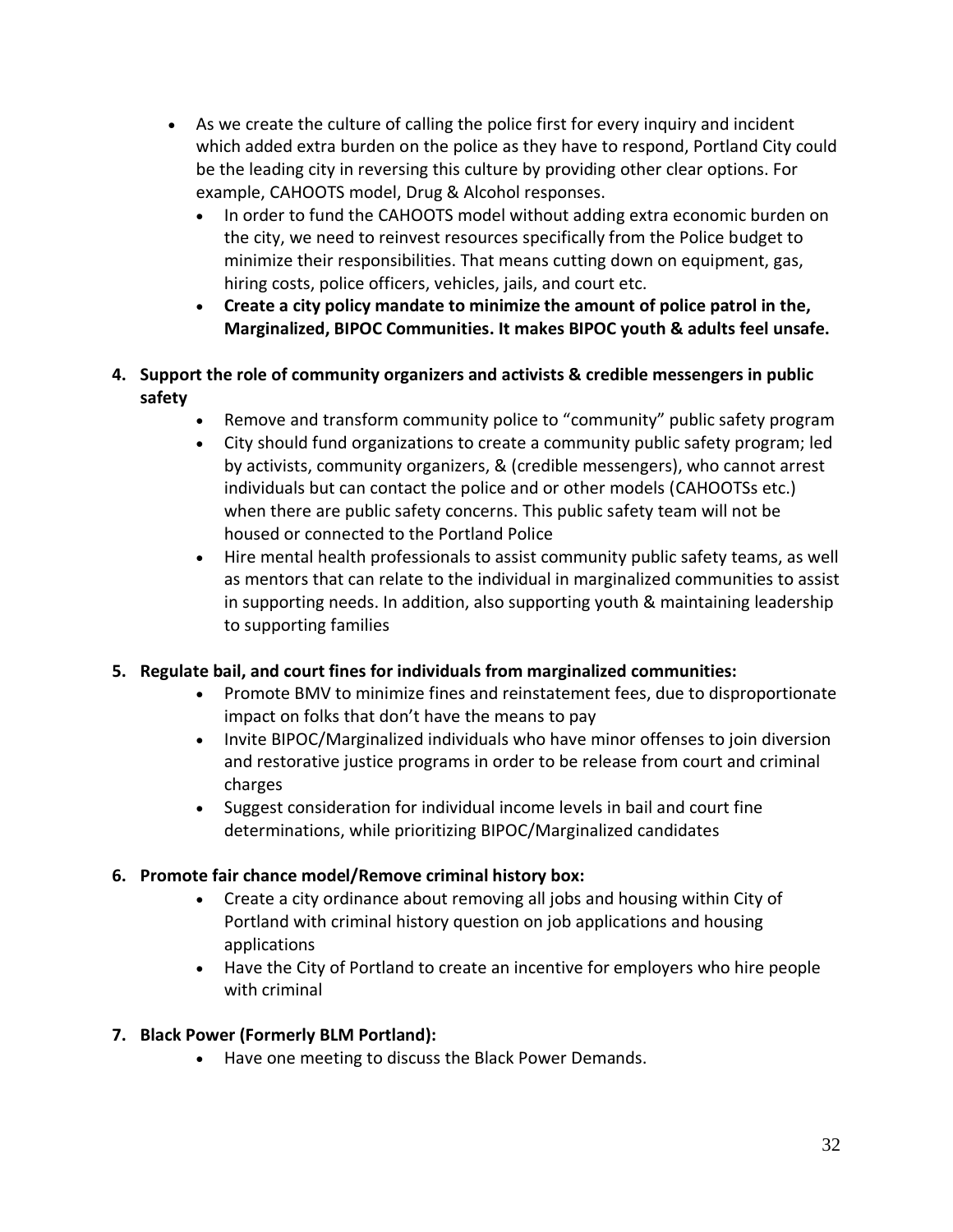## <span id="page-33-0"></span>*APPENDIX E: Proposal Addressing Criminal Trespass Orders*

The City of Portland Racial Equity Committee is concerned about the perceived inequalities that are created for those who are homeless and who experience mental health disorders as it pertains to the use of Criminal Trespass Orders (CTOs). We believe that these CTOs are an inhibitory factor in meeting basic health, safety and shelter needs of those affected by the CTO. We also believe that CTOs also perpetuate the disproportionate levels of homelessness among Black people in Maine, which is 26x the rate of the overall Black Mainer population, compared to 3x that of the Black population nationwide. The length of time for CTOs would be 3 months for public property and for property that provides services open to the public (i.e., Preble Street, General Assistance, Portland Health Services), and 6 months for private property.

We urge the Portland City Council to develop a review committee that would review of CTOs placed on public properties as well as privately owned properties such as those providing services (i.e., Preble Street, General Assistance, Portland Health Services). This body should include representatives from Homeless Voices for Justices, Pine Tree Legal, as well as the Neighborhood Prosecutor and a licensed clinical social worker. The committee recommends that CTO's should be reviewed within the first 14 days after being issued and again at 30 days by this body to determine if the CTO was justified and should be sustained. An appeal process can be started within 30 days of the CTO. The organization that provides the CAHOOTS model of service can respond to the CTO and provide an assessment of needs and possible services. Both these review and appeal processes should be documented, making it clear what factors will be considered in the reviews and what kind of information will be accepted and reviewed by the body. The process and documentation should be made available to the public. Neither of these processes should require the attendance of the party charged. However, both the party charged and the body requesting the CTO should be allowed to attend. Finally, the committee is concerned about the impact of the CTO on access to basic human needs and recommends that the city review and try to develop strategies that will minimize the risk on all parties involved

The City of Portland should work with the Racial Equity Task Force and/or racial equity experts and Pine Tree Legal to come up with a fair and just due process for appeals and standards that make it clear what someone needs to do to change their CTO status, how quickly you can access a hearing, who the hearing officer is, how to contact the hearing officer, what information will be reviewed and evidence needed, and overall clarify and make the process more transparent and accessible, especially for people with mental health challenges.

The City should codify this process in its ordinance as well as codify language that holds service providers accountable for and prevents discrimination in employment, housing or access to public accommodations on account of race, color, sex, sexual orientation, physical or mental disability, religion, ancestry or national origin pursuant to [5 MRS 4552.](https://www.mainelegislature.org/legis/statutes/5/title5sec4552.html)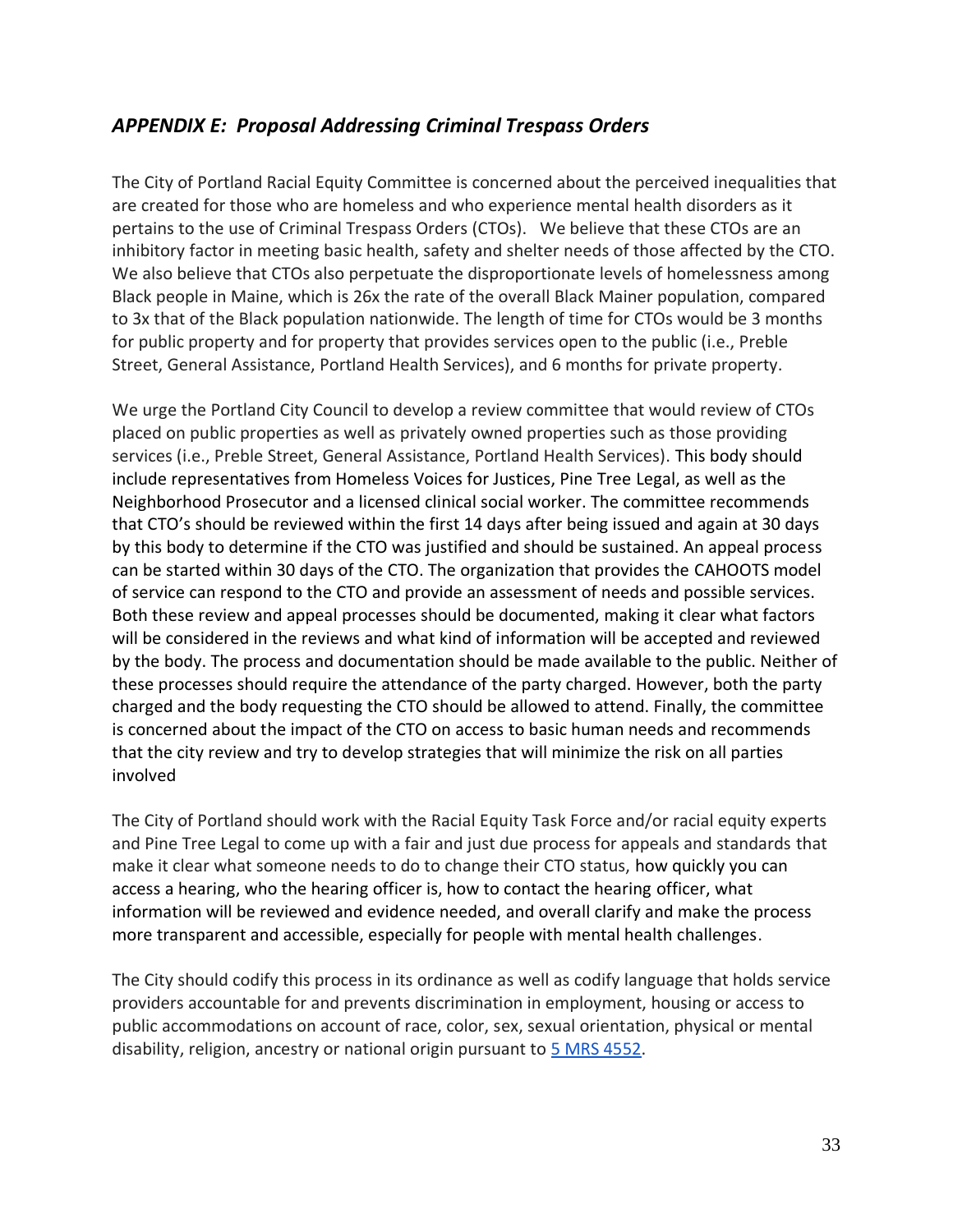## <span id="page-34-0"></span>*APPENDIX F: Proposal for Racial Equity Department and Position*

Director of the Department of Racial Equity

**Proposal:** To create a new Department of Racial Equity for the City of Portland, Maine that will be led by the Director of the Department of Racial Equity.

We propose that the goals of this position will be to work with the City's permanent Racial Equity Commission, the community, and internal departments to analyze city policies, programs and practices with the goal to "eradicate any structural or institutional racism" within the city government structure and to work with the city's police department to review all policies and to reimagine the definition of "community safety,"

We believe this office should work to reimagine and reinvent and reform the systems that have traditionally inhibited the progress of Black and Brown and Indigenous people. We also suggest that the Director consider how other factors such as gender, sexual orientation and disability fit into the discussion and recommendations for reform as well.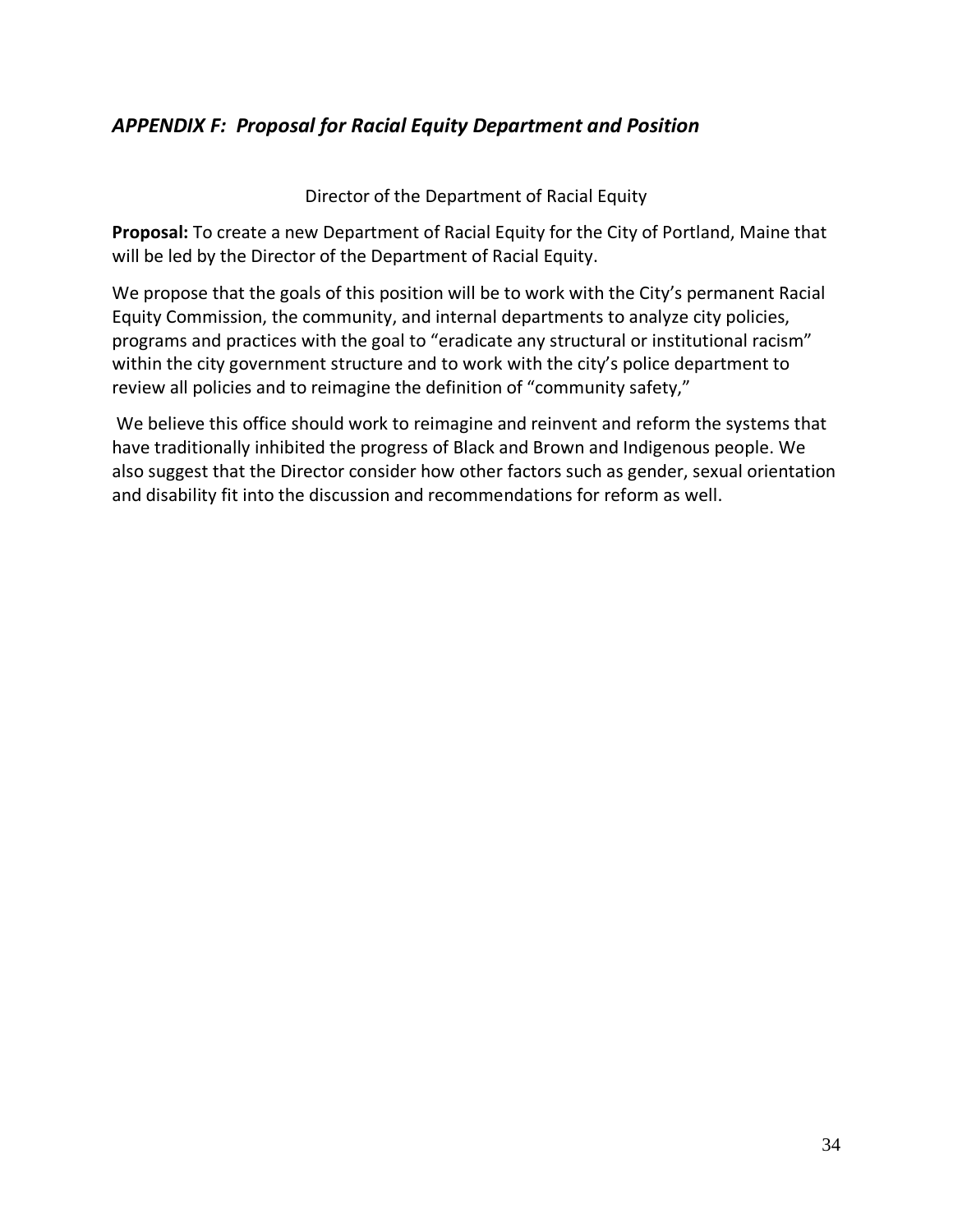## <span id="page-35-0"></span>*APPENDIX G: Proposal to Create a Permanent Commission*

**City of Portland Racial Equity Steering Committee** DRAFT PERMANENT COMMISSION RECOMMENDATION January 15, 2021

#### **Background**

One of the primary charges of the Racial equity Steering committee is to examine systems and make recommendations that address and respond to systemic racism. The Racial Equity Steering Committee wants to highlight that systemic racism has historical, complicated and intersecting roots in Portland, as it does in Maine and the rest of the United States. As such, the Racial Equity Steering Committee recognizes that addressing and responding to systemic racism requires on-going, long term efforts. This work must address current practices as well as review and analyze emerging ones. We therefore recommend the following:

The Portland City Council should establish a permanent Commission on Racial Equity. This commission should be charged with continuing the work outlined in Resolution 1-20/21. More specifically, the Commission will focus on public safety and racial disparities, and their work will include but will not be limited to:

- Identifying and addressing racial disparities in access to public safety related services
- Developing and overseeing systems for collecting and resolving citizen complaints
- Developing and overseeing systems to improve to the ways in which public safety related information is made available to BIPOC and other marginalized people.

#### **Commission Composition**

The Permanent Commission on Racial Equity will be composed of x members. The committee must include:

- nonprofit organizations providing services to:
	- people experiencing:
		- homelessness
		- substance use disorders
		- mental health disorders
		- domestic violence
	- immigrants/refugees/asylum seekers
	- youth
	- currently and formerly incarcerated people
- Organizations or individuals with expertise in systemic racism and racial disparities

In addition, the commission must include

● No fewer than x people with lived experiences in the above-mentioned categories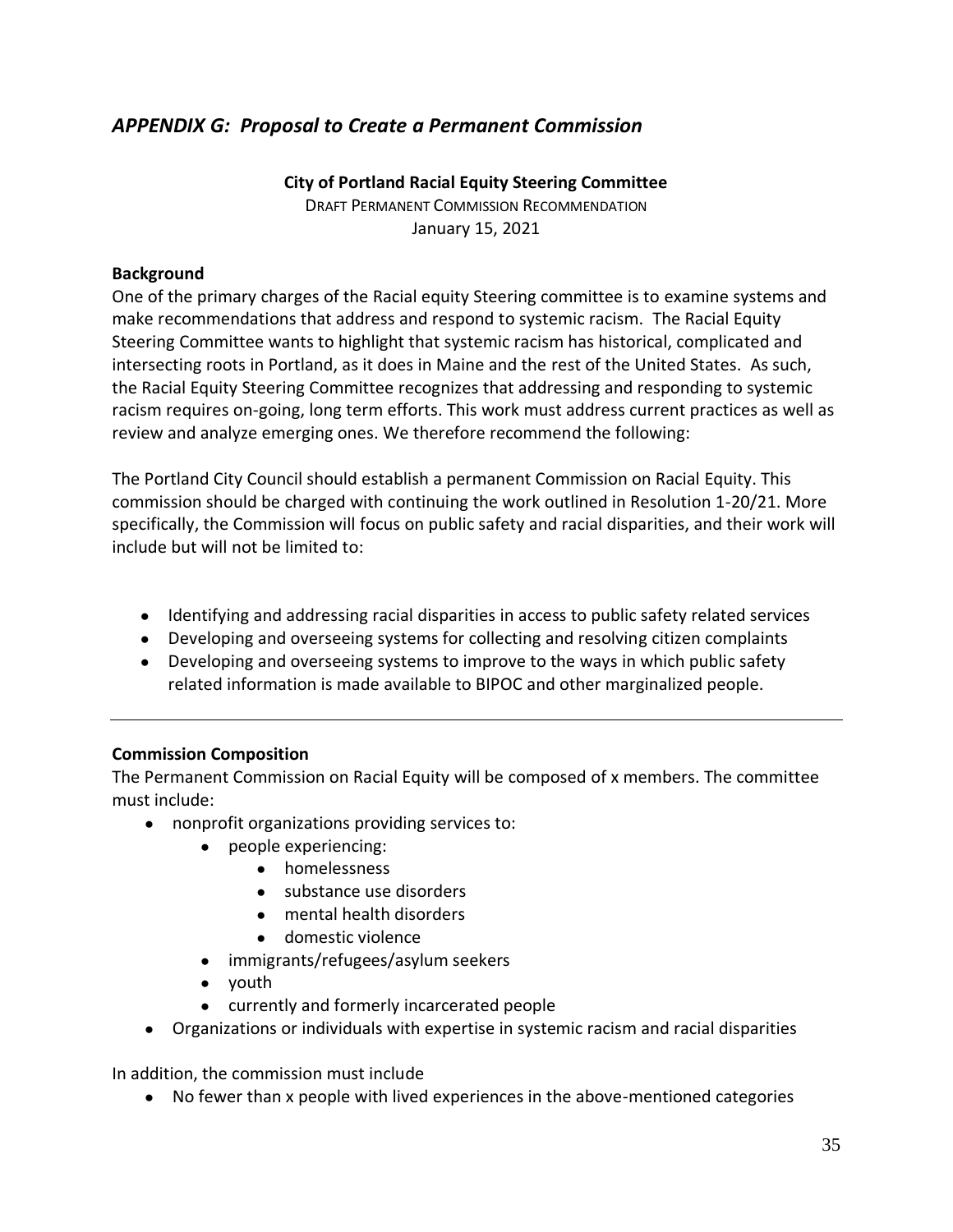● No fewer than x people who self- identify as BIPOC.

Note that these roles are not mutually exclusive. Members of the commission may have multiple roles (ex. a BIPOC person who has lived experience with substance use disorders and works with youth).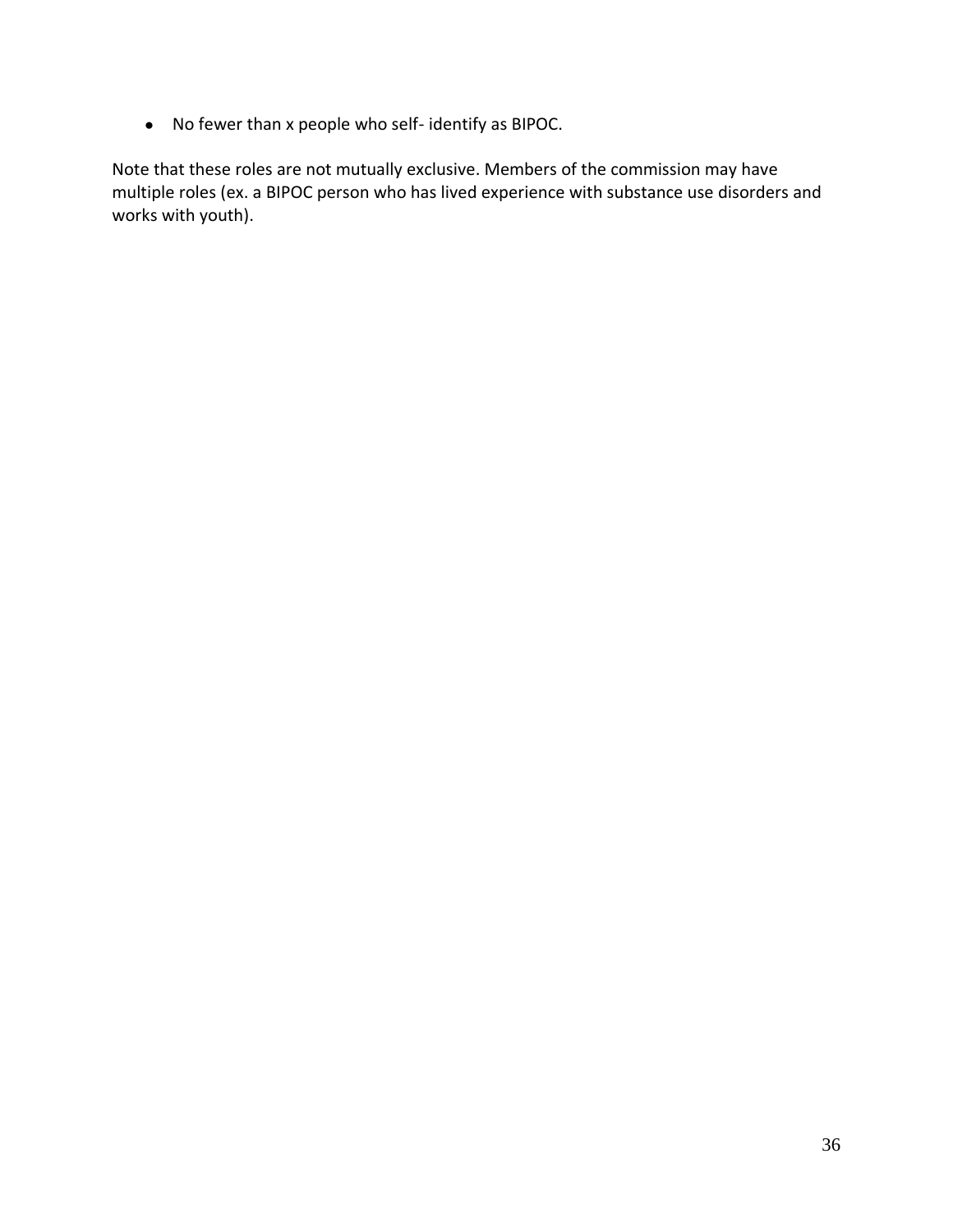## <span id="page-37-0"></span>*APPENDIX H: Proposal to Create a Racial Equity Task Force*

#### **City of Portland Racial Equity Steering Committee**

DRAFT PROPOSAL TO CREATE A RACIAL EQUITY TASK FORCE

Create a Racial Equity Task Force, composed of staff, community members, social services providers, and policy and data analysis experts to examine racial demographics in Health and Human Services programs to:

- a. analyze data, policies and practices, with the objective of eliminating race-based disparities
- b. hear complaints and mediate conflicts between clients and departments
- c. publish a public report on activities and data analysis at least annually.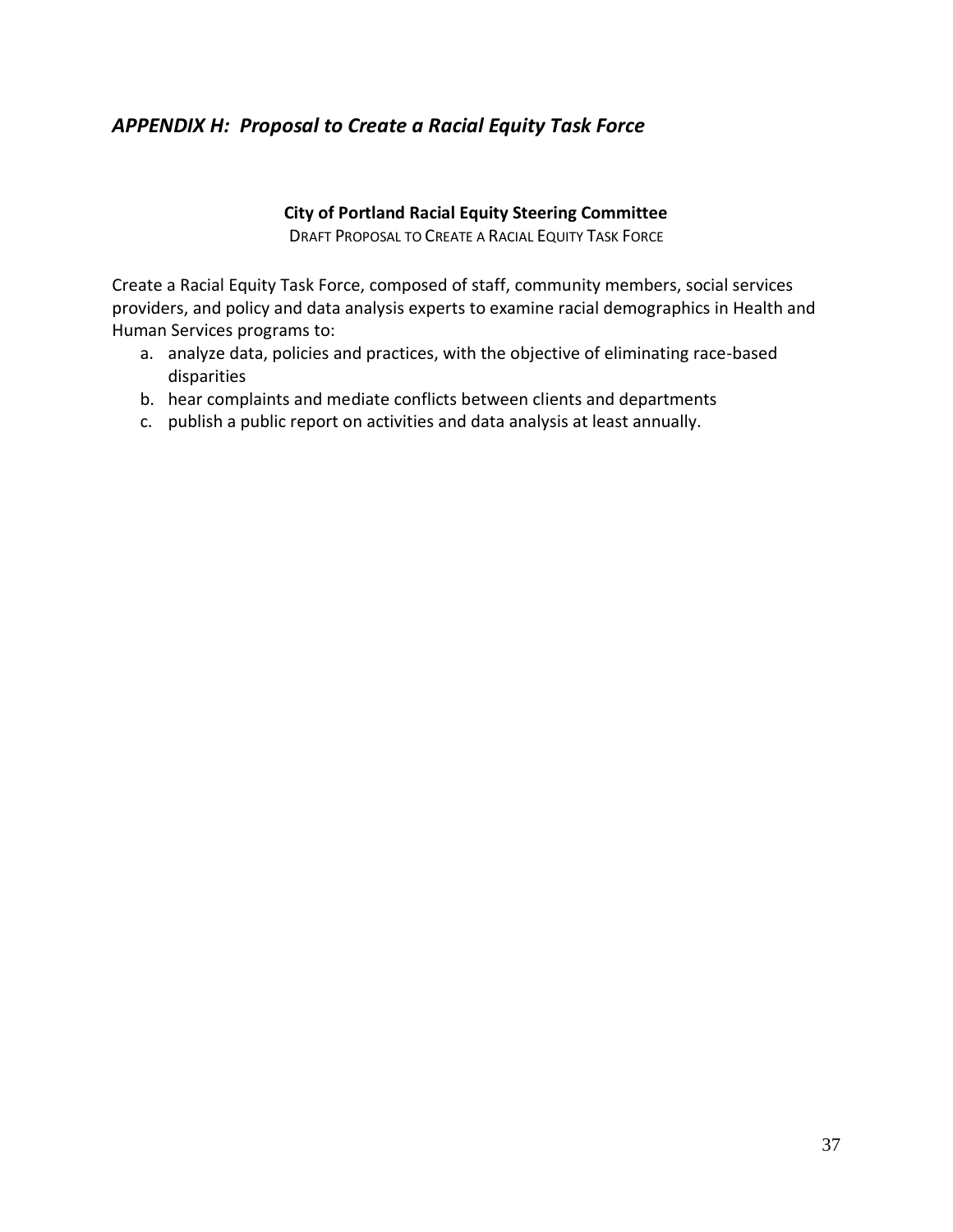## <span id="page-38-0"></span>*APPENDIX I: Proposals Addressing Low-Income and Affordable Housing*

Maine Housing: Rental Housing Facts and Affordability Index 2020

- 2 Bedroom in Portland including utilities is \$1881 per month. Income needed to afford \$75,223
- In 2000, 57.5% of Portland residents own their own home, currently 43% do
- 47.6% of renters in Cumberland County live in Portland
- Rent increased by 70% compared to a decade earlier

How much residents of Portland are earning has been on decline as well from 1990, when 48.5% of Portland residents earned 80% or less of AMI compared to currently where 62% of the population earns less. The income decline in Portland includes 38% of homeowners. If recent construction trends hold, the market, without compulsion, will build affordable units to meet 29% of demand. This leaves a gap between supply and demand of 33%.

While the median price of new construction is beyond the reach of the middle class, some proportion of new homes are affordable. From 2010-2014, 384 new condominiums and single-family homes were permitted in Portland. The percentage of units sold or marketed for sale at an affordable price was 7%. During the same period, 746 new rental units were permitted. The percentage of units marketed for rent at an affordable price was 41%. Overall, 29% of new housing units permitted from 2010-2014 were offered to the market at a price affordable to a household earning 100% of median income.

The City of Portland 2002 Housing Comprehensive Plan established a goal of subsidized housing at 20% of housing stock.

The population of the City of Portland has been on the decline since 1950 when the population was 77,634 to the current population of 67,000. At the time City of Portland represented 40% of the county population. Currently Portland represents 24% of Cumberland county's total population. Portland's daytime population is around 100,000 which means Portland residents who moved to other municipalities spend most of their time in Portland rather than their new communities. Given the option to live and work in the city affordably, families will return to save on commuting costs

Public and subsidized housing in Portland Statistics (GPCG 2017)

- Public Housing 1051 units
- Subsidized Housing 2772
- Homeless Shelters 568 beds
- Housing 33,836
- Rented 17,601 Owner Occupied 13,134
- 8.19% of the housing stock is affordable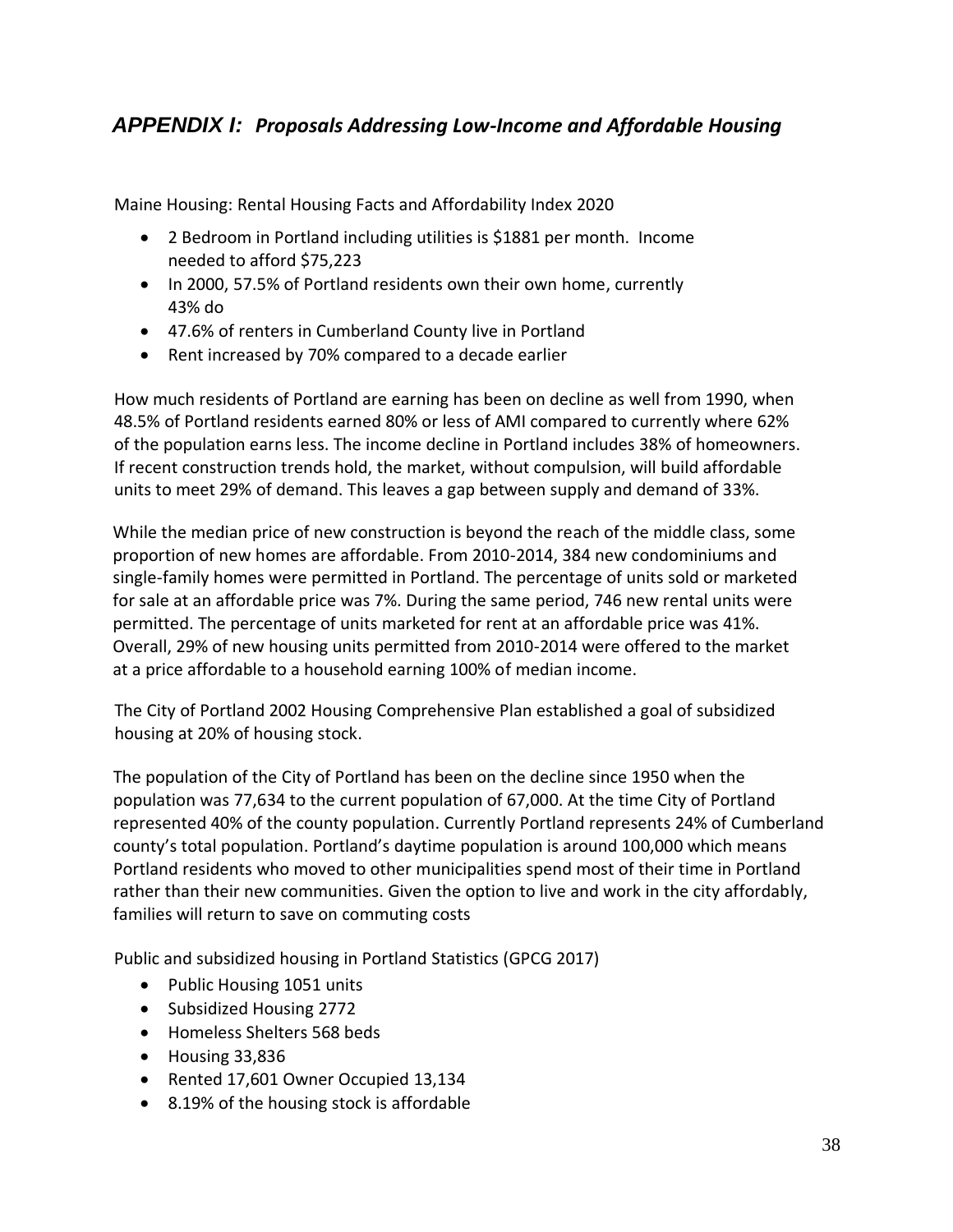Comparative revenue generated to the City from three properties owned by different developers with and without public subsides.

|          | Private AH Private Developer PHA |
|----------|----------------------------------|
| 1 year   | \$200,000 \$1,900,000 \$180,000  |
| 10 years | \$20,000 \$6,652,000 \$0.000     |
| 20 years | \$180,000 \$11,932,000 \$200,000 |
|          | \$380,000 \$17,212,000 \$400,000 |
|          | \$580,000 \$22,492,000 \$600,000 |
|          | \$780,000 \$22,772,000 \$800,000 |

## **2020 INCOME LIMITS- PORTLAND HUD METRO AREA**

- HUD describes households in the 30% AMI bracket as extremely low-income
- 80% AMI households are described as low-income households
- 100% AMI represents Portland's Workforce Housing rental households
- 120% AMI represents Portland's Workforce Housing home ownership households

#### **Maximum Income Levels**

| <b>Household Size</b> |          |           |          |          |          |          |          |
|-----------------------|----------|-----------|----------|----------|----------|----------|----------|
| AMI                   | 1        | 2         | 3        | $4-$     | 5        | 6        | 7        |
| 30%                   | \$21,100 | \$24,100  | \$27,100 | \$30,100 | \$32,550 | \$35,160 | \$39,650 |
| 50%                   | \$35,150 | \$40,150  | \$45,150 | \$50,150 | \$54,200 | \$58,200 | \$62,200 |
| 60\$                  | \$42,378 | \$448,422 | \$54,486 | \$60,540 | \$65,383 | \$70,226 | \$75,070 |
| 80%                   | \$54,950 | \$62,800  | \$70,650 | \$78,500 | \$84,800 | \$91,100 | \$97,350 |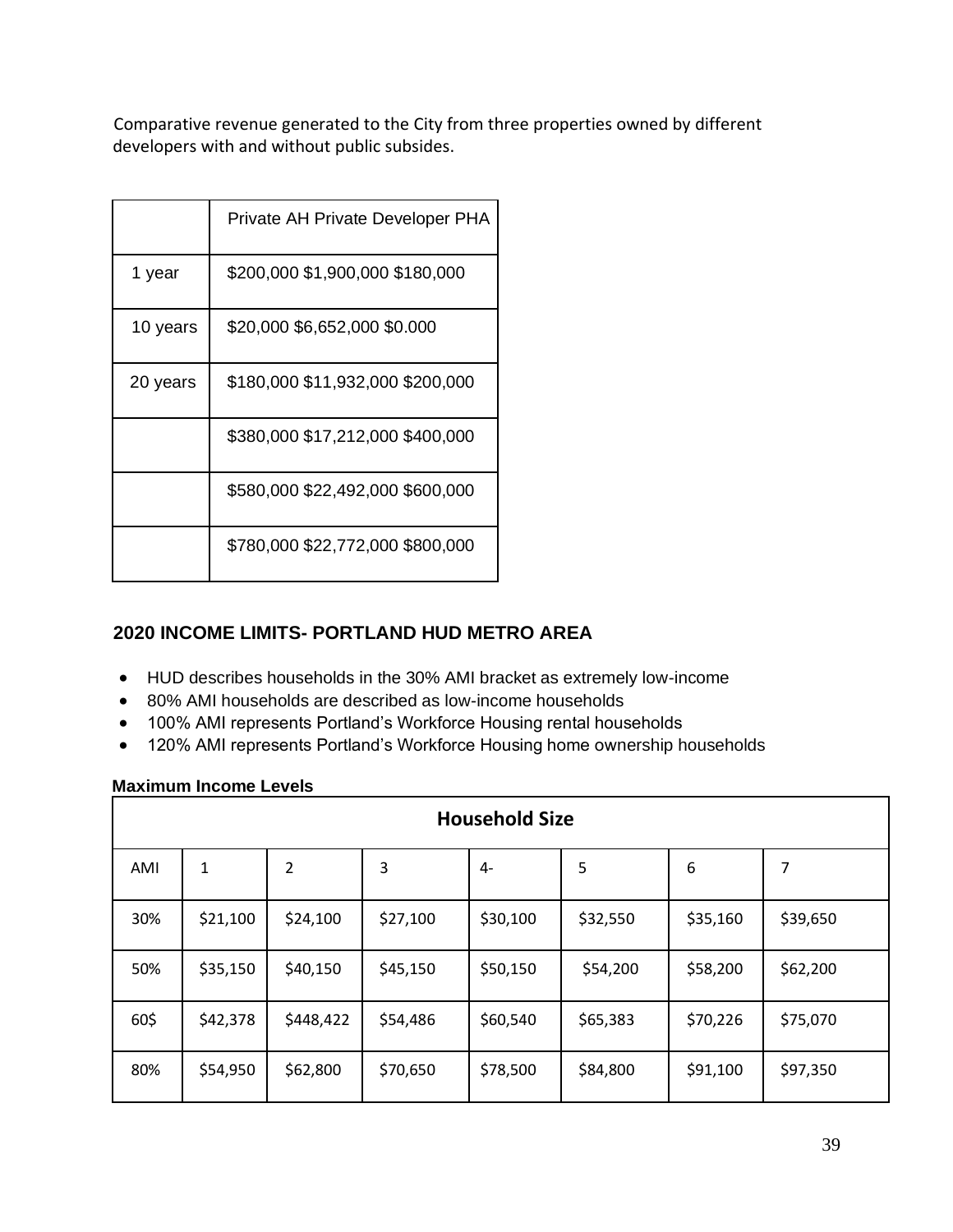| 100% | \$70,650 | \$80,720 | \$90,810  | \$100,900 | \$108,972 | \$177,044 | \$125,116 |
|------|----------|----------|-----------|-----------|-----------|-----------|-----------|
| 110% | \$77,693 | \$88,792 | \$99,891  | \$110,990 | \$119,870 | \$128,748 | \$137,628 |
| 120% | \$84,756 | \$96,864 | \$108,972 | \$121,080 | \$130,767 | \$140,453 | \$150,139 |

Source: HUD, 2020 Income limits – Portland HUD Metro FMR Area

The U.S. Department of Housing and Urban Development (HUD) computes income limits for Portland based on local Area Median Income (AMI). At least 11 HUD programs and 14 other federal programs use some variation of HUD's income limits. Portland applies HUD's income limits to determine and monitor household eligibility with the City's Inclusionary Zoning and Low-Income Housing programs, and for residential housing federally funded through HOME and Community Development Block Grants (CDBG).

#### **MAXIMUM MONTHLY RENT – PORTLAND HUD METRO AREA**

- HUD's measure of housing affordability is spending 30% or less of gross monthly income towards housing expenses.
- An affordable two-bedroom rental unit for a Workforce household of two to four people is \$2,018.

#### **Overwhelming Unmet Need**

Providers of affordable homes report staggering demand statewide, and an increasing inability to keep up: the aggregate waiting list for affordable housing managed by members of the Maine Real Estate Managers Association, the state's largest apartment association, has risen to more than 32,000 households; the Maine Association of Public Housing Directors reports that over 17,500 Maine households are now on their waiting lists for federal rental assistance, often for 5-10 or more years; and Avesta Housing, the state's largest nonprofit housing agency, reports that over 4,000 households applied for one of their affordable homes in 2018, but only 373 received help: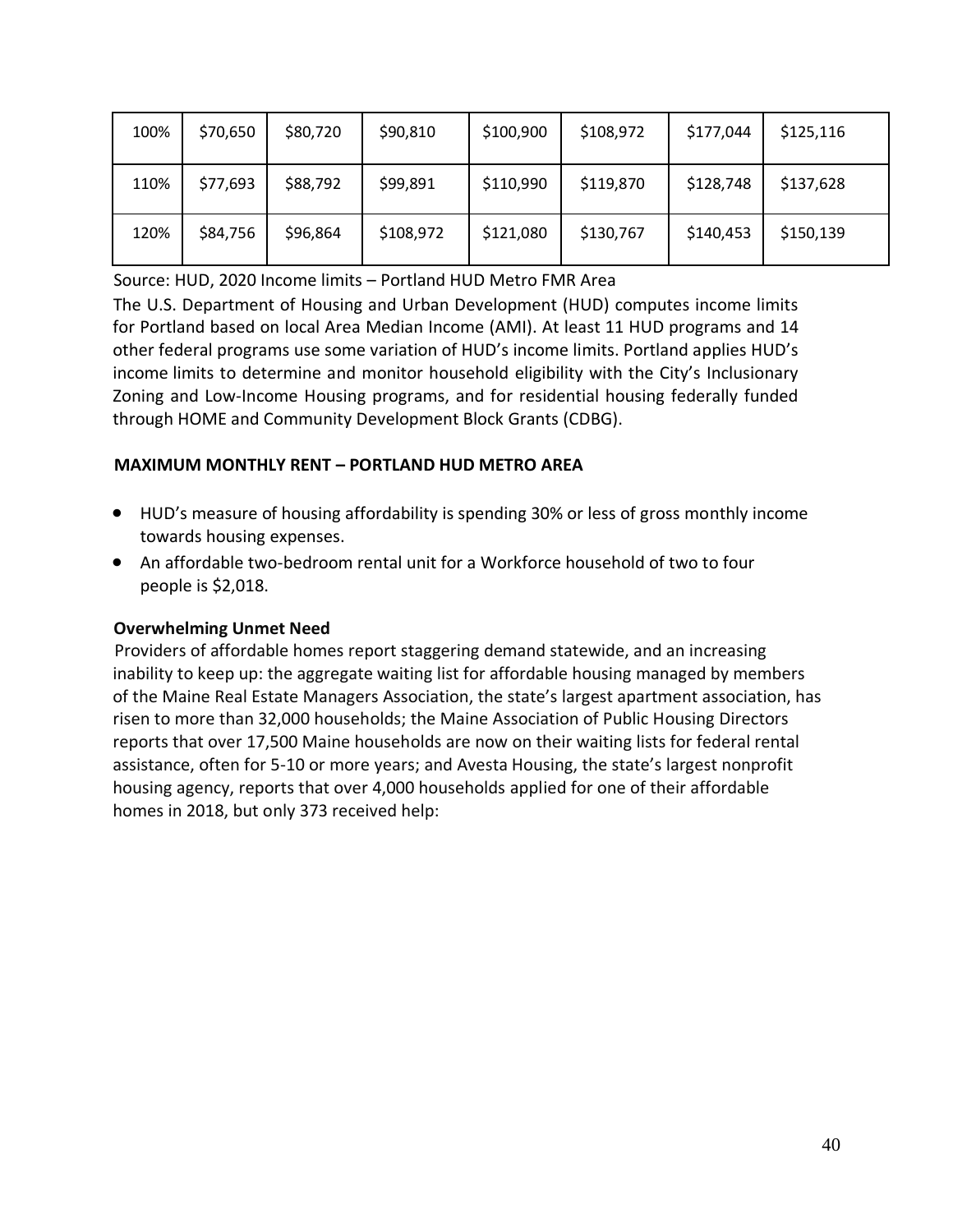

Additionally, recently released American Community Survey data reveals that more than 35,000 renter households, spread throughout all areas of Maine, are severely rent burdened – that is, paying more than half of their incomes for rent and utilities.

While Maine is experiencing this widespread, unmet need for affordable homes, the annual rate of production of new affordable housing units is only about 250 statewide. Affordable Housing Financing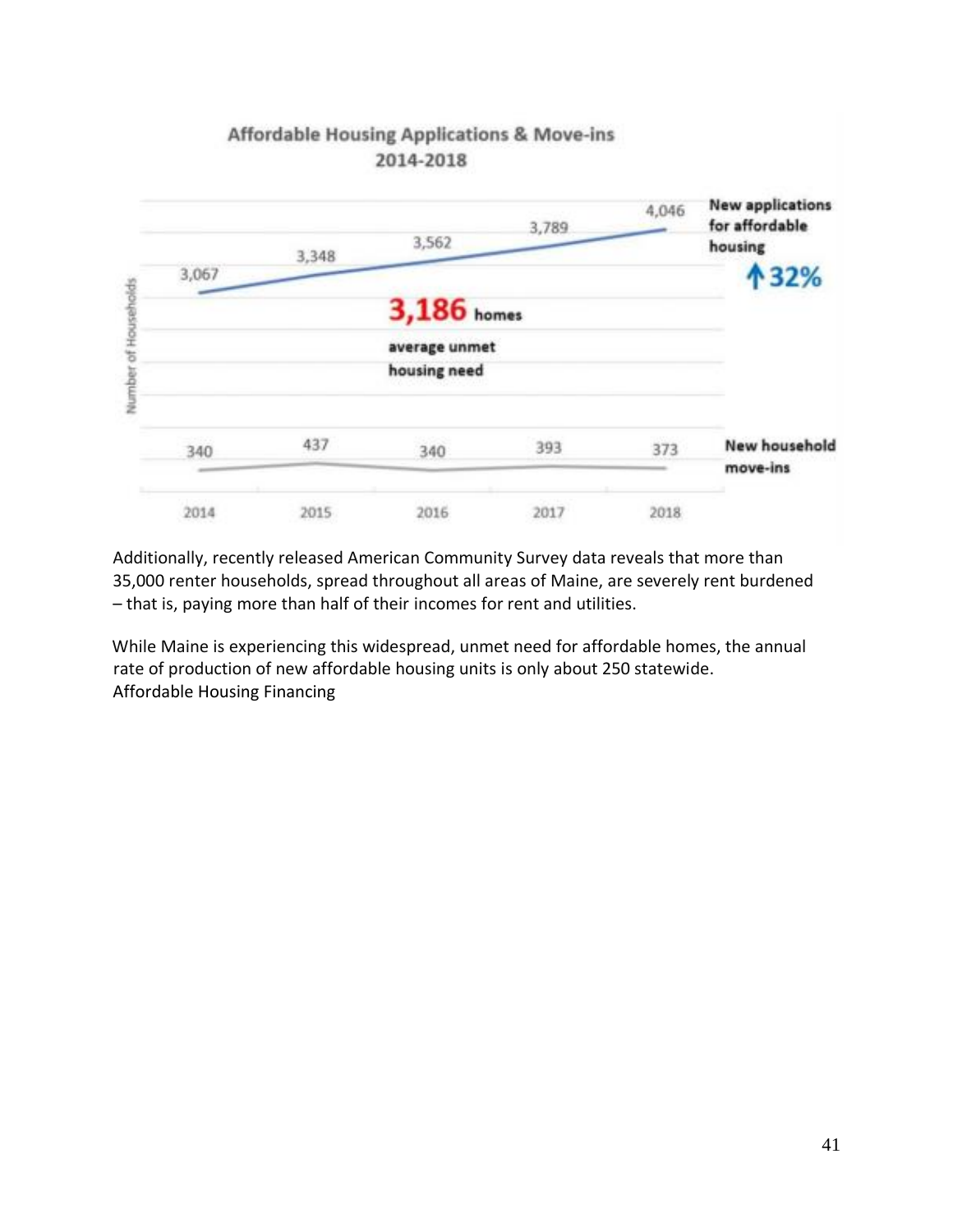

#### **POPULATION PROJECTIONS AND HOUSING CAPACITY**

The City of Portland's estimated population in 2015 was 66,681. This is significantly less than the City's historic high of 77,634 but represents an increase over prior years. For the period from 2000 to 2010, for example, census data shows that the City experienced a 3% increase in population. Data indicates that the daytime population of the City, approximately 96,000, is significantly higher than the current population estimate. **This plan supports the concept that those who work in Portland should be able to live here as well, and that, over the next decade, the City should aspire to accommodate 75% of the current daytime population, or approximately 72,000 people. Assuming an average household size of 2.08, this translates into a total of 2,557 new housing units over the next ten years**. (Pg 206 )

There continues to be a sharp contrast between Portland's average household size and that of Cumberland County and the State of Maine. Portland's average household size is consistently smaller. Typically, smaller household size means more and different housing units are needed to accommodate the unique needs of non-family households (pg . 96)

While employment in sectors that do pay a livable wage for individuals or families with two income earners, such as education and health services or professional and business services, have increased over the past decade, the majority of jobs that have been created over the past ten years do not pay an average wage that is adequate to support a family with only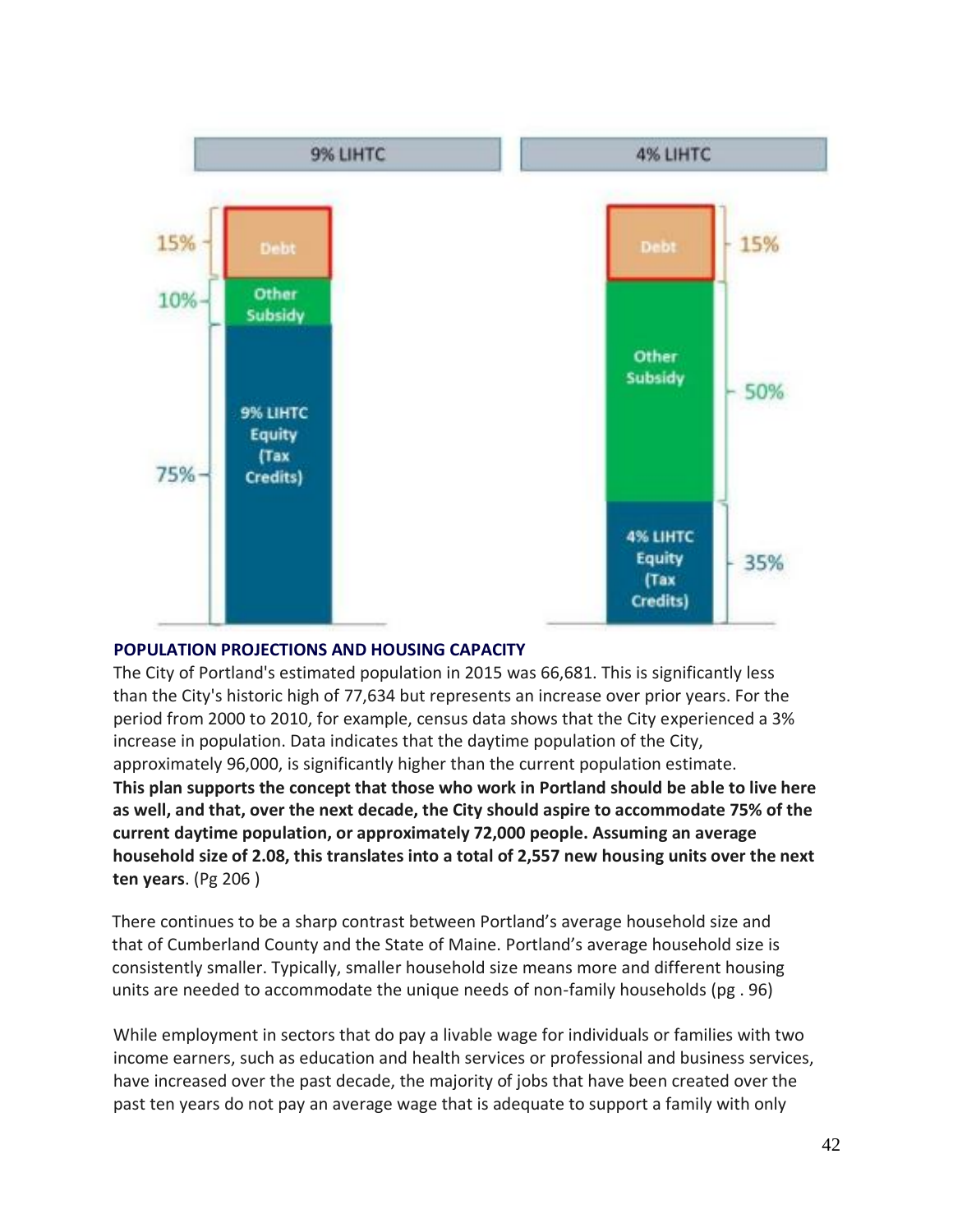one income earner. Furthermore, **jobs that do pay a livable wage, such as manufacturing, information, or financial services, have declined substantially**. (Pg. 188)

The percentage of individuals and families living below the poverty level has increased significantly since the 2008 recession, with **Portland seeing a more significant increase in poverty status than Cumberland County or Maine as a whole. According to data from the US Census Bureau, 15.7% of Portland families lived below poverty level in 2014.** (Pg.190)

For housing to be affordable, it should consume no more than 30% of a household's gross income, including rent or mortgage payments, utilities, and other housing related costs. According to the 2014 American Community Survey, 51% of renters in Portland and 34% of owners pay more than 30% of their income for rent. **In fact, almost 30% of renters pay more than 50% of their income for housing.** (Pg. 196)

A large affordability gap exists for Portland's rental households. Portland's middle income rental households, whose median income is \$33,081, can afford a rent of no more than \$827. **The median rent, however, has reached \$1,426, representing a gap of \$599**. (Pg. 200)

#### **VOUCHER WAITING LISTS AND CHRONICALLY HOMELESS**

There are currently over 5,000 applicants on the central waiting list. Of those, 64% have identified Portland as their preferred place of residence should a voucher become available. Families qualified for a voucher typically wait a year or longer for an available voucher. It should also be noted that at times the waiting lists are closed due to the high demand, indicating that the number of families on the waiting list is not reflective of all the families in need of rental assistance. (Pg. 202)

In 2015, Portland sheltered an average of 454 homeless individuals per night. Even when counting overflow and satellite locations, this number exceeds bed capacity among all shelters by over 100 individuals . . . **About one third (37.6%) of these individuals are classified as chronically homeless.** (Pg. 203)

#### **PERMANENT HOUSING CUTS COSTS:**

Providing permanent housing to homeless individuals has been shown to reduce the overall costs of services. The City's Cost of Homelessness Study conducted in 2007 underscores the benefit of providing permanent, safe housing to homeless individuals and families. "Permanent supportive housing" is housing coupled with supportive services for homeless individuals having a disability. A disability includes any diagnosed, long-term disability such as mental illness, substance abuse, physical disability, or combination thereof. Ninety-nine formerly homeless individuals participated in the study. 87% of those who participated resided in the City of Portland prior to placement in permanent supportive housing (the remaining 13% resided outside of Portland, but within Cumberland County). Although providing housing with support services comes at a cost, the study found that **providing permanent supportive housing to people who are homeless cuts the average costs of services they consume in half.**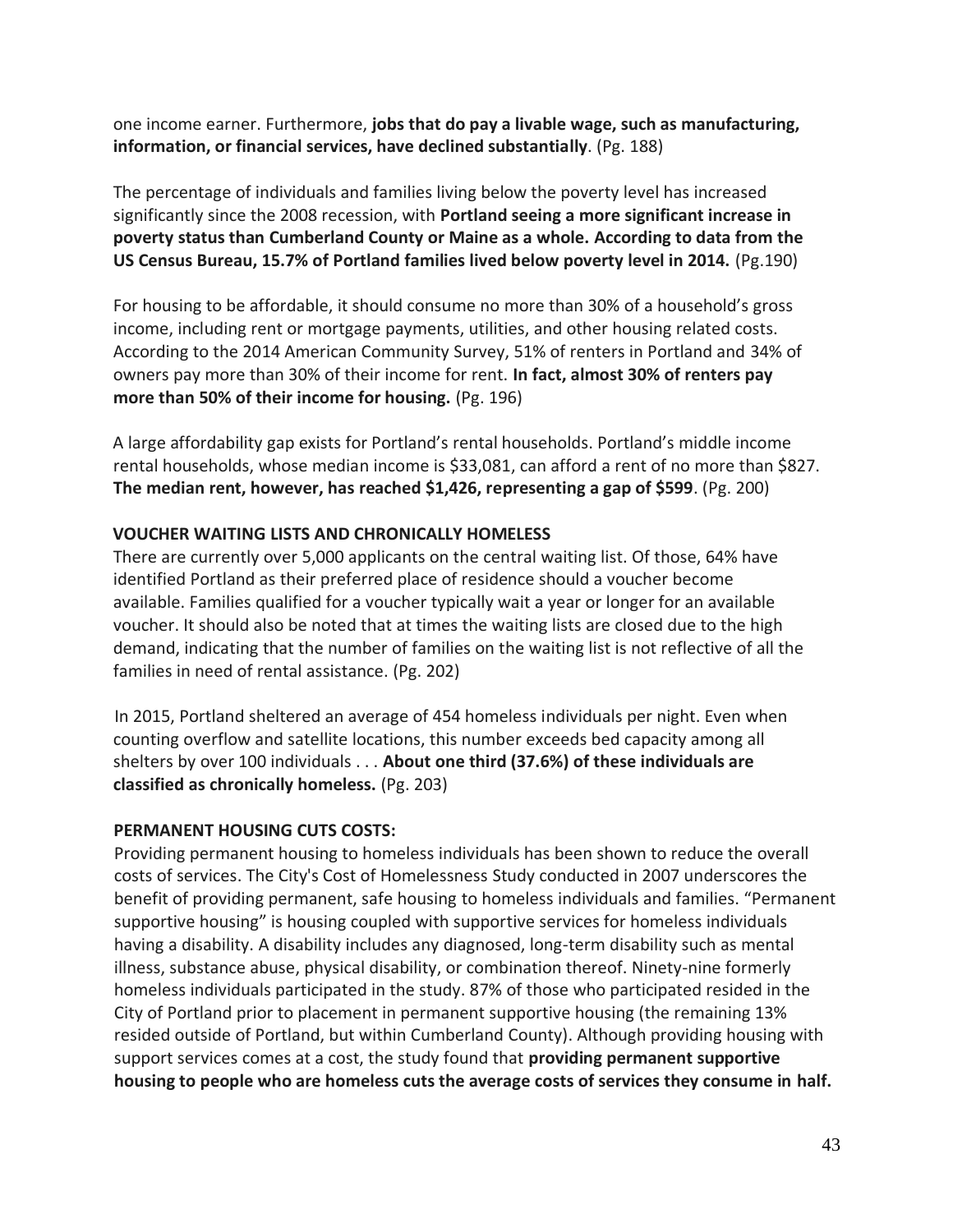**The average cost savings across all services was found to be \$944 per person per year, or \$93,436 for all 99 participants.** 204

#### **Proposals:**

- 1. Eligible low-income tenants should request and be granted release from lease obligations when income based affordable housing apartments become available for them to occupy within 30 days upon confirmation with the property management company.
- 2. Portland needs to develop specialized supportive permanent housing to address the increasing need for the unhoused population. Unhouse people face diverse challenges such as substance abuse, chronic medical conditions, mental health, behavior health and temporary unemployment. Specialized supportive transitional homes will help address the underlying conditions which lead to homelessness and present the best opportunity for self-sufficiency and dignity.
- 3. The city should stop disposing of public owned parcels/plots and land and develop such parcels/plots as mixed income property to address insufficiency in the market. Most of the rental housing stock affordable to 100% of Area Median Income (AMI) in Portland are single rental occupancy (SRO), and one bedroom-units which are not suitable for young families. Priority of housing development should be given to three and four bedrooms to encourage families to live and work in Portland. It also reduces the burden on taxpayers because the income from these properties can support and sustain specialize supportive housing.
- 4. The City of Portland should study innovative housing models, including, but not limited to, the Vienna Austria Social Housing Model to increase and preserve affordability housing stock to perpetuity in Portland
- 5. Increase space for housing developments by creating alternative solutions for parking and public transportation.
- 6. New and existing subsidized property developed with LIHTC, TIF, and MAHTC that are requesting a zoning change to redevelop the property, including to increase density, need to maintain affordable units for at least one third of proposed units, and maintain the balance of diverse families and demographic needs. In addition, if the land is sold at or below market value, the following will be reimbursed to the city:
	- the difference between price sold and market value
	- The actual interest rates over the period between acquisition and further development or the transfer of the property
	- A 2% capital gain tax, to recoup the value of the land and opportunity cost.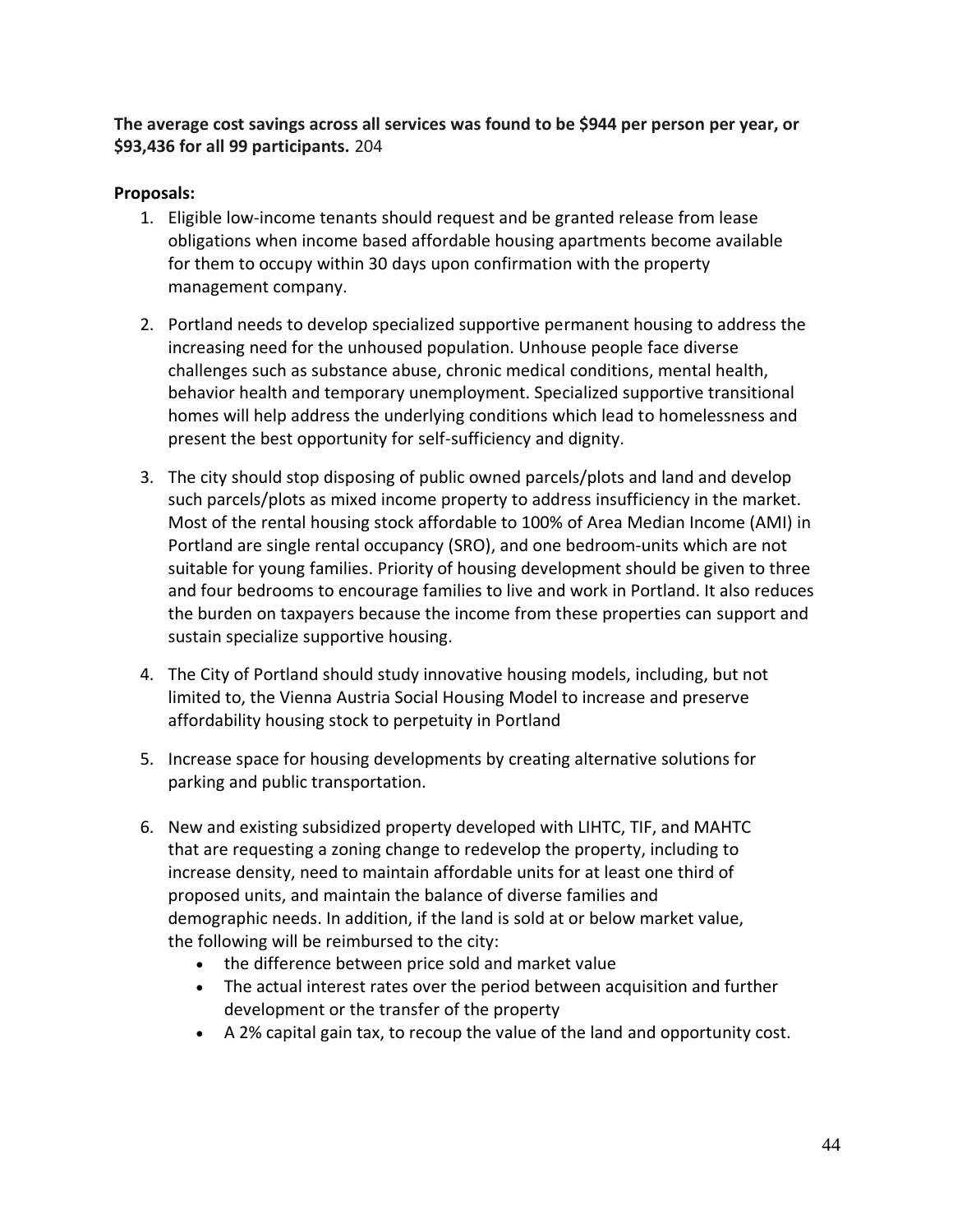## <span id="page-45-0"></span>*APPENDIX J: Proposal for Housing Equity*

#### **The city covers the down payment for historically racial-disadvantaged residents of Portland who have housing choice voucher and qualify to purchase a home.**

- City pays 3.5% down payment for section 8 qualifiers
- Required 10 years residence in the property
- Take secondary lien on the property in case of foreclosure
- Limit participation to 10 qualifying families a year
- Asked for the PMI to be waive by the mortgage company

Housing Choice Voucher

- Shelter Plus for individuals who have experienced homelessness
- Bridging rental assistant program (BRAP) for people who are struggling with mental illness
- Step Voucher two-year housing voucher for formerly unhoused population
- Project-based section 8 program (building specific)
- Section 8 voucher

Waiting list is from three years to ten years (section 8 and project-based section 8) Housing Choice Voucher priority

- Long term homeless
- Disable
- Veteran

Section 8 Homeownership program requirement:

- Family qualifies for home ownership program
- Housing is eligible for purchase under the voucher
- Family completed first time home ownership training
- Family satisfied the minimum income and work requirement
- Family have not defaulted on mortgage securing debt to purchase home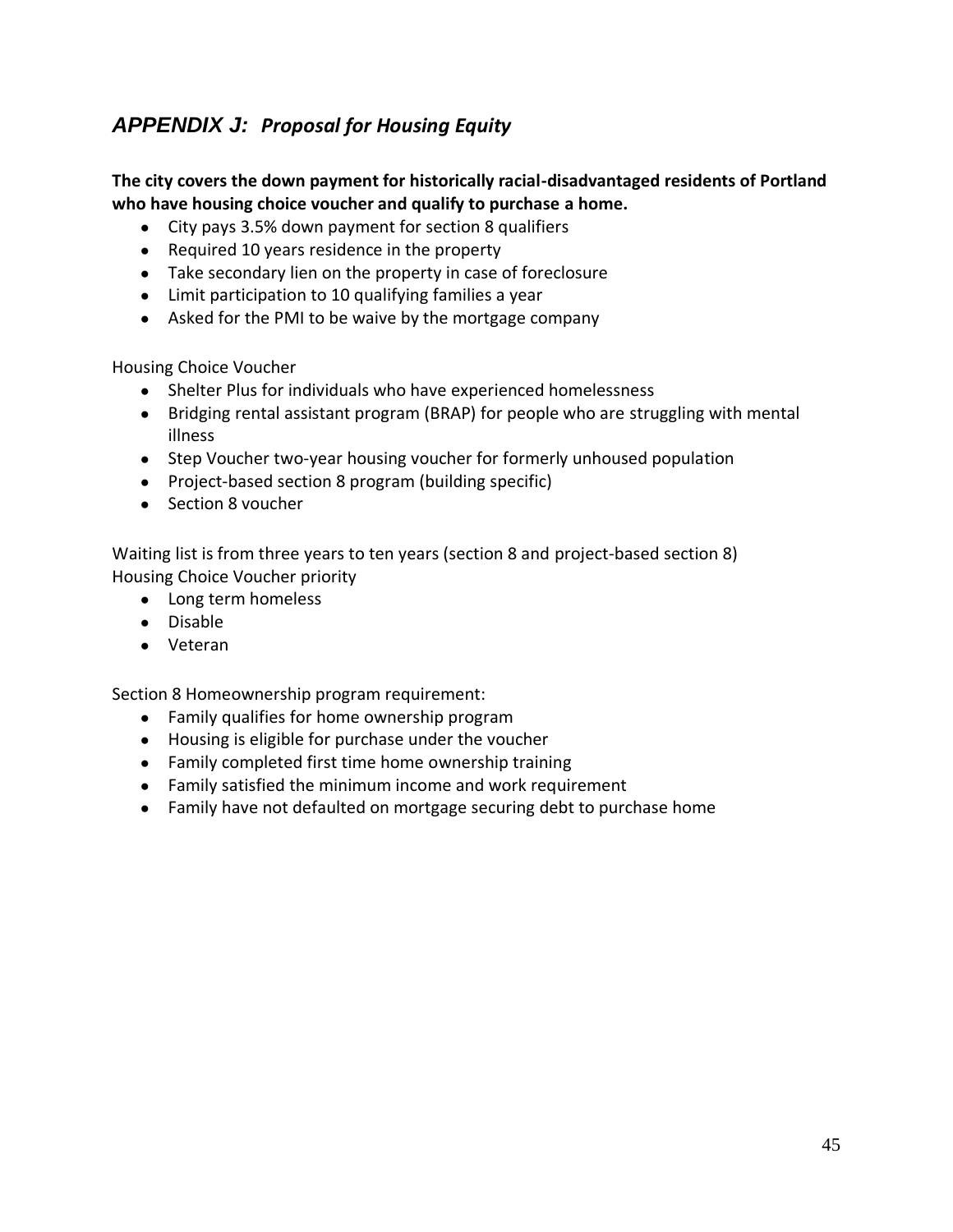TABLE 2: The chart below illustrates the direct federal assistance in helping Maine families as of 2018.

| <b>FEDERAL RENTAL ASSISTANCE</b> | <b>FAMILIES ASSISTED</b> |
|----------------------------------|--------------------------|
| House Choice Voucher             | 11,700                   |
| Section 8 Project Based          | 7,800                    |
| <b>USDA Rental Assistance</b>    | 5,900                    |
| Public Housing                   | 3,800                    |
| Supportive Disable and Elderly   | 900                      |

Source: Center on Budget and Policy Priority, 2018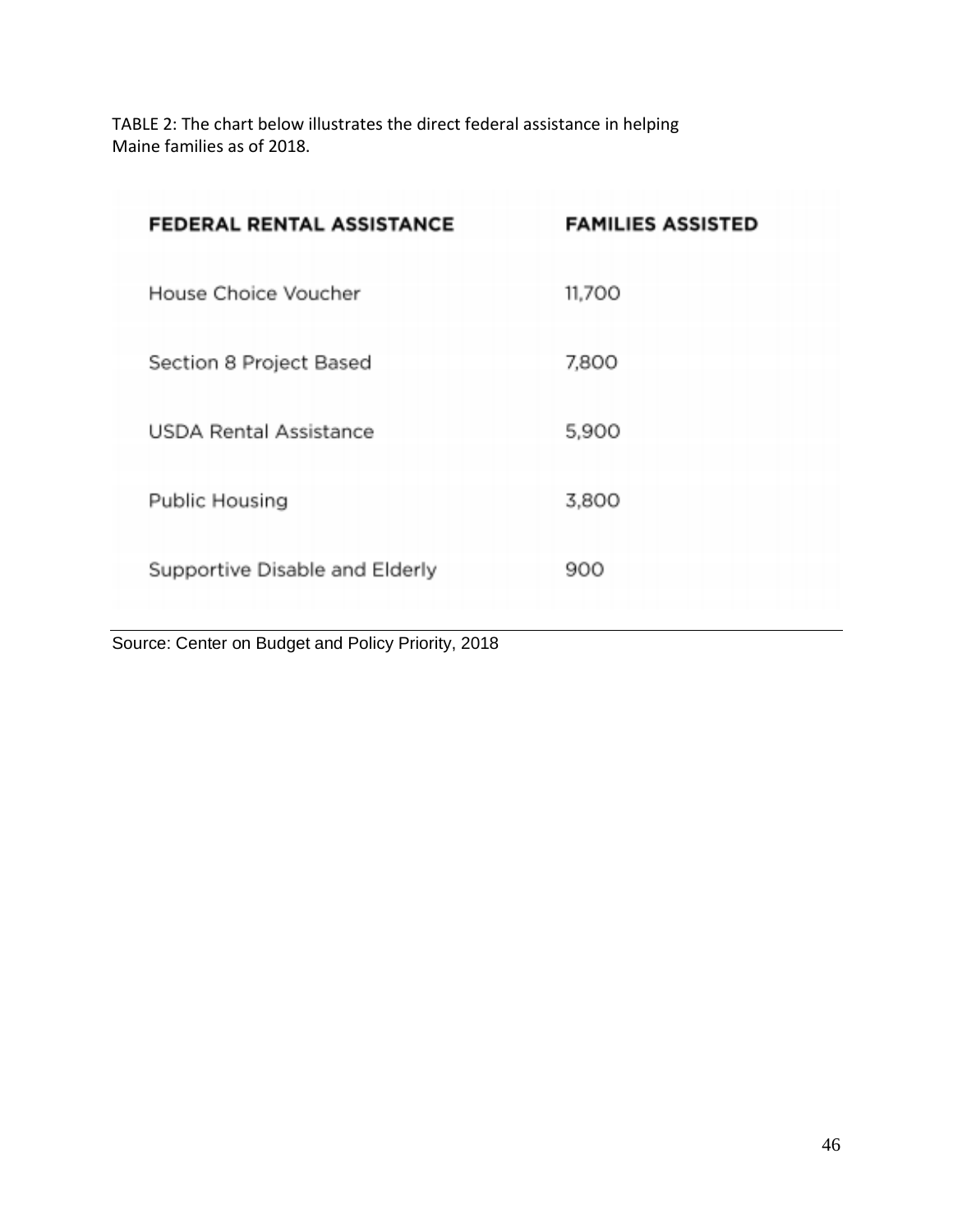## <span id="page-47-0"></span>*APPENDIX K: Proposals on City's Cultural Climate and BIPOC Businesses*

- 1. The City of Portland will work with the Zoning Administration to change and adapt some of Portland City's street names to represent Portland diverse communities.
- 2. Engage local artists in creating a wall representing all victims of racist crimes in modern history as a reminder for all of us and people visiting Portland city.
- 3. Economic Improvement by social empowerment:
	- Collect reliable data about businesses owned by BIPOC and other minorities in Portland.
	- Develop partnership with the Office of Economic Opportunity, local banks, and the local chamber of commerce to evaluate businesses owned by BIPOC, the challenges they experience and develop policies and strategies to help them have better access to capital and knowledge to survive the market and thrive.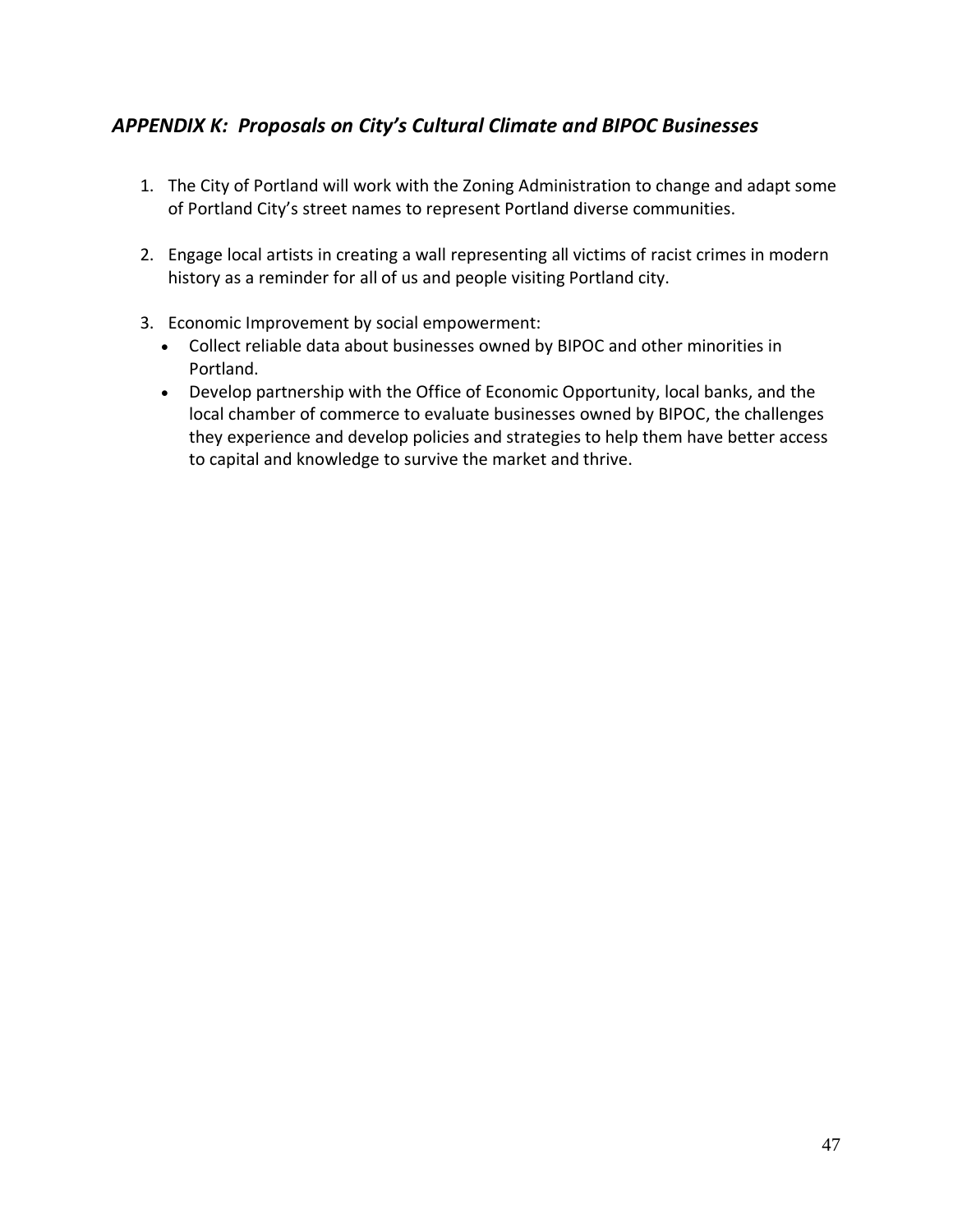#### *APPENDIX L: Public Comments*

#### **Racial Equity Steering Committee public comment 3/4/21**

**Committee in attendance:** Lado L, Suheir A, Lelia D, Peter O, Jonathan S, Louis P, Merita M, Pious A, Abdul A, Deb I, Kate K, Samaa A (facilitator)

#### **Public Comment**

<span id="page-48-0"></span>**Jim Devine** - Advocate for Homeless Voices for Justice. HVJ supports recommendation that the city develop a homelessness response COVID plan, a alternate public safety response model, and the review of CTOs. HVJ believes that homelessness should be decriminalized. Jim has been harassed by Portland Police officers on several occasions. HVJ supports a proposed bill that decriminalizes behaviors that are often associated with homelessness (such as public urination). Criminalizing homelessness is a ra Housing, not handcuffs will solve homelessness.

**George Rheault** - lives on Hanover Street. Appreciates the RESC work. Wonders if the committee has thought about the implications of land use or zoning. All of the zoning rules/laws that increase the cost of housing. Zoning was created as a tool of segregation and a tool of oppression to keep immigrants out of certain neighborhoods and to keep Blacks and whites separate. If you sit down with our zoning code, you'll see that we put up laws with our zoning codes that are so complicated, you need a lawyer to understand them. After the charter was established, the first City Manager (in 1926) instituted zoning & this deeply impacted immigrant communities at that time and continues to impact immigrants and people of color. This is a big job & not sure the RESC has the capacity to explore this, but it really needs to be a part of the process. Our planning board and our City Council act as the land use cops, and they are causing more harm in many parts of our communities, in respect to housing insecurity. (More harm than the PPD). The zoning laws is a police power.

**Frank D'Alessandro** - Maine Equal Justice. Agrees with everything that Jim Devine has said. All of the policies around public safety criminalizes homeless people. We need to adopt policies that house people & rapidly rehouse people. We need to develop more affordable housing. We can all see this happening in the reduction of affordable houses in Portland. We need to create policies that create more vouchers because a lot of low-income people can't secure housing & when they become homeless, they come into contact with the criminal justice system. The racial impact of homelessness and the criminalization of homeless is huge. POINT OF IMPACT STUDY: 20% of Portland's homeless population was Black or African. (Black/African people are 1% of Maine's population). Adopt policies that make sure that people who are homeless do not end up in the criminal justice system.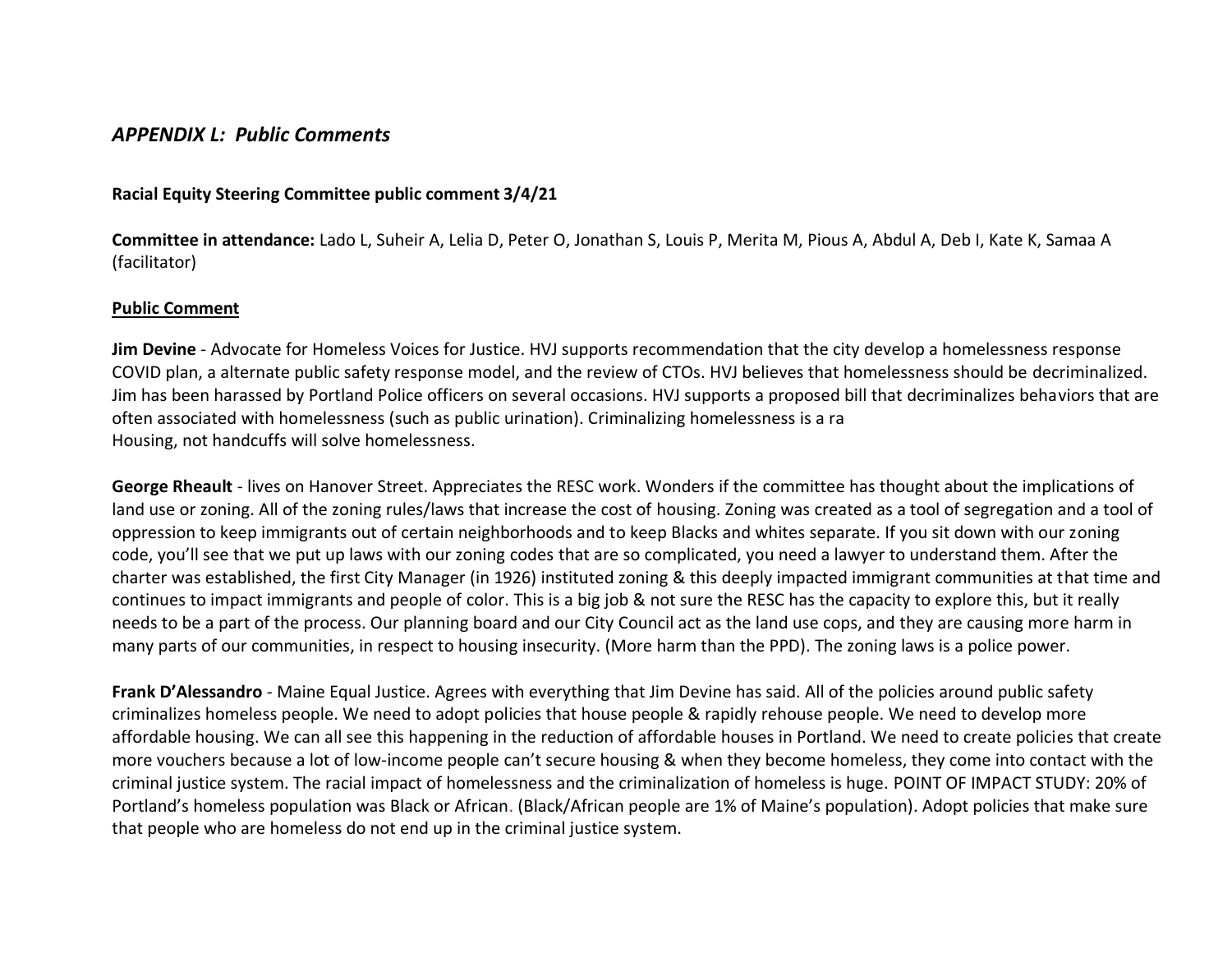**Nancy Walker** - Read the synopsis of the interim report in the Portland Forecaster. Did more research and was happy to find the full report. Particularly happy that the committee believes that anti-racist/anti-bias training is needed for law enforcement & city staff. And is happy that the committee feels there should be more oversight for the Portland PD.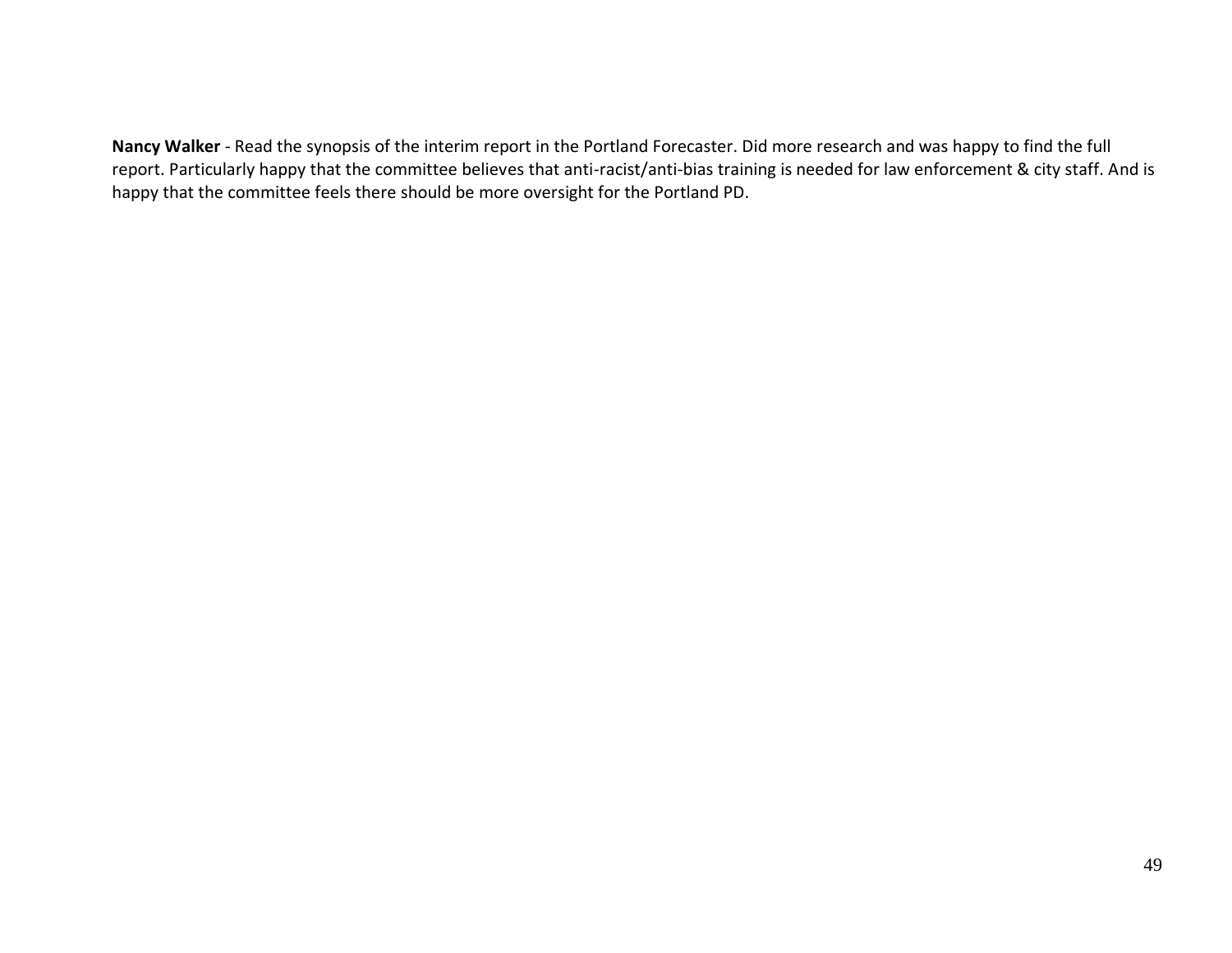| Timestamp                               | <b>First and</b><br>Last<br><b>Name</b><br>[OPTION<br>AL] | <b>District or</b><br>neighborhoo<br>d you live in | What public safety issue or<br>problem should the RESC<br>address?                                                                                                                                                   | What solutions or recommendations do you<br>have to address this problem?                                                                           | Is there anything else<br>you want us to know<br>about this issue?                                                             |
|-----------------------------------------|-----------------------------------------------------------|----------------------------------------------------|----------------------------------------------------------------------------------------------------------------------------------------------------------------------------------------------------------------------|-----------------------------------------------------------------------------------------------------------------------------------------------------|--------------------------------------------------------------------------------------------------------------------------------|
| 2021/01/13<br>9:06:21 PM<br><b>AST</b>  |                                                           | West end                                           | Publicly acknowledge the<br>incredible and progressive<br>work thankfully given to all of<br>us by the Portland Police<br>Department.                                                                                | The problem is in the broader systems, not<br>our police force. Limiting this committee's<br>work to the police is a big miss.                      | I may have missed it in<br>the meeting<br>recordings, but<br>shouldn't we hear<br>from the police<br>department? Thank<br>you. |
| 2021/01/20<br>12:48:15 PM<br><b>AST</b> |                                                           | 4                                                  | What City departments already<br>exist that address these issues?<br>How can you build on City<br>Staff's already existing work<br>plans? How is Portland in<br>compliance with Title VI<br>language access?         | Language Access                                                                                                                                     |                                                                                                                                |
| 2021/01/20<br>4:21:50 PM<br><b>AST</b>  |                                                           | Front st                                           | Cops and republicans are a<br>bigger threat to minorities than<br>the protection they provide                                                                                                                        | Re-education camps                                                                                                                                  | We should also make<br>all republicans wear<br>signifying marks like<br>yellow David stars or<br>red armbands.                 |
| 2021/01/20<br>11:50:18 PM<br><b>AST</b> | Zack<br>Barowitz                                          | Libbytown                                          | Housing discrimination.<br>Particularly in the form of<br>single family, large lot zoning<br>which makes multi-unit<br>housing illegal. Aside from the<br>immediate problem of no<br>housing it is probably the main | Eliminate single family zoning. Upzone the<br>entire city. Develop transit corridors and<br>neighborhood nodes. Prioritize housing over<br>parking. | you can start with this:<br>https://vimeo.com/32<br>8684375                                                                    |

## City of Portland Racial Equity Steering Committee Written Public Comment Form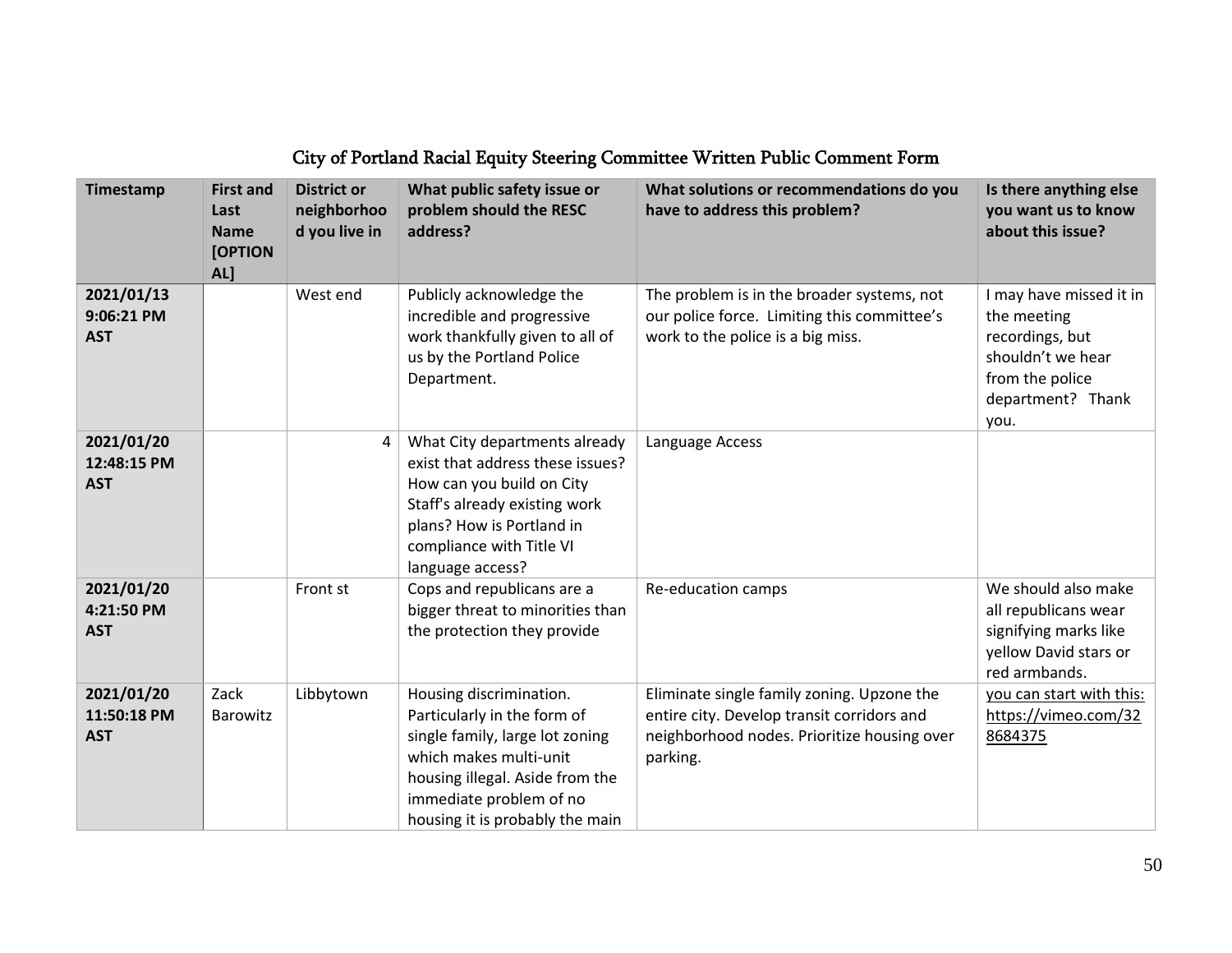|                                         |                          |                           | contributor to the wealth gap<br>between white and black<br>people.                                                                                                                                                                                                                                                                                                                                                                                                                                                                    |                                                                                                                                                                                                                                                                                                                                                                                                                                                                                                                                                                                                                                                                                                                                                                                                                                                                      |                                                                                                                                                                                                                                                                                                                                                                                                                                                              |
|-----------------------------------------|--------------------------|---------------------------|----------------------------------------------------------------------------------------------------------------------------------------------------------------------------------------------------------------------------------------------------------------------------------------------------------------------------------------------------------------------------------------------------------------------------------------------------------------------------------------------------------------------------------------|----------------------------------------------------------------------------------------------------------------------------------------------------------------------------------------------------------------------------------------------------------------------------------------------------------------------------------------------------------------------------------------------------------------------------------------------------------------------------------------------------------------------------------------------------------------------------------------------------------------------------------------------------------------------------------------------------------------------------------------------------------------------------------------------------------------------------------------------------------------------|--------------------------------------------------------------------------------------------------------------------------------------------------------------------------------------------------------------------------------------------------------------------------------------------------------------------------------------------------------------------------------------------------------------------------------------------------------------|
| 2021/01/21<br>11:48:53 AM<br><b>AST</b> |                          | Kennedy<br>park           | I think we need to put all the<br>white people in a worse part of<br>town than our melonin blessed<br>brothers and sisters. White<br>people are identifiable. By their<br>skin color, but that might not<br>be enough.                                                                                                                                                                                                                                                                                                                 | We should move all whites to the riverside<br>area on the line between Westbrook and<br>Portland and provide luxurious housing for all<br>minorities in downtown Portland.<br>We should also make white people wear<br>something like a dunce cap when they're in<br>public, so people know that they have<br>committed the crime of being white.                                                                                                                                                                                                                                                                                                                                                                                                                                                                                                                    | We should consider<br>making a database, so<br>we know who a<br>Republican is around<br>here. They're all Nazis<br>and white<br>supremacists anyway,<br>it would be totally<br>legal based off of that<br>info.                                                                                                                                                                                                                                              |
| 2021/01/21<br>12:56:18 PM<br><b>AST</b> | Monique<br><b>Boutin</b> | District 1,<br>Precinct 2 | No-Knock Warrants:<br>I am writing as a part of a<br>Portland group that has been<br>running every Saturday in<br>Portland in conjunction with<br>the national movement, Unity<br>for Breonna, to raise awareness<br>for and hold accountability for<br>action steps in working towards<br>banning No-Knock Warrants to<br>create more equitable and safe<br>communities. As this aligns<br>with the goals of the RESC, we<br>hope that the committee might<br>investigate and address the use<br>of No-Knock Warrants in<br>Portland. | In addressing this problem, we hope that the<br>RESC might investigate the use of No-Knock<br>Warrants in Portland and work towards<br>banning their use in the city. As Delegate<br>Lashrecse D. Aird of Virginia has noted, people<br>who come into contact with law enforcement<br>should be given the respect to have the<br>opportunity to decide how they will respond<br>to law enforcement-- they should be given the<br>dignity of the chance to respond in a positive<br>manner, instead of being forced to react to<br>what can appear as a sudden and intruding<br>threat. At the bare minimum, a mandatory<br>thirty second pause should be introduced, as<br>well as the requirements for law enforcement<br>to announce themselves, to allow people the<br>dignity and respect to be able to gather<br>themselves, instead of reacting impulsively to | In addition to the<br>states that have<br>already banned No-<br><b>Knock Warrants</b><br>(Florida, Oregon, and<br>Virginia), Kentucky and<br>Georgia are also in the<br>process of working<br>towards banning these<br>warrants, as are<br>several municipalities,<br>including Baltimore<br>and Cincinnati.<br>Minneapolis and<br>Buffalo have also<br>worked to restrict no-<br>knock warrants in their<br>cities. Campaign Zero<br>is also a resource and |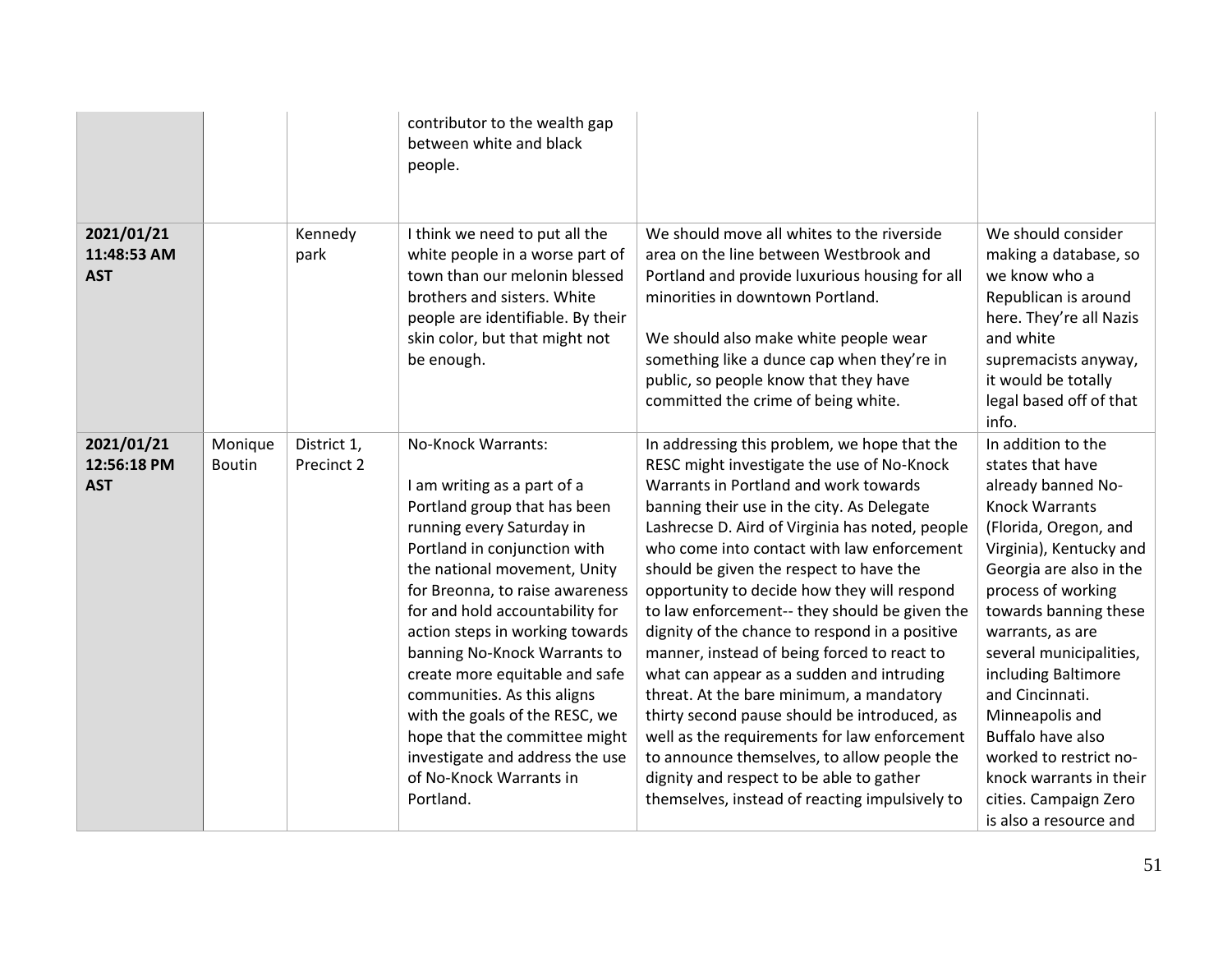|  | No-Knock Warrants have been<br>used in the name of the war on<br>drugs, which<br>disproportionately impacts<br>Black, Indigenous, and People<br>of Color. Data collected by<br>Kraska shows that municipal<br>police and sheriffs'<br>departments used No-Knock or<br>Quick-Knock Warrants about<br>1,500 times in the early 1980s,<br>but that number rose to about<br>40,000 times per year by 2000.<br>In 2010, Kraska estimated<br>60,000-70,000 No-Knock or<br>Quick-Knock raids were<br>conducted by local police<br>annually. The majority of those<br>raids were looking for<br>marijuana. Black Americans are<br>nearly six times more likely to<br>be incarcerated for drug-<br>related offenses than their<br>white counterparts, despite<br>equal substance usage rates.<br>Almost 80 percent of people<br>serving time for a federal drug<br>offense are black or Latino.<br>From 2010 through 2016, at<br>least 81 civilians and 13 officers<br>died during SWAT raids,<br>including 31 civilians and eight<br>officers during the execution of<br>No-Knock Warrants. Half of the | what can appear to be a threat to life and<br>safety. | source of information<br>on this issue and the<br>analysis of policing<br>practices across the<br>U.S. in general. |
|--|-------------------------------------------------------------------------------------------------------------------------------------------------------------------------------------------------------------------------------------------------------------------------------------------------------------------------------------------------------------------------------------------------------------------------------------------------------------------------------------------------------------------------------------------------------------------------------------------------------------------------------------------------------------------------------------------------------------------------------------------------------------------------------------------------------------------------------------------------------------------------------------------------------------------------------------------------------------------------------------------------------------------------------------------------------------------------------------------------|-------------------------------------------------------|--------------------------------------------------------------------------------------------------------------------|
|--|-------------------------------------------------------------------------------------------------------------------------------------------------------------------------------------------------------------------------------------------------------------------------------------------------------------------------------------------------------------------------------------------------------------------------------------------------------------------------------------------------------------------------------------------------------------------------------------------------------------------------------------------------------------------------------------------------------------------------------------------------------------------------------------------------------------------------------------------------------------------------------------------------------------------------------------------------------------------------------------------------------------------------------------------------------------------------------------------------|-------------------------------------------------------|--------------------------------------------------------------------------------------------------------------------|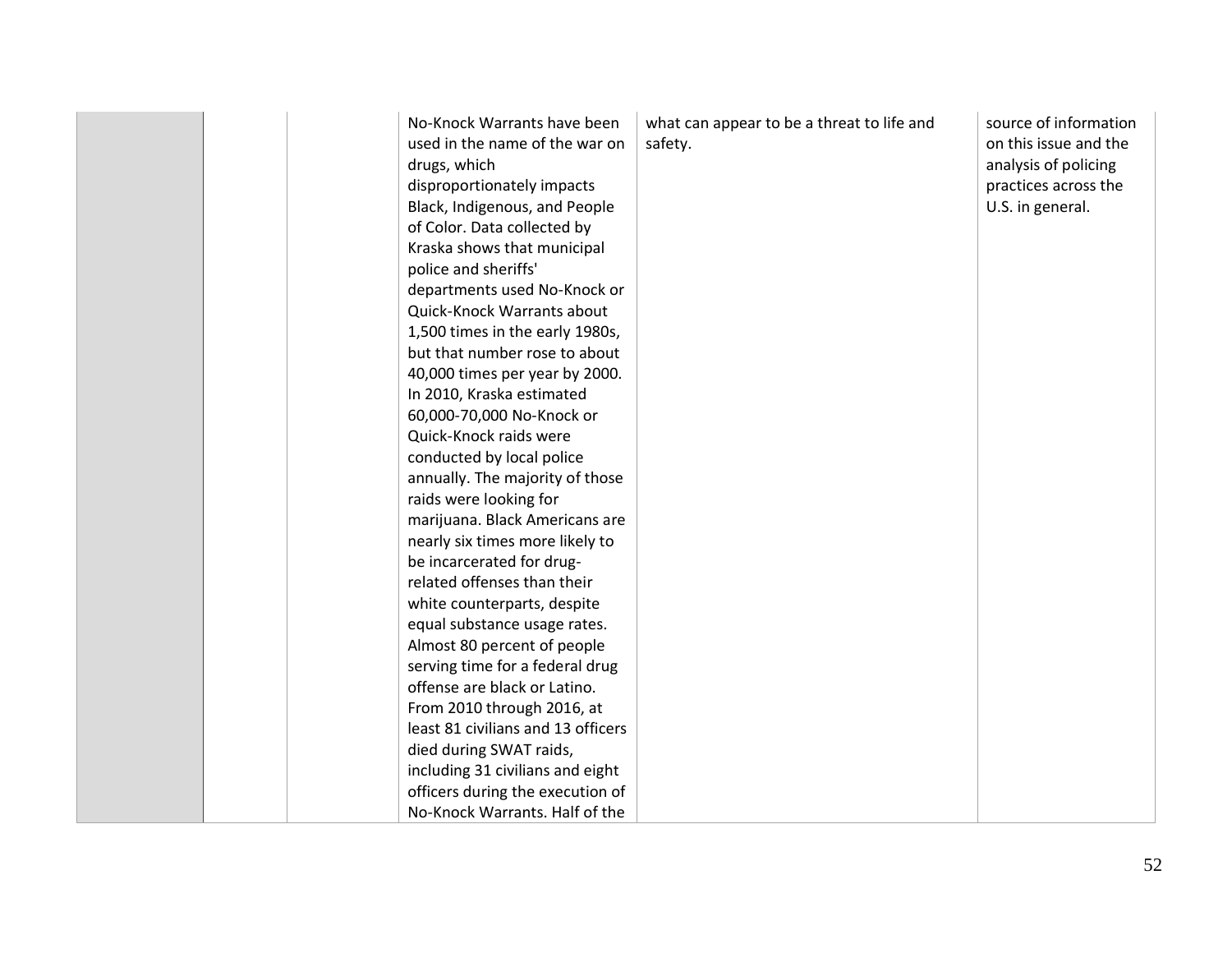civilians killed were members of a minority. Since 2011, at least seven federal lawsuits against officers executing No - Knock Warrants have been settled for over \$1 million (New York Times). There is already an abundance of research on the dangers and risks of No -Knock Warrants that have supported several states' and municipalities' ban of No -Knock Warrants, including Florida, Oregon, and most recently, Virginia. No - Knock Warrants unnecessarily endanger both civilians and officers-- especially as most of these warrants are executed at night, causing many subjects of the warrants to believe they are intruders entering their homes, as was witnessed in the devastating case of Breonna Taylor in Louisville last March. This is especially dangerous given the prevalence of gun ownership in the United States. As Delegate Lashrecse D. Aird of Virginia has noted in banning No -Knock Warrants in her own state, data shows that for the element of surprise intended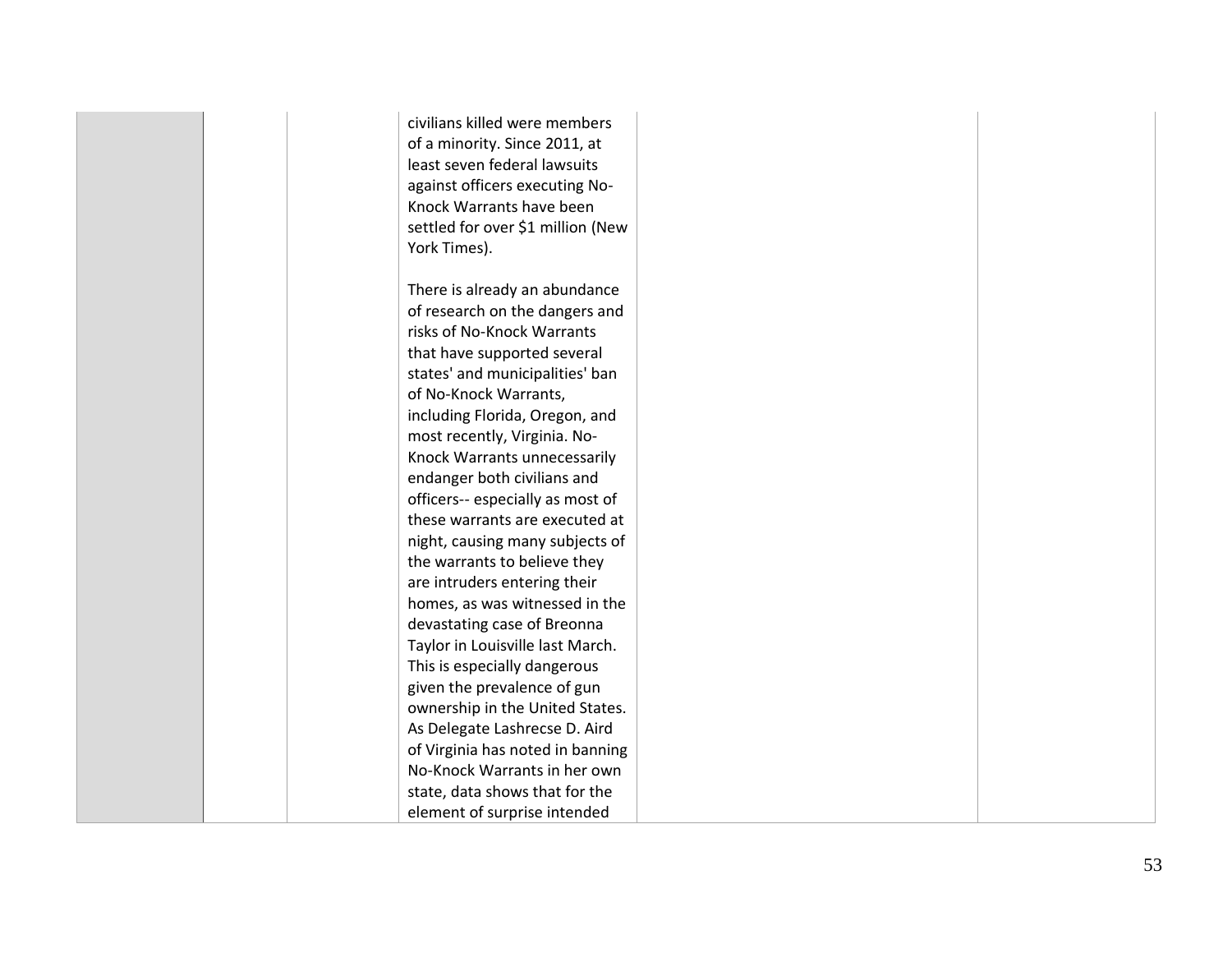|                              |               | with these warrants, the<br>benefits do not outweigh the            |                              |                                          |
|------------------------------|---------------|---------------------------------------------------------------------|------------------------------|------------------------------------------|
|                              |               | costs for law enforcement and                                       |                              |                                          |
|                              |               | those they come into contact                                        |                              |                                          |
|                              |               | with. As a concern for the                                          |                              |                                          |
|                              |               | public safety of all citizens, and                                  |                              |                                          |
|                              |               | for racial justice, addressing                                      |                              |                                          |
|                              |               | No-Knock Warrants should not                                        |                              |                                          |
|                              |               | be a partisan issue. Although                                       |                              |                                          |
|                              |               | federal legislation to ban No-                                      |                              |                                          |
|                              |               | Knock Warrants has been                                             |                              |                                          |
|                              |               | introduced, it is also not an                                       |                              |                                          |
|                              |               | issue that can or need be                                           |                              |                                          |
|                              |               | waited on for federal action                                        |                              |                                          |
|                              |               | when states and municipalities                                      |                              |                                          |
|                              |               | can take action to protect                                          |                              |                                          |
|                              |               | citizens, work towards equity,                                      |                              |                                          |
|                              |               | and create more just states and                                     |                              |                                          |
|                              |               | municipalities. A bill has been                                     |                              |                                          |
|                              |               | put forward in the Maine State                                      |                              |                                          |
|                              |               | Legislature to ban No-Knock                                         |                              |                                          |
|                              |               | Warrants. This is an issue that                                     |                              |                                          |
|                              |               | Mainers want for our state and                                      |                              |                                          |
|                              |               | our country. We hope that                                           |                              |                                          |
|                              |               | Portland can be a leader in                                         |                              |                                          |
|                              |               | addressing No-Knock Warrants                                        |                              |                                          |
|                              |               | in Maine and can continue to                                        |                              |                                          |
|                              |               | be a role model for change and                                      |                              |                                          |
|                              |               | working towards justice in the                                      |                              |                                          |
|                              |               | state.                                                              |                              |                                          |
| 2021/01/21<br>3:42:08 PM AST | North Deering | The open availability of heroin in                                  | Let the police do their job. | People of color are                      |
|                              |               | the Bayside area. Felony drug<br>activity is conducted in full view |                              | disproportionately<br>affected by opiate |
|                              |               | of the police                                                       |                              | epidemic.                                |
|                              |               |                                                                     |                              |                                          |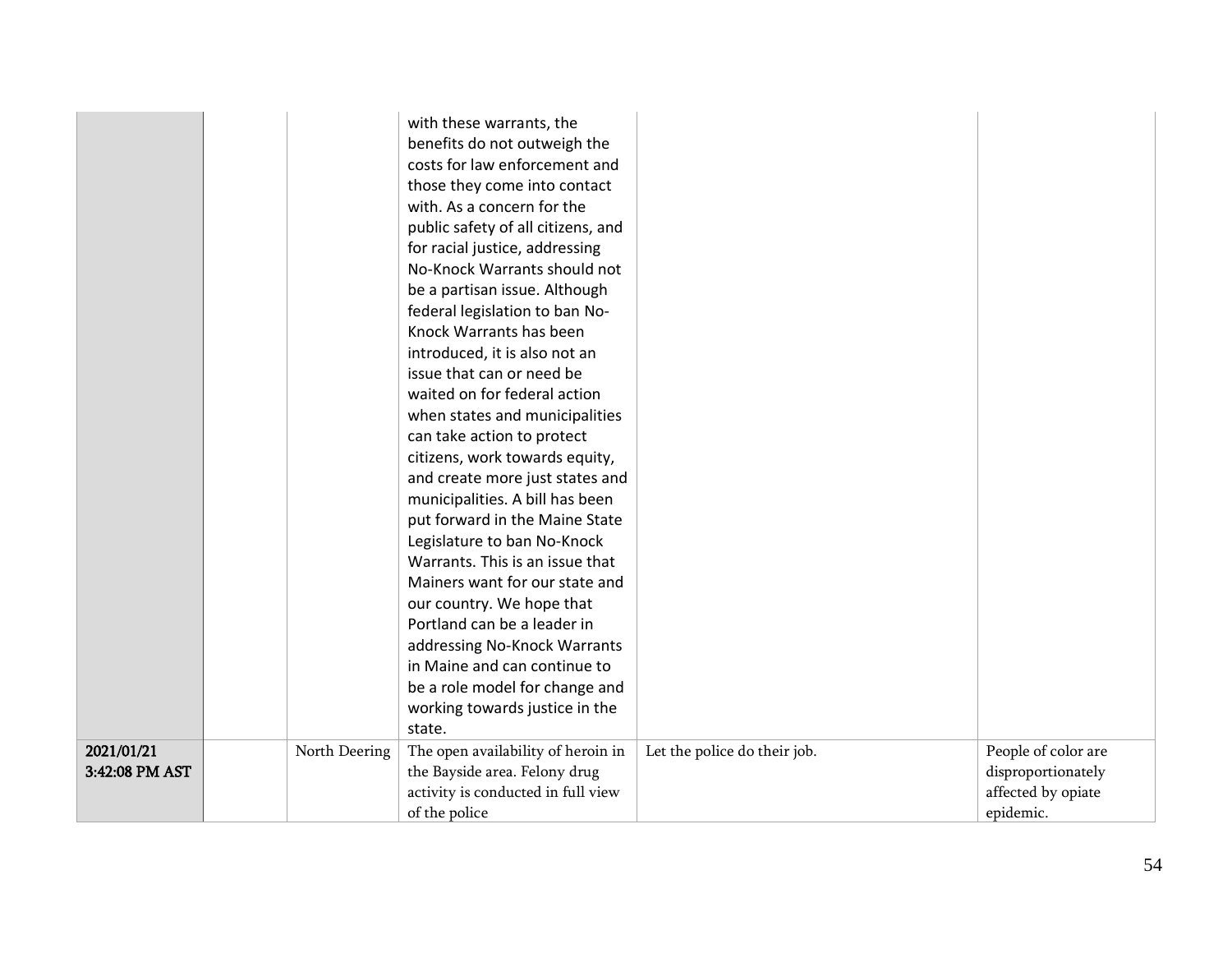| 2021/01/21<br>3:44:55 PM AST |                  | North Deering                       | Needles on the ground in Deering<br>oaks park                                                                                                                                                | End liberal Homosexual rule                                                                                                                                                                                                                                                                                                                                                                                                                                                                                                                                                                                                                                                         | Portland public health is<br>actively working against<br>the interest of the<br>people.                                                              |
|------------------------------|------------------|-------------------------------------|----------------------------------------------------------------------------------------------------------------------------------------------------------------------------------------------|-------------------------------------------------------------------------------------------------------------------------------------------------------------------------------------------------------------------------------------------------------------------------------------------------------------------------------------------------------------------------------------------------------------------------------------------------------------------------------------------------------------------------------------------------------------------------------------------------------------------------------------------------------------------------------------|------------------------------------------------------------------------------------------------------------------------------------------------------|
| 2021/01/23<br>4:51:16 PM AST |                  | Munjoy Hill                         | Proliferation of Historic Districts<br>in Portland, creating affluent-<br>only neighborhoods (referencing<br>'c' / equity from above)                                                        | 1. Recommend a 'no' vote to the city council<br>that votes on 49% of the hill Feb 1 since there<br>has been no evaluation from the RESC (City staff<br>has provided no metrics on how HDs have<br>contributed over the past 30 years to racial<br>inequity, thru increased home values, rents, etc.)<br>2. Redefine Historic City Preservation to<br>celebrate culture and not only the appearance of<br>facades on structures, created during the rise of<br>economic success by certain Caucasian settlers                                                                                                                                                                        | We have more Historic<br>Districts than Boston or<br>Providence                                                                                      |
| 2021/01/24<br>6:25:35 PM AST | Louis<br>Salvato | East Bayside/<br>Franklin<br>Towers | Homelessness and how they are<br>bullied, abused, denigrated and<br>discriminated against daily!<br>We, as a City, need to stop<br>withholding aid and emergency<br>housing to these People. | Permanent, satellite, emergency housing in<br>different downtown vacant hotels or equivalent.<br>Daytime shelter programs with support resources<br>made available to the homeless.<br>Offer more support and drug use programs to<br>different age and minority groups, such as<br>transgender, gay, teens and young adults. Instead<br>of more police officers riding around arresting,<br>harassing and chasing after the homeless, we<br>must demand funding for other more beneficial<br>positions, such as housing monitors or counselors<br>for the newly housed homeless. Too much police<br>power over the homeless is money<br>misappropriated and consequently misspent! | Ending all racial<br>discrimination in<br>housing.                                                                                                   |
| 2021/01/25<br>1:23:23 PM AST |                  | Riverton                            | The need for more police officers                                                                                                                                                            | Support and treat them with respect                                                                                                                                                                                                                                                                                                                                                                                                                                                                                                                                                                                                                                                 | Portland is one of the<br>most diverse places in<br>Maine. I feel like this<br>committee does more<br>harm to any divide that<br>exist-than good. We |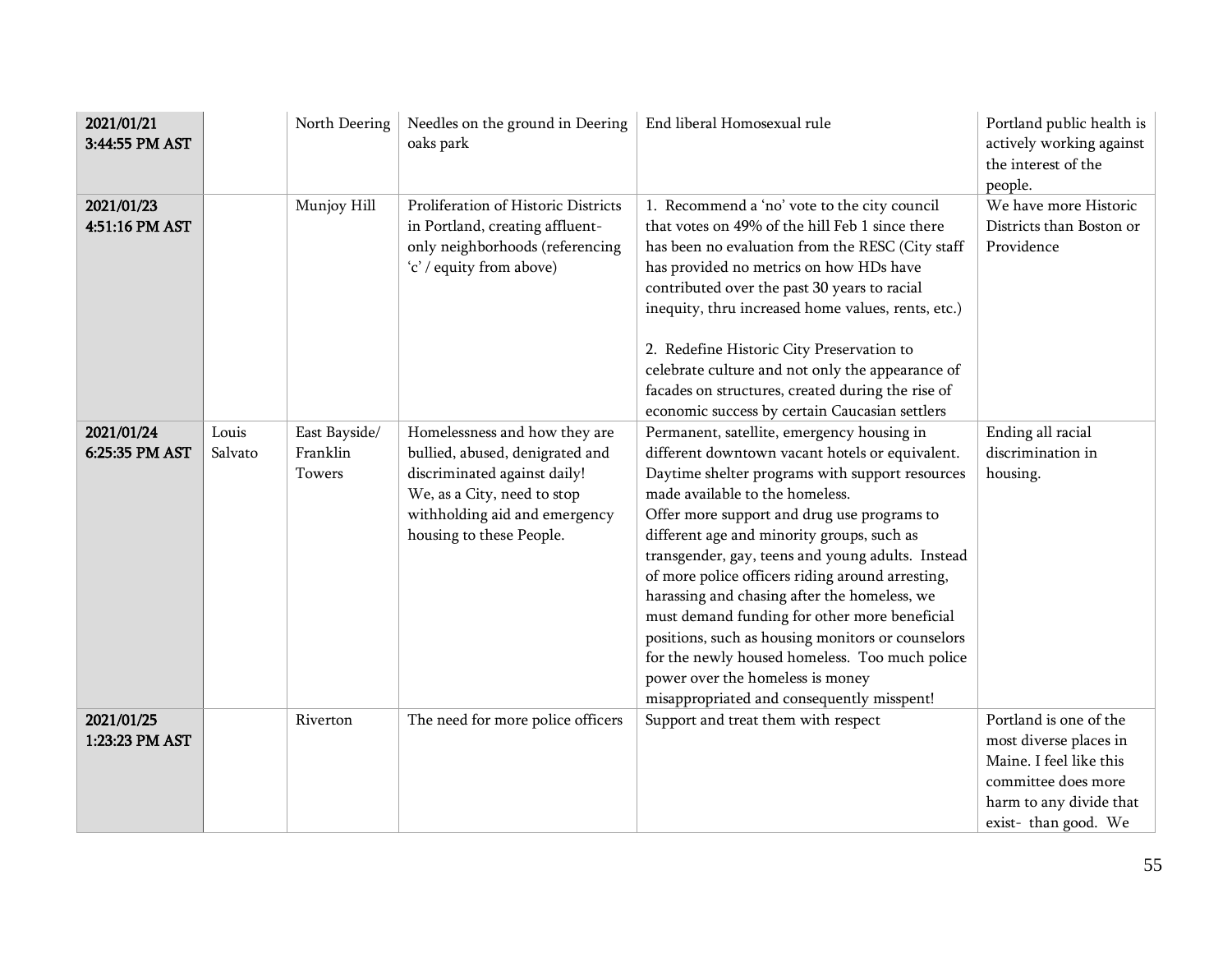|                |         |          |                                 |                                                 | are Mainers, Americans.<br>One problem is created<br>by always describing<br>people by the color of<br>their skin. We are all<br>equal. This whole<br>movement causes<br>resentment for half of<br>the citizens, and a<br>tempting path of<br>entitlement to the other<br>half. The system is<br>feeding the problem.<br>There are thousands of<br>'oppressed' and<br>'discriminated against'<br>citizens that do not have<br>black skin color. |
|----------------|---------|----------|---------------------------------|-------------------------------------------------|-------------------------------------------------------------------------------------------------------------------------------------------------------------------------------------------------------------------------------------------------------------------------------------------------------------------------------------------------------------------------------------------------------------------------------------------------|
| 2021/01/26     | Lorenzo | Portland | Family and Civil Court systems, | I recommend a committee to investigate the      | Restraints, Medication                                                                                                                                                                                                                                                                                                                                                                                                                          |
| 7:29:25 PM AST | Stinson |          | nonprofit mental facilities and | unfair treatment of black and brown children in | and isolation for a child                                                                                                                                                                                                                                                                                                                                                                                                                       |
|                |         |          | hospitals, and DHHS, CPS and    | the system.                                     | at 8yr old who has                                                                                                                                                                                                                                                                                                                                                                                                                              |
|                |         |          | family services                 |                                                 | turned 10 now who has                                                                                                                                                                                                                                                                                                                                                                                                                           |
|                |         |          |                                 |                                                 | received harsh                                                                                                                                                                                                                                                                                                                                                                                                                                  |
|                |         |          |                                 |                                                 | treatment and has fallen                                                                                                                                                                                                                                                                                                                                                                                                                        |
|                |         |          |                                 |                                                 | behind 2 grades now                                                                                                                                                                                                                                                                                                                                                                                                                             |
|                |         |          |                                 |                                                 | Spring Harbor,                                                                                                                                                                                                                                                                                                                                                                                                                                  |
|                |         |          |                                 |                                                 | Sweetser, Portland                                                                                                                                                                                                                                                                                                                                                                                                                              |
|                |         |          |                                 |                                                 | family court agrees to                                                                                                                                                                                                                                                                                                                                                                                                                          |
|                |         |          |                                 |                                                 | the trauma he is                                                                                                                                                                                                                                                                                                                                                                                                                                |
|                |         |          |                                 |                                                 | currently receiving.                                                                                                                                                                                                                                                                                                                                                                                                                            |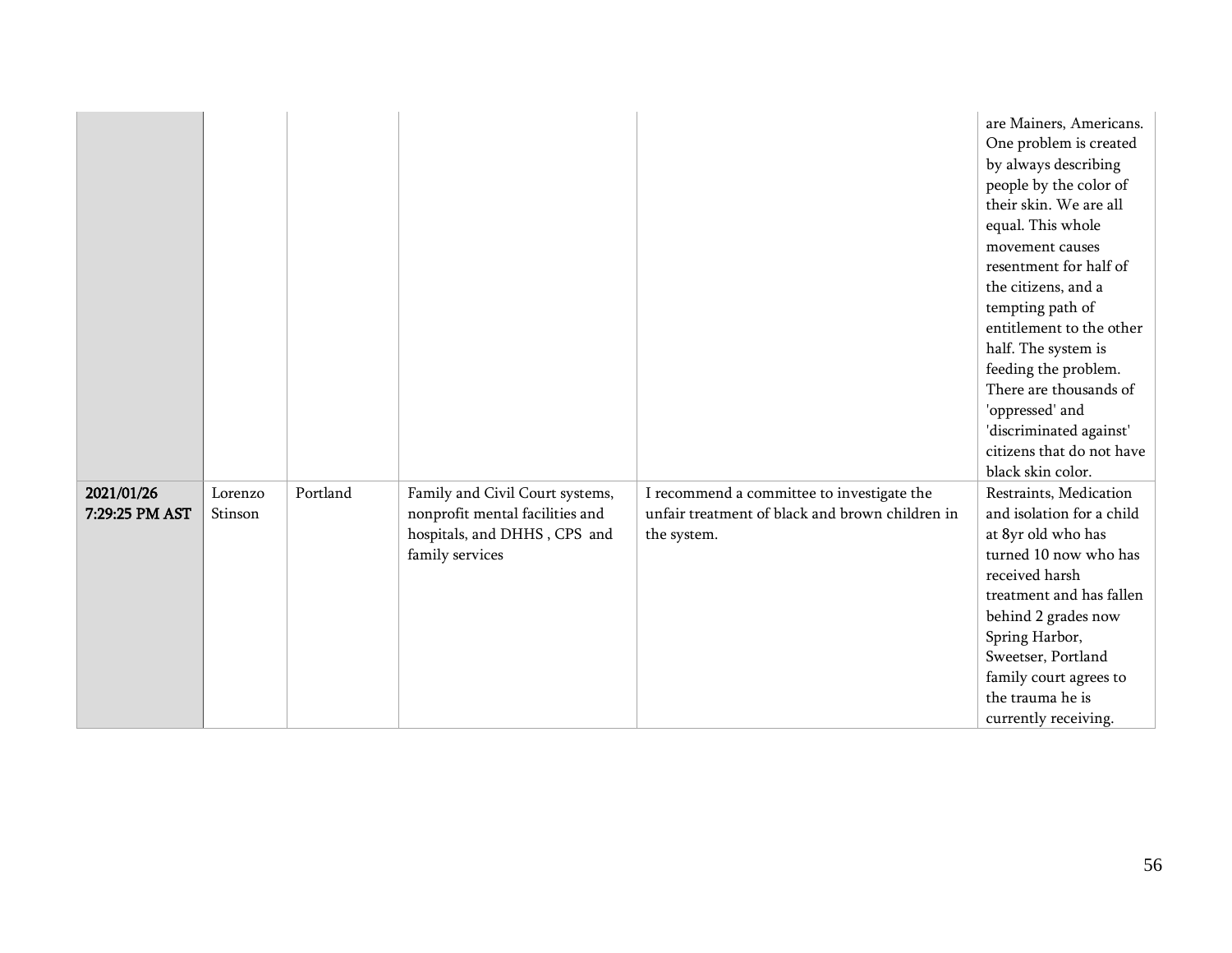| 2021/02/06<br>1:43:35 PM AST | Kenneth<br>Capron | Riverton             | Define Racial Equity. The name<br>of this committee is misleading as<br>it seems that it is targeted at<br>public safety rather than racial<br>equity. The inequities that exist<br>are not just racially based. IMHO<br>most inequity in Portland comes<br>from class discrimination. In<br>contrast, public safety racial<br>equity is mostly about<br>conclusions drawn by the<br>government before ascertaining<br>enough information on which to<br>make informed decisions -<br>especially related to alleged<br>criminal activity.<br>RESC should start by delineating<br>exactly which characteristics of<br>Racial Inequity are most<br>prevalent, what are their causes<br>and what amount of public<br>education it will take to change<br>old patterns of behavior. RESC<br>needs a roadmap that identifies<br>major throughways as well as<br>dead end roads. | The solutions are easy once the problems are well<br>defined. Education and communication are the<br>primary remedies for discrimination. People need<br>to recognize when the assumptions they make<br>are unrealistic. They need to be taught<br>alternative ways to look at similar circumstances.<br>People need to develop empathy - the ability to<br>look at a situation through the eyes of another.<br>This is why the cancel culture is so harmful. This<br>is why tolerance of bad behavior does more<br>damage than good. This is why the 'go along to<br>get along' concept harms our culture. People are<br>not taught to differentiate rational vs irrational<br>information. | Portland is or has<br>become extremely<br>classist - especially in<br>governance. The people<br>are vaguely involved in<br>actions and decisions.<br>The public is extremely<br>ill-informed seemingly<br>intentionally. They<br>aren't even aware of the<br>secret meetings behind<br>the scenes wherein a<br>few elites get to control<br>the message.<br>How RESC defines<br>inequity may indeed not<br>be racial in origin.<br>Society in general<br>rejected segregation as<br>though it was<br>discriminatory. It may<br>in reality be just the<br>opposite. Forcing one's<br>set of rules and beliefs<br>upon anyone is a social<br>crime.<br>Etc., etc., etc., |
|------------------------------|-------------------|----------------------|----------------------------------------------------------------------------------------------------------------------------------------------------------------------------------------------------------------------------------------------------------------------------------------------------------------------------------------------------------------------------------------------------------------------------------------------------------------------------------------------------------------------------------------------------------------------------------------------------------------------------------------------------------------------------------------------------------------------------------------------------------------------------------------------------------------------------------------------------------------------------|----------------------------------------------------------------------------------------------------------------------------------------------------------------------------------------------------------------------------------------------------------------------------------------------------------------------------------------------------------------------------------------------------------------------------------------------------------------------------------------------------------------------------------------------------------------------------------------------------------------------------------------------------------------------------------------------|------------------------------------------------------------------------------------------------------------------------------------------------------------------------------------------------------------------------------------------------------------------------------------------------------------------------------------------------------------------------------------------------------------------------------------------------------------------------------------------------------------------------------------------------------------------------------------------------------------------------------------------------------------------------|
| 2021/02/20<br>1:05:27 AM AST | Ada L             | Downtown<br>Portland | We need to attract and hire more<br>racially diverse people to Maine.                                                                                                                                                                                                                                                                                                                                                                                                                                                                                                                                                                                                                                                                                                                                                                                                      | Incentivize businesses to have diverse talent<br>pools, or provide grants to attract business to this<br>state but have provisions to bring in diverse<br>talent                                                                                                                                                                                                                                                                                                                                                                                                                                                                                                                             | None                                                                                                                                                                                                                                                                                                                                                                                                                                                                                                                                                                                                                                                                   |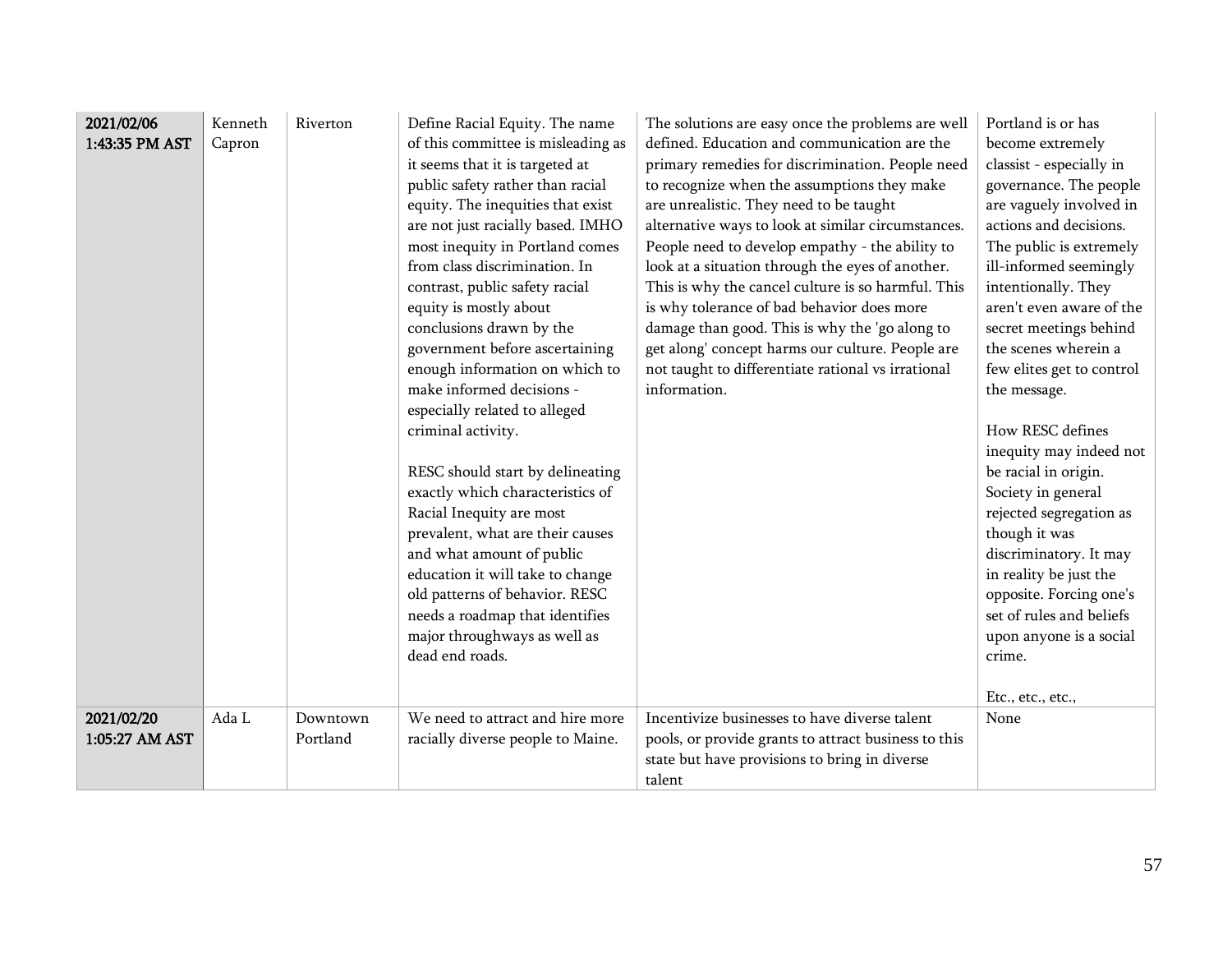| 2021/02/24<br>3:17:30 PM AST | Jim Hall | District 1<br>(Bayside<br>Neighborhood | My neighborhood sees MANY<br>public safety issues however,<br>for the purposes of this comment<br>I'm focusing on wealth and<br>opportunity gaps underlying<br>many of the inherent and<br>systemic biases you are studying<br>(see below) | Perhaps this will fall more under the purview of<br>the proposed permanent Racial Equity<br>Department or Board - but I wanted to share a<br>great TED talk I came across that outlines some<br>practical recommendations to reduce long-<br>standing wealth gaps (summarized in bullets<br>below). The focus was on Federal and enterprise<br>level policy, but we've seen how a dedicated<br>municipality like Portland can introduce its own<br>solutions where the nation fails (e.g. resettling<br>asylees). | Just thank you for your<br>work! |
|------------------------------|----------|----------------------------------------|--------------------------------------------------------------------------------------------------------------------------------------------------------------------------------------------------------------------------------------------|-------------------------------------------------------------------------------------------------------------------------------------------------------------------------------------------------------------------------------------------------------------------------------------------------------------------------------------------------------------------------------------------------------------------------------------------------------------------------------------------------------------------|----------------------------------|
|                              |          |                                        |                                                                                                                                                                                                                                            | https://www.ted.com/talks/kedra newsom reeve<br>s_how_to_reduce_the_wealth_gap_between_blac<br>k and white americans<br>· Increase awareness of banking products in                                                                                                                                                                                                                                                                                                                                               |                                  |
|                              |          |                                        |                                                                                                                                                                                                                                            | underbanked communities<br>· Develop tools to expand credit access to<br>formerly marginalized groups<br>· Direct investment to build community                                                                                                                                                                                                                                                                                                                                                                   |                                  |
|                              |          |                                        |                                                                                                                                                                                                                                            | resources in traditionally de-invested areas<br>( this is perhaps the most relevant to municipal<br>action, such as Portland's designation of Bayside<br>as a CDBG focus neighborhood)                                                                                                                                                                                                                                                                                                                            |                                  |
|                              |          |                                        |                                                                                                                                                                                                                                            | · Incubate business ownership by historically<br>underrepresented groups                                                                                                                                                                                                                                                                                                                                                                                                                                          |                                  |
|                              |          |                                        |                                                                                                                                                                                                                                            | In relation to this last bullet - Roux Institute just<br>announced Northern New England's very first<br>startup accelerator, and they may just be<br>interested in hearing from someone with RESC                                                                                                                                                                                                                                                                                                                 |                                  |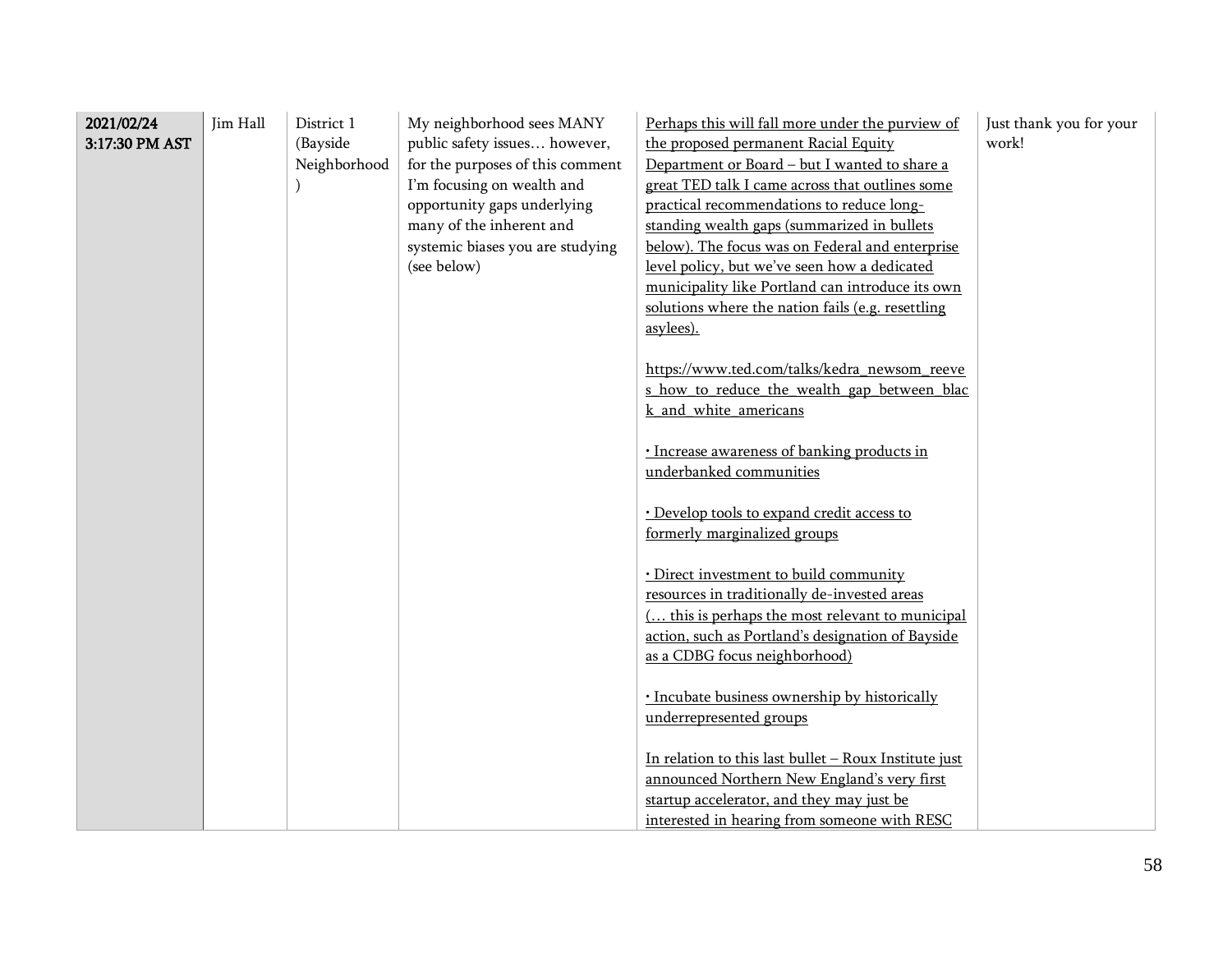|                              |                                                                                                                                                                   |                                                                                                               |                                                                                                                                                                                                                                                                                                                                                                                                                                                                                            | experience about ways they could implement<br>actively inclusive protocols.<br>https://mainestartupsinsider.com/techstars-roux-<br>institute-launch-accelerator/                                                                                                                                                                                                                                                                                                                                                                                                                                                                                                                                                                                              |                                                                                                                                                                                                                                                                                                                                                                        |
|------------------------------|-------------------------------------------------------------------------------------------------------------------------------------------------------------------|---------------------------------------------------------------------------------------------------------------|--------------------------------------------------------------------------------------------------------------------------------------------------------------------------------------------------------------------------------------------------------------------------------------------------------------------------------------------------------------------------------------------------------------------------------------------------------------------------------------------|---------------------------------------------------------------------------------------------------------------------------------------------------------------------------------------------------------------------------------------------------------------------------------------------------------------------------------------------------------------------------------------------------------------------------------------------------------------------------------------------------------------------------------------------------------------------------------------------------------------------------------------------------------------------------------------------------------------------------------------------------------------|------------------------------------------------------------------------------------------------------------------------------------------------------------------------------------------------------------------------------------------------------------------------------------------------------------------------------------------------------------------------|
| 2021/03/14<br>8:02:46 PM AST |                                                                                                                                                                   | Munjoy Hill                                                                                                   | 1. The racist institution that is the<br>police 2. Houselessness 3. The<br>opioid crisis                                                                                                                                                                                                                                                                                                                                                                                                   | Abolish the Portland Police Department and use<br>their budget to create free public housing and to<br>open and operate safe injection sites and free<br>treatment centers.                                                                                                                                                                                                                                                                                                                                                                                                                                                                                                                                                                                   |                                                                                                                                                                                                                                                                                                                                                                        |
| 2021/03/15<br>9:01:49 AM AST | Maine<br>People's<br>Housing<br>Coalition<br>is a<br>network<br>of people<br>centered<br>in greater<br>Portland,<br>Maine<br>who<br>believe<br>that<br>housing is | MPHC has<br>members who<br>have rented<br>and lived<br>unsheltered in<br>all of<br>Portland's 5<br>districts. | 1. CTO stands for Criminal<br>Trespass Order, although the<br>"infractions" that lead to a CTO<br>are frequently not crimes. The<br>current use of CTOs in Portland<br>shelters is cruel and unusual<br>punitive punishment that, like all<br>forms of criminalization,<br>disproportionately harms<br>racialized people, often acting as<br>a death sentence for people in the<br>winter.<br>2. City shelters feel closer to<br>prisons than safe, supportive<br>housing to many of their | 1. Replace CTOs with trauma-informed care and<br>restorative justice when necessary. CTOs do not<br>keep the shelters safe but contribute to further<br>violence and suffering in the unhoused<br>community. While staff is being re-trained and<br>policies reimagined, DHHS must immediately:<br>reverse the 2019 policy of CTOs mandating one-<br>year bans from city shelters, as no one should be<br>banned from the shelter for a year for having a<br>bad day; restrict the power to give CTOs to<br>veteran shelter staff, as new hires should not<br>have the same level of authority; make public<br>their policy for staff use of CTOs and the<br>infractions. The current powers are broad and<br>unclear. Shelter residents deserve transparency | Housing is essential to<br>public and individual<br>safety and wellbeing.<br>The housing and<br>homelessness crisis are<br>inevitable results of<br>centuries of explicitly<br>racist housing policies<br>from the federal<br>government's active<br>support of Whites-Only<br>homeowners' loans in<br>the 20th century, to<br>Maine's unwillingness<br>to respect the |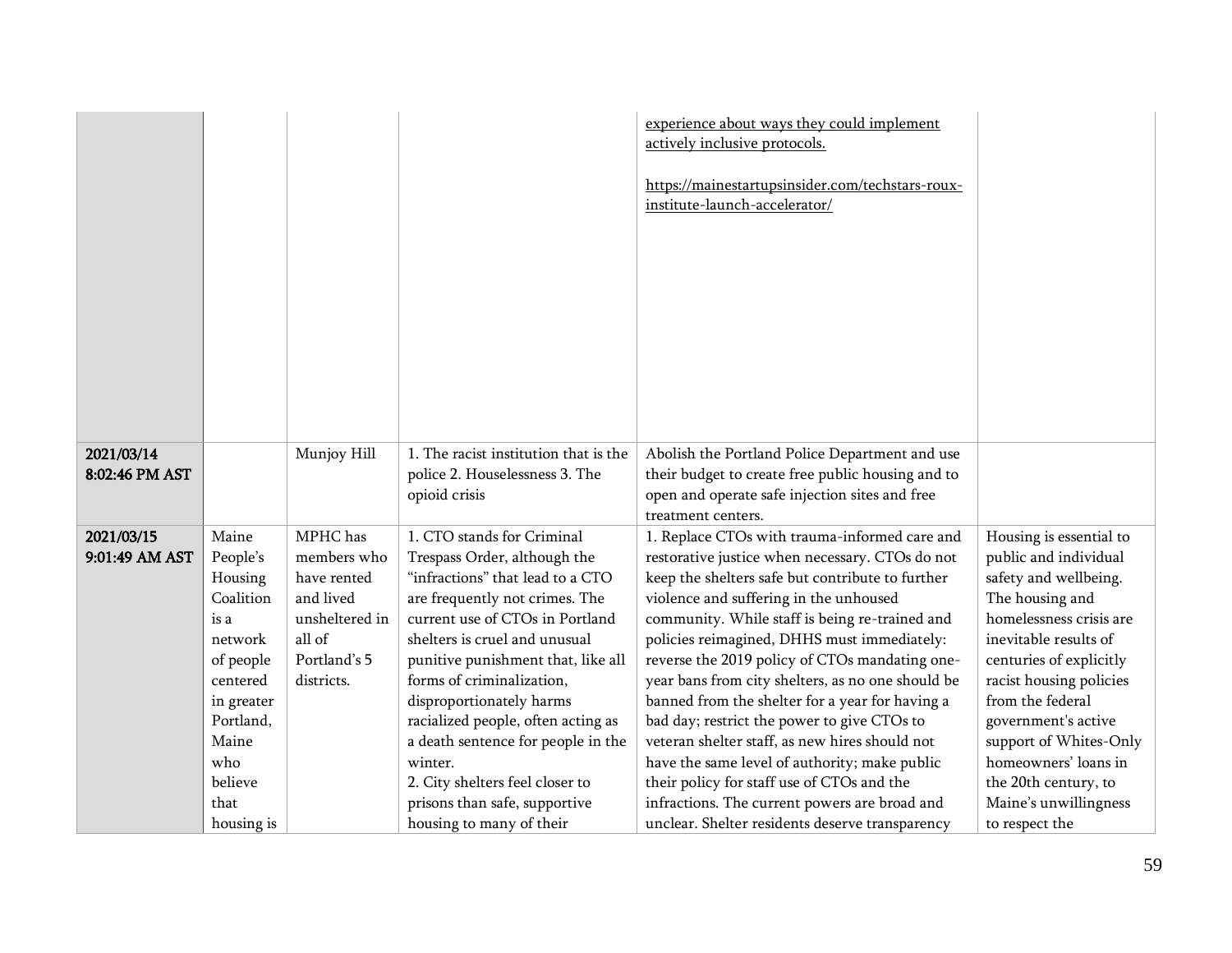| a human    | residents; rather than providing    | around policies that affect their survival; and   | sovereignty of its        |
|------------|-------------------------------------|---------------------------------------------------|---------------------------|
| right. Our | space for people to get their needs | hold a public hearing on CTOs with input from     | indigenous peoples, to    |
| mission is | met and feel supported in getting   | shelter residents, affected people, and service   | Portland's history of     |
| to         | back on their feet, shelters often  | providers.                                        | unrepaired redlining      |
| destigmati | perpetuate the same structural      | 2. Defund the police and reallocate funds to      | alongside grossly         |
| ze,        | violence and trauma as prisons,     | essential services: Criminalizing and brutalizing | accelerating              |
| decrimina  | the child welfare system, and       | Black, Indigenous, and people of color in poverty | gentrification. This      |
| lize, and  | other forms of forced               | is not only cruel and traumatizing. It makes it   | recurring phenomenon      |
| end        | institutionalization that have      | more difficult for people to find stability long- | leverages people of       |
| homeless   | historically been weaponized to     | term, both financially and mentally. We should    | color's already limited   |
| ness. Our  | exclude, isolate, and murder        | fund the solution, which is housing and           | housing options, White    |
| work is    | people of color.                    | support- not the problem.                         | racial fears, and         |
| led by     | 3. Portland's legacy of racist      | 3. Guarantee overnight indoor space for anyone    | diversity myths to profit |
| unhoused   | redlining, gentrification, and      | who needs it and decriminalize sleeping outside,  | luxury developers and     |
| peers      | displacement has made people of     | especially while not everyone can access shelters | eventually destroy        |
| currently  | color far less likely to own        | due to the structural reasons stated above.       | neighborhoods' racial     |
| living in  | homes; be accepted on rental        | Additionally, police need to stop trashing        | diversity by displacing   |
| shelters,  | applications; be offered fair rent  | people's things when they are found sleeping      | people of color.          |
| couch      | and mortgage rates; live in         | outside, and instead have a system for preserving |                           |
| surfing,   | neighborhoods with access to        | people's belongings, connecting them with         | In every state, African   |
| camping    | greenspace, nutritious food, clean  | resources, and giving them a reasonable amount    | Americans are more        |
| out or     | air, and public transportation;     | of time to move locations if they must. This      | likely to experience      |
| experienc  | and be housed or sheltered at all.  | should be done without the threat of warning,     | homelessness than         |
| ing        | By prioritizing luxury              | arrest, punishment, or fine.                      | Whites-- and similar to   |
| chronic    | development for tourists and        | 4. Repair and reimagine our shelter system: Train | Maine's unacceptable      |
| housing    | wealthy residents over affordable   | shelter staff in de-escalation and trauma-        | COVID-19 racial           |
| insecurity | housing, Portland has intensified   | informed care. Work with the unhoused             | disparities, Maine is     |
|            | the homelessness crisis for BIPOC   | community, service providers, and community       | among the 6 states with   |
|            | Mainers while allowing largely      | organizers to develop immediate plans to create   | the worst racial          |
|            | White developers to leave           | additional shelters. 8 shelters have closed in    | disparities in            |
|            | multiple homes vacant as            | Portland in the last 20 years, while only 2 have  | homelessness (2018,       |
|            | investment properties or            | opened. Create an oversight committee/advisory    | National Alliance to End  |
|            | Airbnb's. Luxury development        | board of people experiencing homelessness and     | Homelessness). As one     |
|            | does NOT create more affordable     | community groups/service providers to advise      | of the only               |
|            | housing. City councilors,           | the city council and staff on changes and         | organizations in Maine    |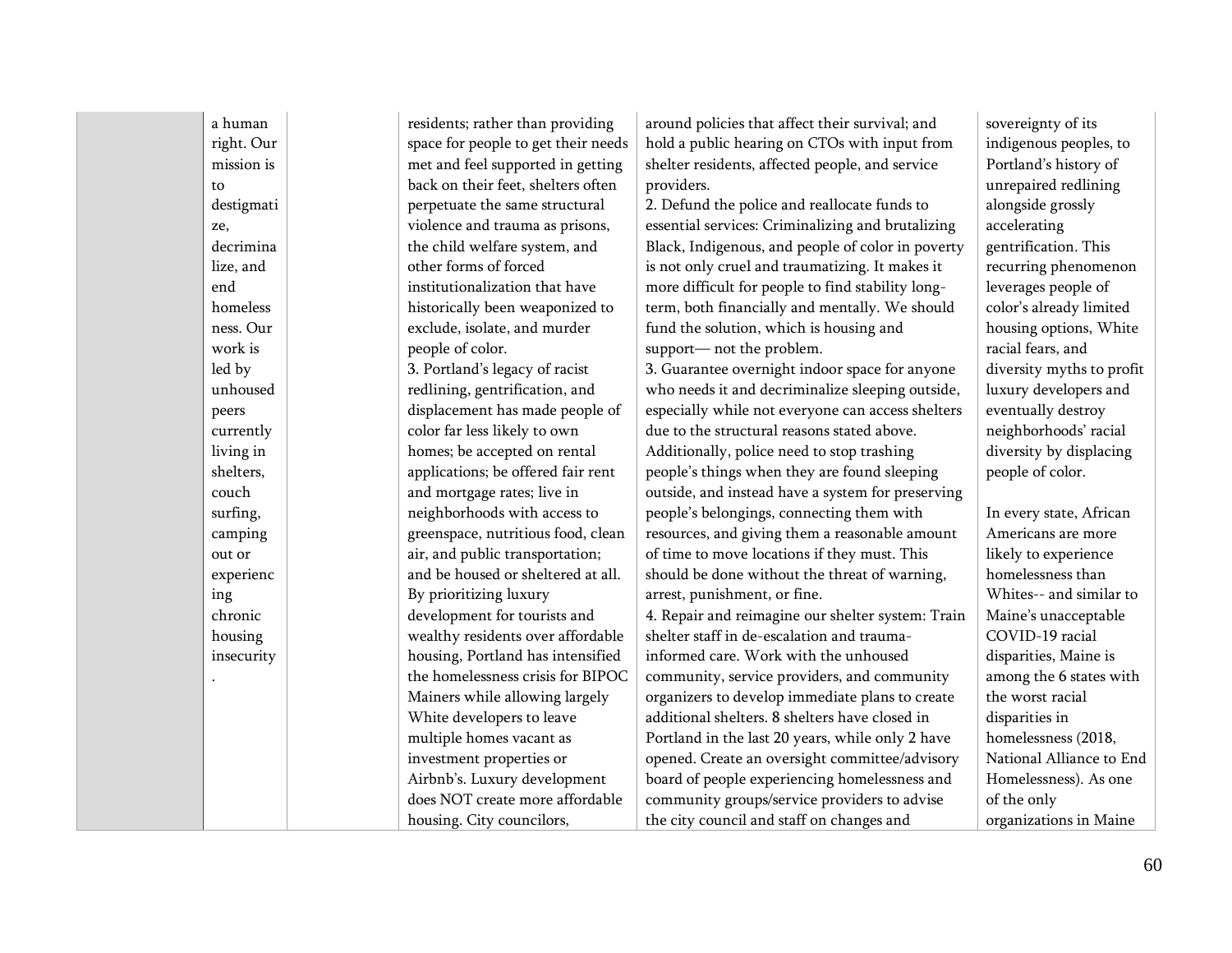|                              |                     |                             | planners, and housing developers<br>must stop encouraging and<br>enabling this harmful myth if we<br>are going to begin to provide<br>material relief to the poorest<br>Black, Indigenous, and people of<br>color who have suffered through<br>the housing crisis.   | improvements going forward to the shelter<br>system and other issues impacting people<br>experiencing homelessness and substance use.<br>The lack of language justice and cultural<br>competency from shelter staff makes it even<br>harder for migrants and people who speak<br>English as a second language to access support,<br>and each shelter should have a budget to<br>implement these improvements.<br>5. Portland can ban zoning ordinances that<br>prohibit multifamily housing, which were<br>invented for the explicit purpose of racial<br>segregation and implement inclusionary zoning<br>ordinances in historically White neighborhoods<br>instead. Portland must make public, effective<br>plans to implement the new ballot measure<br>banning discrimination based on housing<br>vouchers; as Richard Rothstein says in his book<br>The Color of Law, "to allow owners to claim they<br>are not discriminating by race when renters are<br>turned away solely because they are subsidized<br>makes a mockery of the Fair Housing Act." | led by people who've<br>experienced<br>homelessness, we have a<br>unique perspective to<br>share on the root causes<br>of this problem: state<br>violence against people<br>of color,<br>unacknowledged and<br>unrepaired racist local<br>housing policy, and<br>severe lack of resources<br>and funding for the<br>programs that could<br>begin to reverse this<br>trend. |
|------------------------------|---------------------|-----------------------------|----------------------------------------------------------------------------------------------------------------------------------------------------------------------------------------------------------------------------------------------------------------------|-------------------------------------------------------------------------------------------------------------------------------------------------------------------------------------------------------------------------------------------------------------------------------------------------------------------------------------------------------------------------------------------------------------------------------------------------------------------------------------------------------------------------------------------------------------------------------------------------------------------------------------------------------------------------------------------------------------------------------------------------------------------------------------------------------------------------------------------------------------------------------------------------------------------------------------------------------------------------------------------------------------------------------------------------------------|----------------------------------------------------------------------------------------------------------------------------------------------------------------------------------------------------------------------------------------------------------------------------------------------------------------------------------------------------------------------------|
| 2021/03/19<br>8:30:07 AM AST | Kimberly<br>Simmons | District 2 /<br>Munjoy Hill | Violence targeting women of<br>color, in particular -- from<br>workplace sexual harassment,<br>assault, etc, to mass shootings<br>sparked by misogyny, to domestic<br>violence, pose huge problems for<br>the safety of girls and women (cis<br>and trans) of color. | Portland Schools have done amazing work in this<br>area and the City should consider using their<br>anti-harassment policy and protocols as a basis<br>for the City policy and protocols as well. A<br>reporting and response system to address<br>workplace bias and harassment is essential.<br>Coalition building with and listening to survivors<br>is essential. The Me-Too movement is creating<br>many policy recommendations and programs<br>with concrete suggestions too. Organizations like<br>Survivors Speak, In Her Presence, Choose<br>Yourself and others could work with more<br>traditional organizations like SARSSM and                                                                                                                                                                                                                                                                                                                                                                                                                 | This is a frustrating and<br>decades long problem,<br>often lurking in the<br>shadows. Violence<br>against women, and<br>women of color in<br>particular, hurts our<br>whole community. If<br>Black girls and women<br>were safe in Portland,<br>everyone would be<br>safer.                                                                                               |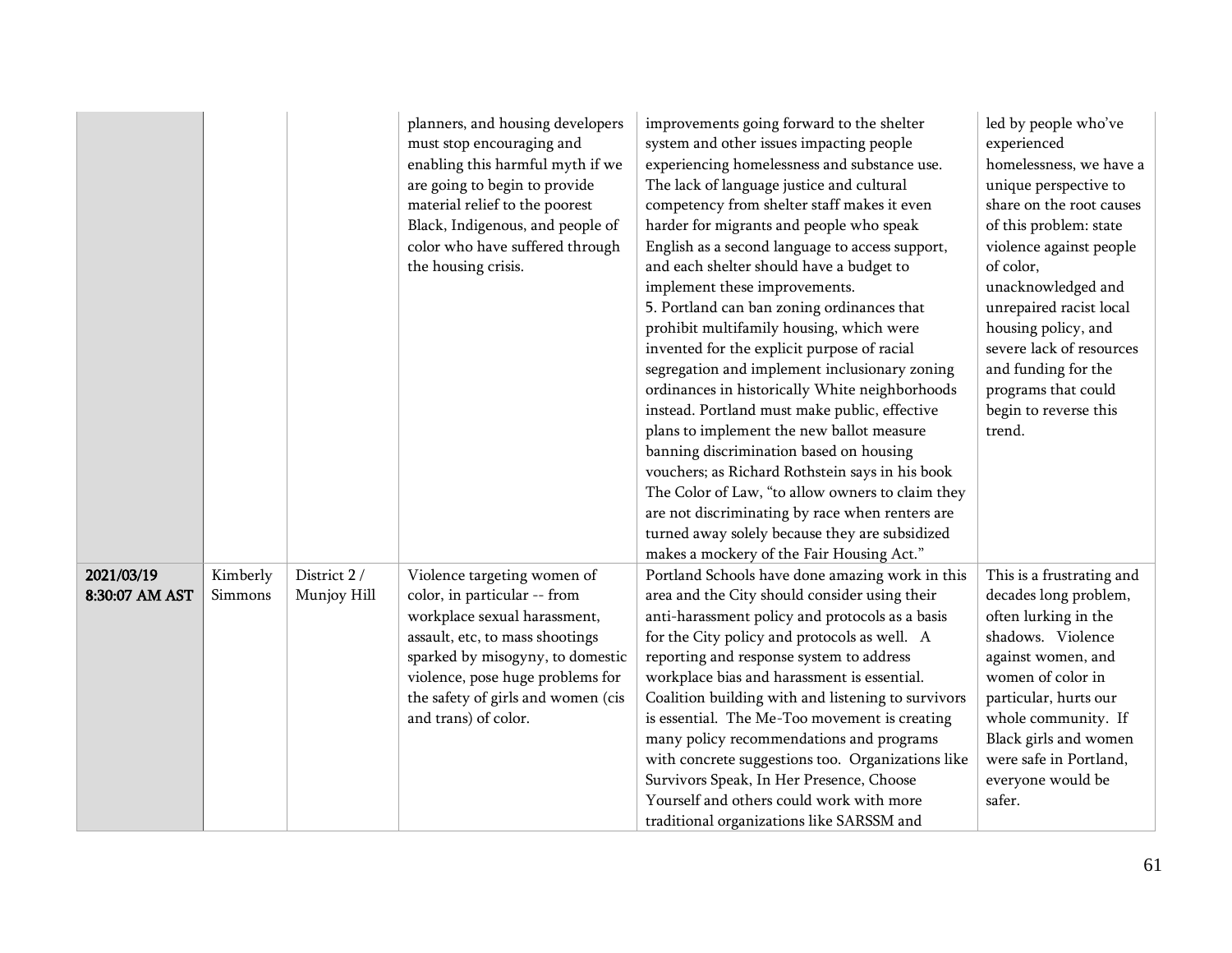|  | Through These Doors, but it will take a staff<br>person to coordinate a coalition effort. There is |  |
|--|----------------------------------------------------------------------------------------------------|--|
|  | grant money available for this work and USM's                                                      |  |
|  | Cutler's Center might be a point of connection.                                                    |  |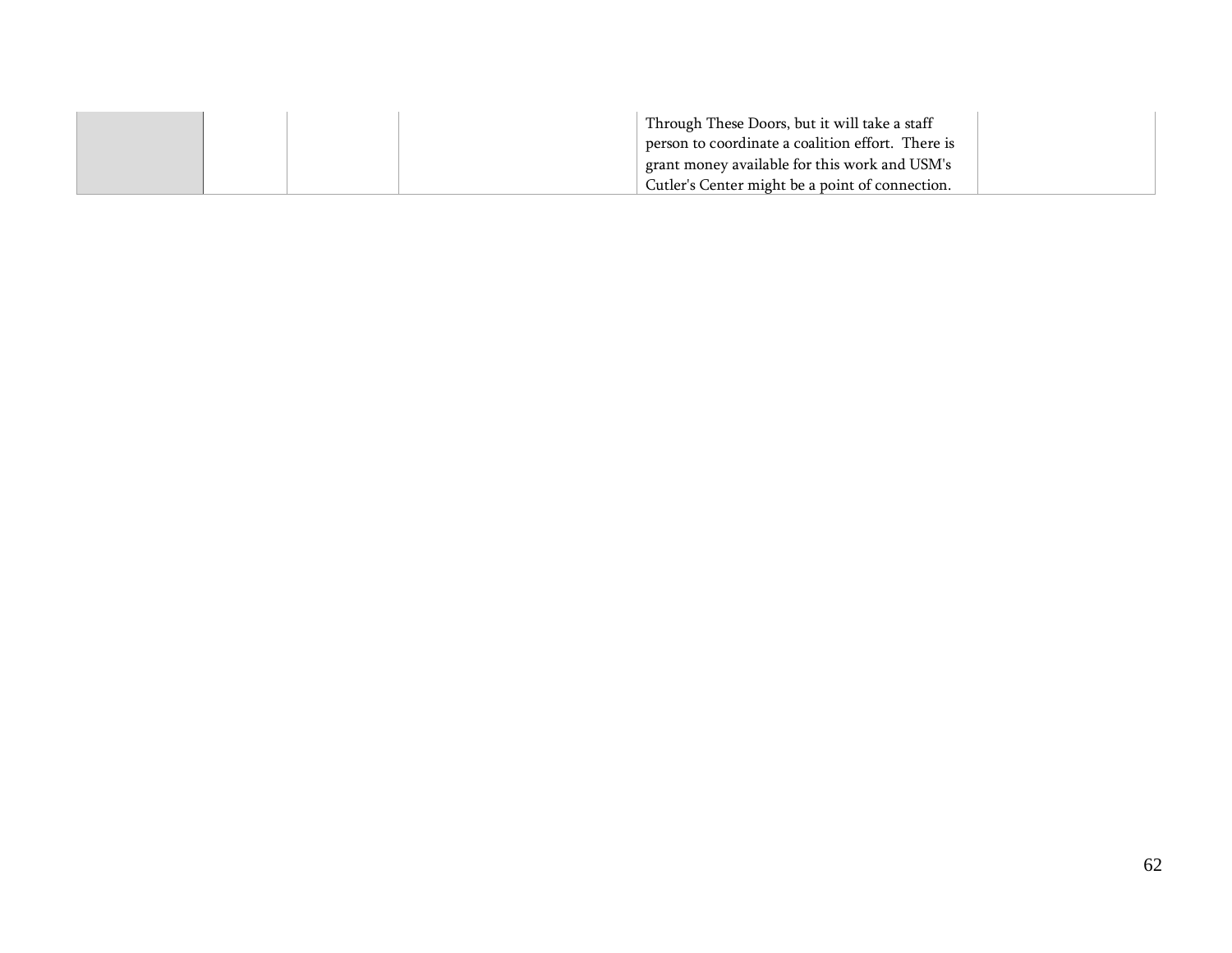## **Public Comment Submitted via email**

Dear Members of the Racial Equity Steering Committee,

I am writing on behalf of the Antiracism Policy Group at Hope GateWay (HGW), a Portland-based community of faith. The HGW Antiracism Policy Group began meeting monthly last fall and is comprised of approximately 15 people, some of whom live in neighboring towns and a few who attend other churches. I live in Portland at 11 Deerfield Road. Following your submission of the Interim Report to the City Council at its February 22<sup>nd</sup> meeting, I am writing to share a few thoughts in response to your invitation for public comment (through March 15).

- Regarding your recommendation for the City to adopt a crisis response model similar to CAHOOTS. **We very much support your position that this not be housed within the PPD**. By way of historical precedence as an FYI, consider how we came to have paramedics transport and administer first aid to those in need of emergency care and/or getting to hospitals. Initially, this role was with police departments –as recently as the 1970s. But people were dying because dealing with or transporting people –especially people of color or lower socio-economic status – was not the primary focus of police training and attention. Enter the Freedom Corps of Pittsburgh which in turn launched the first training/creation of a paramedic corps. Now paramedics are part of the fabric of our public safety net. Can it not be so in the area of mental health? For a compelling look-back to this history (and note this is a story full of blatant capitalism and anti-black racism) <https://99percentinvisible.org/episode/freedom-house-ambulance-service/>
- Another resource on this topic I've recently come across but haven't yet fully studied is the work of Rosa Brooks, a Georgetown University law professor who recently spent 4 years working as a police officer in order to gain insights (her book is **Tangled Up in Blue: Policing the American City**.). She was recently interviewed on Boston Public Radio and her key point is emphatically stating that....*By underfunding other social services we've created a society in which cops are all-around first responders to everything from shootings, stabbings, domestic assaults and burglaries to mentally ill people walking down the middle of the street talking to themselves. And no one really has the skills to handle all those very different kinds of situations well. Saying police officers have hard jobs doesn't excuse police abuses or the many, many biases, inequities, and cruelties baked into the system. The public has a right to expect—and demand— better policing and radical changes to a system that routinely injures, kills, and incarcerates people, particularly people of color and the poor. But on an individual level, it's extraordinarily tough to be a good police officer.*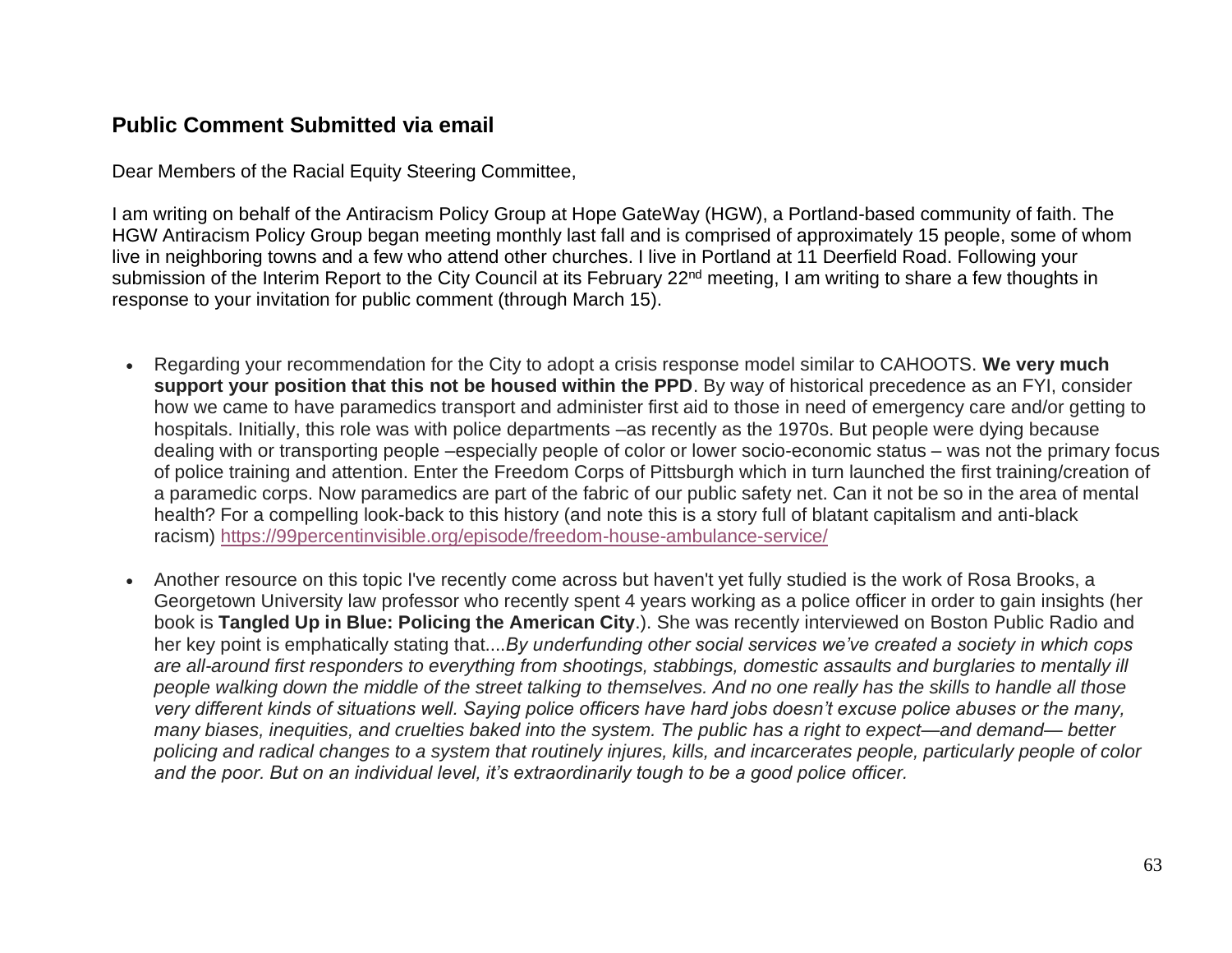• Regarding your recommendation to form a distinct Department of Racial Equity, housed within City government. **We noted in the Portland Press Herald article prior to the City Council meeting that some are already expressing concern around budgetary constraints**. In anticipation of this type of push-back and in full support of this recommendation, we wanted to make sure you are aware of the resources at USM which could provide expertise and person-power at least in the area of data collection and analysis. Through an ad-hoc group of Maine DOE and educators around the state who have taken part in one of the trainings offered by Racial Equity Institute, I met Lisa Morris, PhD who is involved with two USM policy research centers (education-focused) but who also suggested exploring the resources (and potential graduate interns) of the Data Innovation Project of the Cutler Institute. I've included below, with her permission, her contact and other information she shared with me, and note that she expressed an eager willingness to be called on for more information. She also mentioned a colleague, Sarah Goan, who is the project director of the Data Innovation Project at the Cutler Institute.

We look forward to reading your final report next month. Meanwhile, thank you for your time in considering our comments in support of your work.

Dear Members of the Racial Equity Steering Committee,

I wanted to draw your attention to the recent report (co-authored by Julia Hazel, Alberto Morales and me) on the working conditions for educators of color in Portland Public Schools. I hope it might be useful to the committee.

The summary is linked [here.](https://drive.google.com/file/d/1_tIjd7XXabmueG8SP5rTFIUY2bvJDGqW/view) The full report can be read here.

In solidarity, Doris

Doris A. Santoro Professor Education Department Bowdoin College 7400 College Station